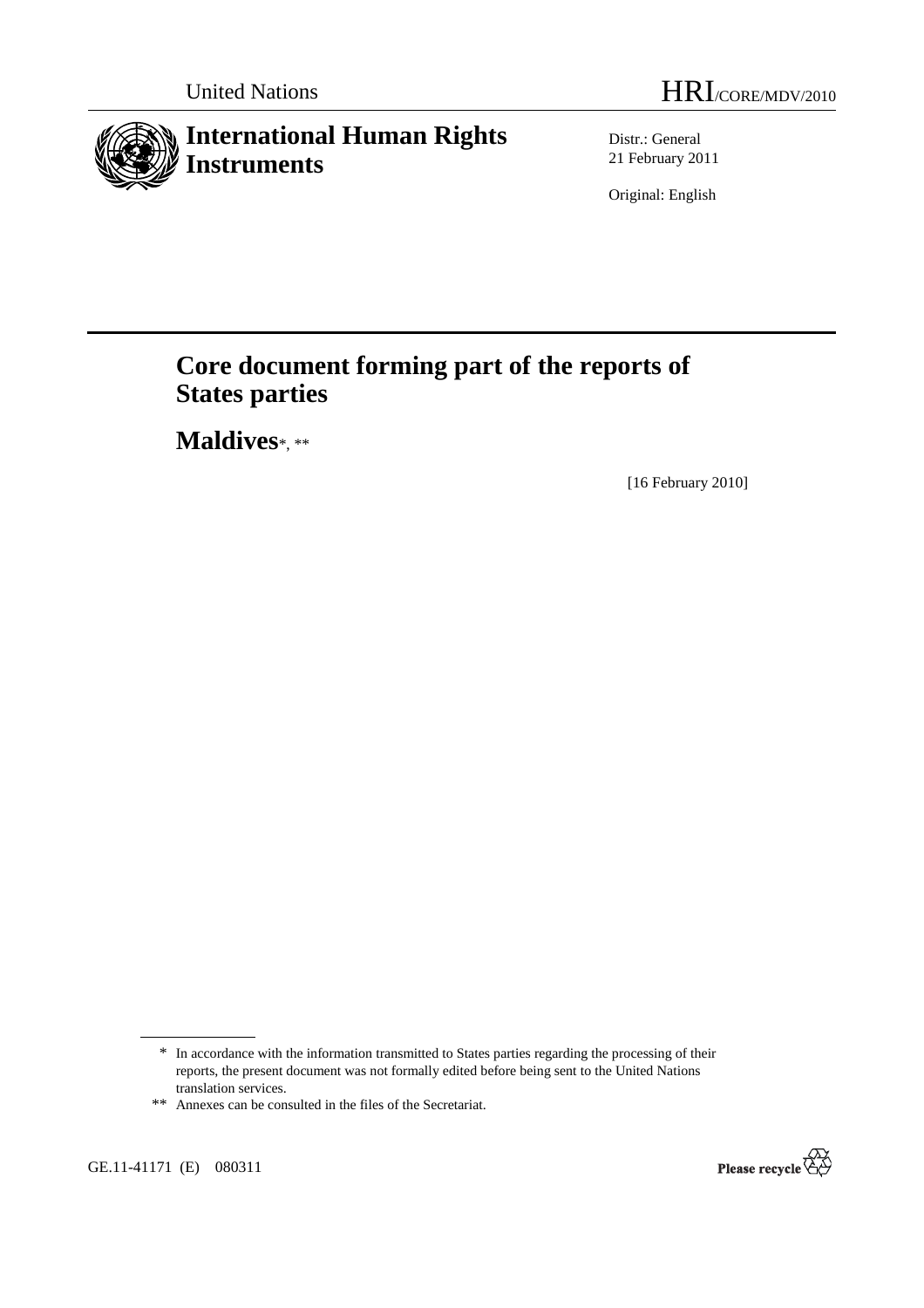## **List of abbreviations**

| <b>AIDS</b>   | Acquired Immune Deficiency Syndrome                                                                |
|---------------|----------------------------------------------------------------------------------------------------|
| <b>AOSIS</b>  | <b>Alliance of Small Island States</b>                                                             |
| AP            | <b>Adhaalath Party</b>                                                                             |
| <b>APF</b>    | Asia Pacific Forum                                                                                 |
| APT           | Association for the Prevention of Torture                                                          |
| ARI           | <b>Acute Respiratory Infections</b>                                                                |
| <b>CAT</b>    | Convention against Torture and Other Cruel, Inhuman or Degrading<br><b>Treatment or Punishment</b> |
| <b>CCHDC</b>  | Centre for Community Health and Disease Control                                                    |
| <b>CEDAW</b>  | Convention on the Elimination of All Forms of Discrimination against<br>Women                      |
| <b>CERD</b>   | Convention on the Elimination of All Forms of Racial Discrimination                                |
| <b>CFPS</b>   | Child and Family Protection Service                                                                |
| <b>CRC</b>    | Convention on the Rights of the Child                                                              |
| <b>DDPRS</b>  | Department of Drug Prevention and Rehabilitation Services                                          |
| <b>DGFPS</b>  | Department of Gender and Family Protection Services                                                |
| <b>DPRS</b>   | Department of Penitentiary and Rehabilitation Services                                             |
| <b>DRP</b>    | Dhivehi Rayyithunge Party                                                                          |
| EPI           | Expanded Programme of Immunization                                                                 |
| <b>HDFC</b>   | Housing Development Finance Cooperation                                                            |
| <b>HIV</b>    | Human Immunodeficiency Virus                                                                       |
| <b>HRCM</b>   | Human Rights Commission of the Maldives                                                            |
| <b>ICCPR</b>  | International Covenant on Civil and Political Rights                                               |
| <b>ICRC</b>   | International Committee of the Red Cross                                                           |
| <b>ICESCR</b> | International Covenant on Economic, Social and Cultural Rights                                     |
| <b>IDP</b>    | <b>Islamic Democratic Party</b>                                                                    |
| <b>IGMH</b>   | Indhira Gandhi Memorial Hospital                                                                   |
| <b>IPCC</b>   | Intergovernmental Panel on Climate Change                                                          |
| <b>ILO</b>    | International Labour Organization                                                                  |
| IOM           | International Organization for Migration                                                           |
| <b>MDP</b>    | Maldivian Democratic Party                                                                         |
| <b>MFDA</b>   | Maldives Food and Drug Authority                                                                   |
| <b>MIGA</b>   | Multilateral Investment Guarantee Agency                                                           |
| <b>MIVET</b>  | Maldives Institute for Vocational and Technical Education                                          |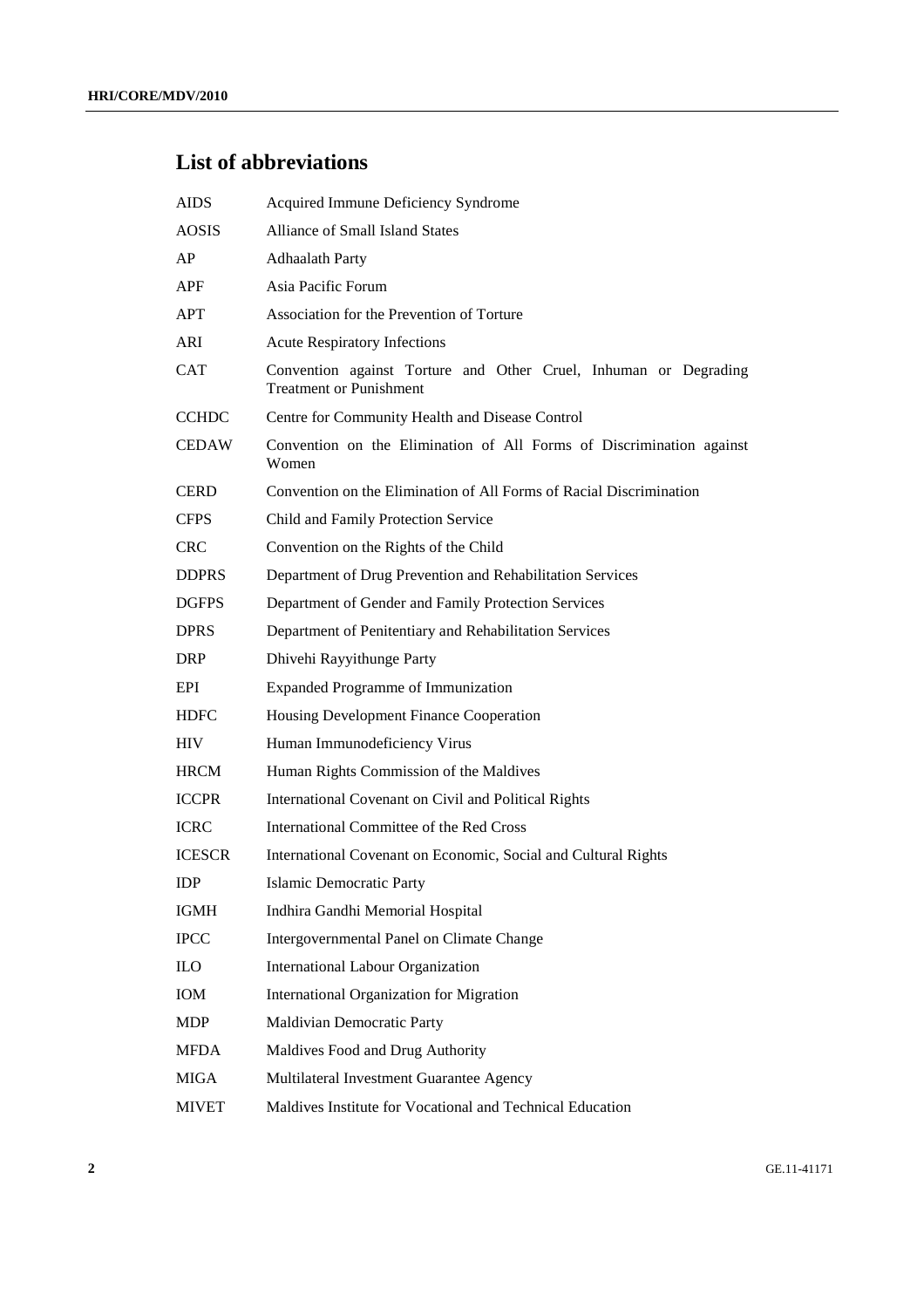| <b>MPS</b>    | <b>Maldives Police Service</b>                                                                         |
|---------------|--------------------------------------------------------------------------------------------------------|
| <b>MNDF</b>   | <b>Maldives National Defence Force</b>                                                                 |
| <b>NGO</b>    | Non-Governmental Organisation                                                                          |
| <b>NHRI</b>   | National Human Rights Institution                                                                      |
| <b>NPM</b>    | National Preventive Mechanism                                                                          |
| <b>NSPA</b>   | <b>National Social Protection Agency</b>                                                               |
| <b>OIC</b>    | Organization of the Islamic Conference                                                                 |
| <b>SAARC</b>  | South Asian Association for Regional Cooperation                                                       |
| <b>SIDS</b>   | <b>Small Island Developing States</b>                                                                  |
| <b>SPT</b>    | Subcommittee on Prevention of Torture and Other Cruel, Inhuman or<br>Degrading Treatment or Punishment |
| <b>TVET</b>   | Technical and Vocational Education and Training                                                        |
| <b>TRC</b>    | <b>Teacher Resource Centre</b>                                                                         |
| <b>UNFCCC</b> | United Nations Framework Convention on Climate Change                                                  |
| <b>UNODC</b>  | United Nations Office on Drugs and Crime                                                               |
| <b>WTO</b>    | World Trade Organization                                                                               |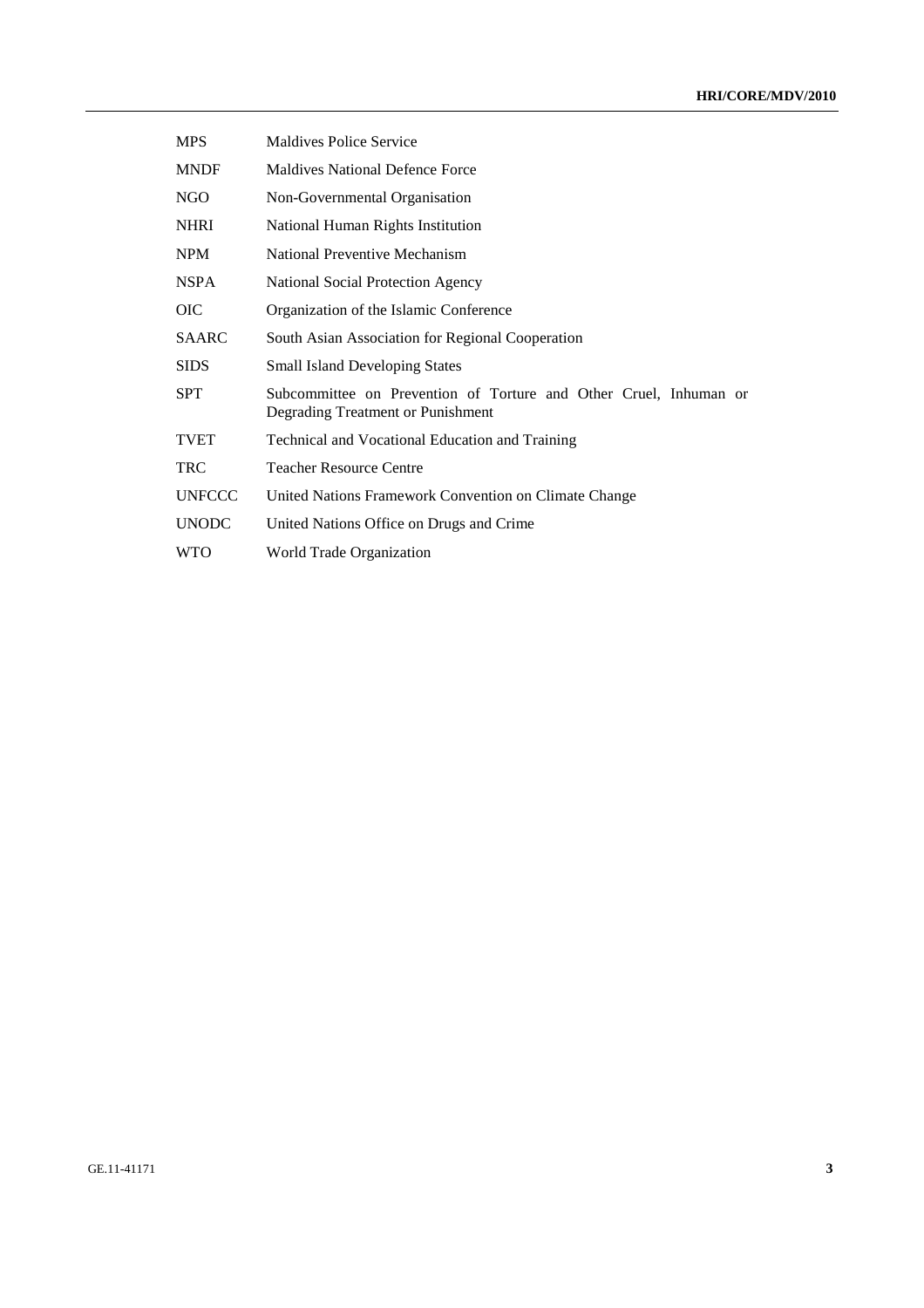## **HRI/CORE/MDV/2010**

## Contents

|     |                                                                                | Paragraphs                                                                                                                                                                                                                                                                                         | Page           |
|-----|--------------------------------------------------------------------------------|----------------------------------------------------------------------------------------------------------------------------------------------------------------------------------------------------------------------------------------------------------------------------------------------------|----------------|
|     |                                                                                |                                                                                                                                                                                                                                                                                                    | $\overline{c}$ |
| Ι.  |                                                                                | $1 - 12$                                                                                                                                                                                                                                                                                           | 6              |
|     | А.                                                                             | $5 - 7$                                                                                                                                                                                                                                                                                            | 6              |
|     | <b>B.</b><br>Collaboration with the United Nations human rights mechanisms     | $8 - 12$                                                                                                                                                                                                                                                                                           | 6              |
| П.  |                                                                                | $13 - 98$                                                                                                                                                                                                                                                                                          | 7              |
|     | Demographic, economic, social and cultural characteristics<br>A.               | $13 - 54$                                                                                                                                                                                                                                                                                          | 7              |
|     | В.                                                                             | $55 - 98$                                                                                                                                                                                                                                                                                          | 13             |
| Ш.  | General framework for the protection and promotion of human rights             | $99 - 186$                                                                                                                                                                                                                                                                                         | 19             |
|     | А.                                                                             | $99 - 102$                                                                                                                                                                                                                                                                                         | 19             |
|     | Β.                                                                             | $103 - 117$                                                                                                                                                                                                                                                                                        | 20             |
|     | C.                                                                             | 118-146                                                                                                                                                                                                                                                                                            | 23             |
|     | Framework for the promotion of human rights at the national level<br>D.        | $147 - 174$                                                                                                                                                                                                                                                                                        | 27             |
|     | Е.                                                                             | $175 - 185$                                                                                                                                                                                                                                                                                        | 31             |
|     | F.                                                                             | 186                                                                                                                                                                                                                                                                                                | 33             |
| IV. |                                                                                | 187-426                                                                                                                                                                                                                                                                                            | 33             |
|     | А.                                                                             | 188-209<br>33<br>37<br>210-242<br>41<br>$243 - 261$<br>44<br>262<br>$263 - 280$<br>44<br>46<br>$281 - 303$<br>$304 - 305$<br>49<br>306-311<br>50<br>312-320<br>51<br>52<br>$321 - 324$<br>325-338<br>52<br>54<br>339 - 345<br>346–351<br>55<br>56<br>$352 - 354$<br>355-369<br>56<br>361-372<br>57 |                |
|     | В.                                                                             |                                                                                                                                                                                                                                                                                                    |                |
|     | C.                                                                             |                                                                                                                                                                                                                                                                                                    |                |
|     | D.                                                                             |                                                                                                                                                                                                                                                                                                    |                |
|     | Right to life, right to physical and moral integrity, slavery and forced<br>Е. |                                                                                                                                                                                                                                                                                                    |                |
|     | F.                                                                             |                                                                                                                                                                                                                                                                                                    |                |
|     | Right to freedom of movement, right of access to any public place,<br>G.       |                                                                                                                                                                                                                                                                                                    |                |
|     | Right to privacy, freedom of thought, conscience and religion<br>Н.            |                                                                                                                                                                                                                                                                                                    |                |
|     | Ι.                                                                             |                                                                                                                                                                                                                                                                                                    |                |
|     | J.                                                                             |                                                                                                                                                                                                                                                                                                    |                |
|     | Right to marry and found a family, protection of the family,<br>Κ.             |                                                                                                                                                                                                                                                                                                    |                |
|     | L.                                                                             |                                                                                                                                                                                                                                                                                                    |                |
|     | M.                                                                             |                                                                                                                                                                                                                                                                                                    |                |
|     | N.                                                                             |                                                                                                                                                                                                                                                                                                    |                |
|     | O.                                                                             |                                                                                                                                                                                                                                                                                                    |                |
|     | Р.                                                                             |                                                                                                                                                                                                                                                                                                    |                |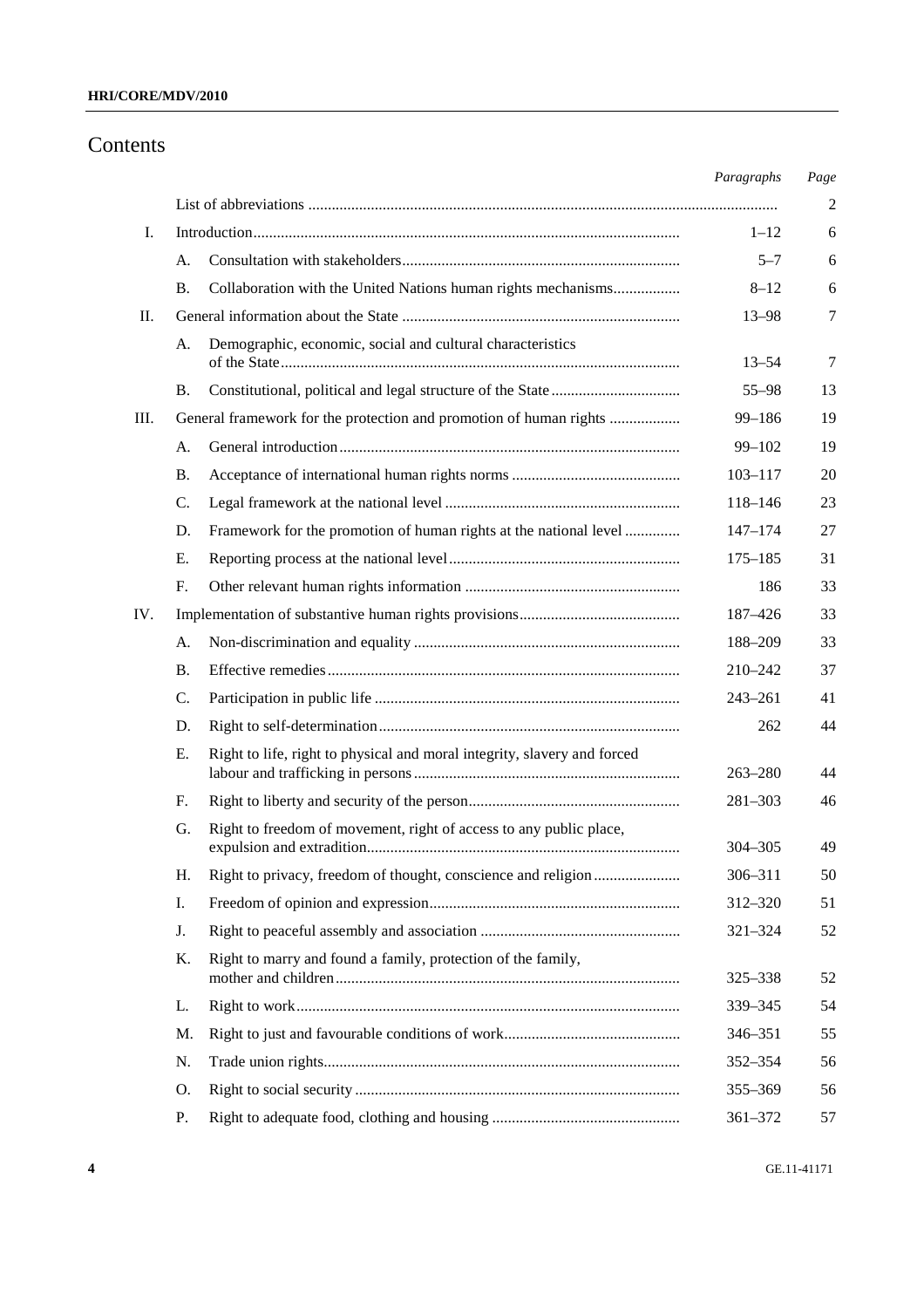| Q. Right to enjoy the highest standards of physical | 373–408     | 59 |
|-----------------------------------------------------|-------------|----|
|                                                     | 409-420     | 64 |
|                                                     | $421 - 426$ | 66 |
|                                                     |             | 68 |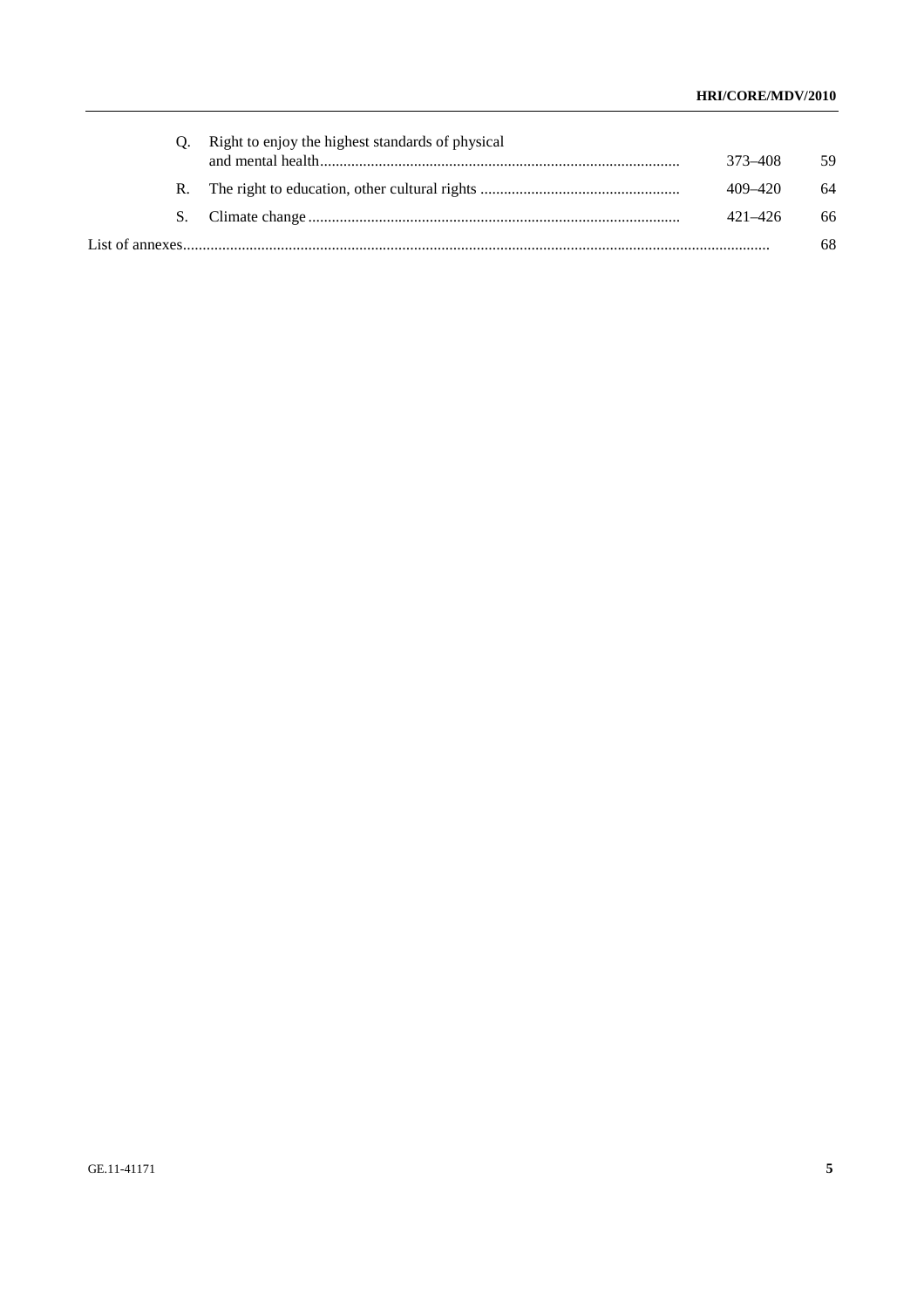## **I. Introduction**

1. The Government of Maldives is pleased to present this Common Core Document, to be read in conjunction with its initial report under the International Covenant on Civil and Political Rights (ICCPR) and forming part of its reports under the Convention on the Elimination of all Forms of Racial Discrimination (CERD) Convention on the Rights of the Child (CRC), the Convention on the Elimination of all Forms of Discrimination Against Women (CEDAW), the Convention Against Torture and Other Cruel, Inhuman or Degrading Treatment or Punishment (CAT), and the International Covenant on Economic, Social and Cultural Rights (ICESCR).

2. In preparing this expanded Core Document, the Government of Maldives has followed the Harmonized Guidelines issued by the Office of the High Commissioner for Human Rights in May 2006 (HRI/MC/2006/3 and Corr.1). This expanded Core Document includes a broad range of information relevant to all the treaty bodies and reduces the amount of duplicated material and the overall length of the reports. This time around, the Government of Maldives is transmitting the Common Core Document along with the treaty specific report under the ICCPR.

3. The reporting period covered in the ICCPR treaty specific report is January 2007 to January 2010 and the information provided is correct as at December 2010. Chapter 3 supplements, and should be read in conjunction with, the Maldives' previous reports under the CRC, CEDAW and CERD. Together, the Common Core Document and the ICCPR treaty specific report outline the legislative, judicial, administrative and other measures in the Maldives, which give effect to the country's human rights obligations.

4. A table is included at the beginning of each section in Chapter 3, setting out the articles from each treaty that are relevant to that section (for cross referencing with the relevant treaty). The Maldives has responded to specific concerns raised by the relevant treaty body with respect to its last reports under the CRC, CEDAW and CERD in the area of this document dealing with the relevant subject matter.

## **A. Consultation with stakeholders**

5. The Government of Maldives consulted widely with relevant stakeholders in preparing the Common Core Document and is grateful to those stakeholders and members of the public who provided input, for their assistance and comments.

6. The Government of Maldives recognises the important role played by nongovernmental organisations (NGOs) in promoting and implementing the rights set out in the Covenants and undertook several rounds of consultations with relevant NGOs in the initial drafting stage of this document.

7. A range of issues relevant to the Maldives' obligations under the human rights treaties were raised by NGOs. These comments were taken into consideration in the preparation of the Common Core Document.

## **B. Collaboration with the United Nations human rights mechanisms**

8. Three Treaty Bodies (CERD, CRC and CEDAW) have so far reviewed the Maldives's treaty reports and produced Concluding Observations and Recommendations. The Government submitted its reports under the two Optional Protocols of the CRC in 2007.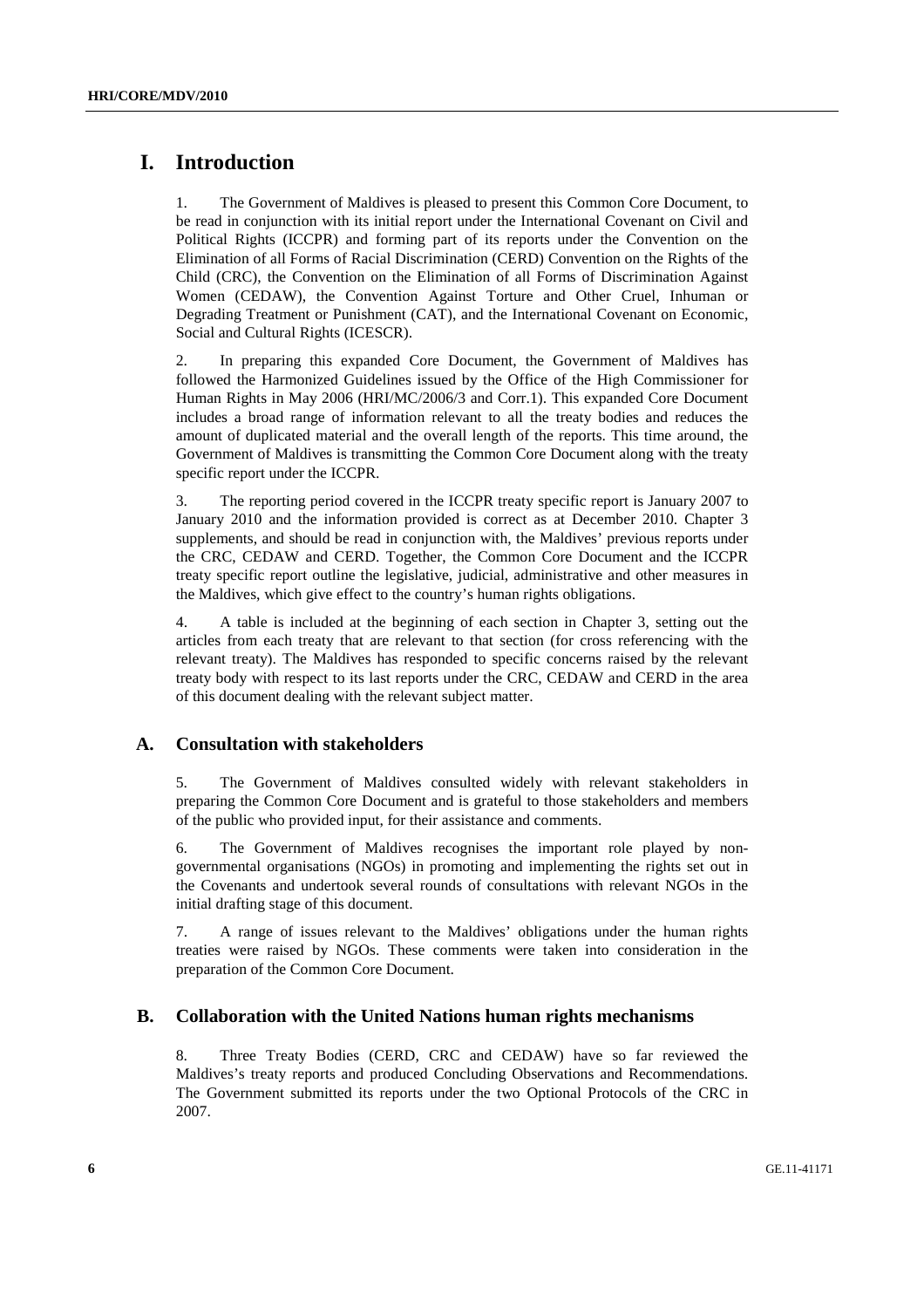9. From 1984 to 1992, the Government of Maldives submitted five reports to the CERD. After an interval from 1992 onwards, the Government of Maldives decided to resume its dialogue with the Committee in 2008.

10. Under the Optional Protocol to the CAT, the Sub-Committee on the Prevention of Torture conducted a mission to the Maldives from 9 to 17 December 2007. The Government received a final copy of the Sub-Committee's Report in 2009 and took the decision to make the report, its findings and recommendations publicly available.

11. On 2 May 2006, the Government extended an open invitation to all Special Procedures. To date, four Special Rapporteurs have visited the Maldives, including the Special Rapporteur on Freedom of Religion or Belief in 2006, the Special Rapporteur on the Independence of Judges and Lawyers in February 2007, the Special Rapporteur on Adequate Housing in February 2009 and the Special Rapporteur on Freedom of Opinion and Expression in March 2009.

12. As a result of the follow-up to the concluding observations of Treaty Bodies and the recommendations of Special Procedures, a number of positive changes have taken place, such as the appointment of female judges, the establishment of a Prosecutor-General's Office, the establishment of a Judicial Services Commission and the removal of the gender bar that had previously prevented women from running for the post of president.

## **II. General information about the State**

## **A. Demographic, economic, social and cultural characteristics of the State**

#### **1. Historical background**

13. The Maldives is an island nation consisting of a group of atolls in the Indian Ocean. As far back as 3000 years ago, travellers from around the world, including Europe, Asia and the Americas came and settled in the Maldives. It is said that the earliest settlers in the Maldives were the Dravidian from the shores of Southern India and Sri Lanka. These people existed on different islands and formed tight-knit island communities. Historical remains from 400 BC show strong evidence that Buddhism was widely practiced among these people. Islam was introduced to the Maldives in 1153 AD with the Arabian traveller Abul Barakat Al-Bar Bari.

14. The Maldives was a Sultanate for 800 years [from 1153 to 1953] before it became a Republic for less than a year and returned back to a Sultanate on 21 August 1953. The Maldives was a British protectorate and gained full independence on 26 July 1965. A second Republic was declared on 11 November 1968 and since then the country has remained an independent Republic.

15. The legal system of the Maldives is based on an admixture of Islamic law and English common law, with the latter being more influential in some areas, such as commercial law. With relation to personal status, the basis of the law is Shari'ah, as adapted to the modern Maldivian judicial system. Much of the known legal history of the country is anecdotal and is derived from the works of travellers who visited the islands at different times.

16. One of the most enlightening facts illustrated by the Arabian and Persian sources indicate that women often served as rulers of the Maldives, before its conversion to Islam. The accounts of female rulers date back to the 14th century. Historical records also indicate that the Sultan's role was similar to that of a Constitutional Monarch. The Sultan was aided by a number of Councils, of which he or she was an equal member. There is evidence of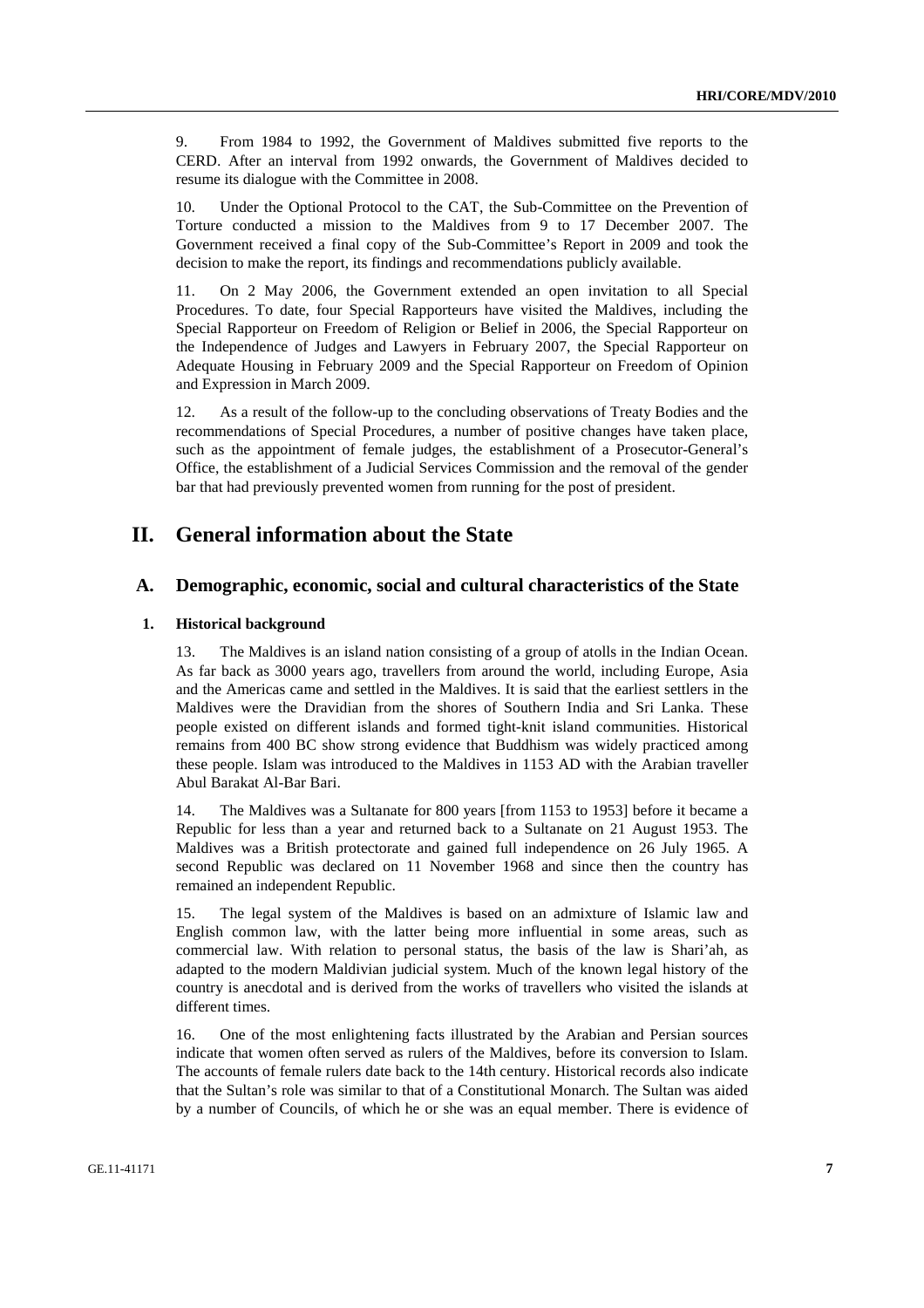Sultans being deposed for deviating from normal procedures and precedents, against the advice of their counsellors.

17. The first written Constitution of the Maldives was adopted in 1932 and was largely based on customs, conventions and traditional modes of administration. In all available historical literature, it is evident that the Maldives always had the position of a "Fandiyaaru".<sup>1</sup> These were the administrators of justice and the propagators of Islam. People living in small-knit societies looked to the Fandiyaaru on matters relating to law, order and religious activities. This is evident from the writings of the Frenchman Francois Pyrard [1611], Lieutenant W. Christopher [1834 AD (1249 AH)] and H.C.P. Bell [1921]. The Fandiyaaru had influence in the political and social affairs of the Republic.

18. Despite constitutional texts, English common law has played and still plays an influential role in modelling the thinking and concept of justice and law in the Maldives. A large number of the legal practitioners in the country are common law-trained. The system of administering justice has become more complex due to the conflicting views of the law as understood and promoted by the (previous) 1998 Constitution, English law administrators and enforcers, and by Arabian legal thinkers. For example, most of the Arabian-trained law practitioners do not believe in the concept of "corporate veil" whereas it is a well established principle of common law.

#### **2. Demographic and ethnic characteristics of the country and its population**

#### **(a) Geography**

19. The Maldives is comprised of approximately 1190 islands extending across the equator in a north-south strip, 860 km long and 120 km wide. The archipelago is located to the south-west of Sri Lanka and is divided into 26 natural atolls. For administrative purposes, the islands have traditionally been grouped into twenty administrative regions. The entire territory covers approximately 859,000 sq km, of which only 300 sq km is comprised of land.

20. The 2006 Census was carried out by the then Ministry of Planning and National Development (Department of National Planning) in all the 20 administrative atolls, 88 resort islands and 34 industrial and other islands throughout the country. The population of the Maldives at the time was 298,968. The country-wide enumeration was carried out on a de facto basis (that is, counting the persons where he/she was present at the time of the enumeration). Maldivians who were temporarily out of the country were also included. Foreigners residing in the country for employment purposes were not included in the census.

21. The total number of migrant or expatriate workers in the Maldives as of October 2009 is 71,480.

#### **(b) Cultural diversity**

22. The Maldives enjoys a culturally diverse society. Many migrant workers from India, Sri Lanka and Bangladesh have come to the Maldives, attracted by its higher wages and close proximity to their home countries. These migrants have made a major contribution towards shaping the modern day Maldives. Many of them work in the education, construction and tourism sectors.

<sup>&</sup>lt;sup>1</sup> Isdhoo Loamaafaanu; historical remains of a writing from the reign of Shri Gandanaadheetha Mahaaradhun, in the year 1194 AD.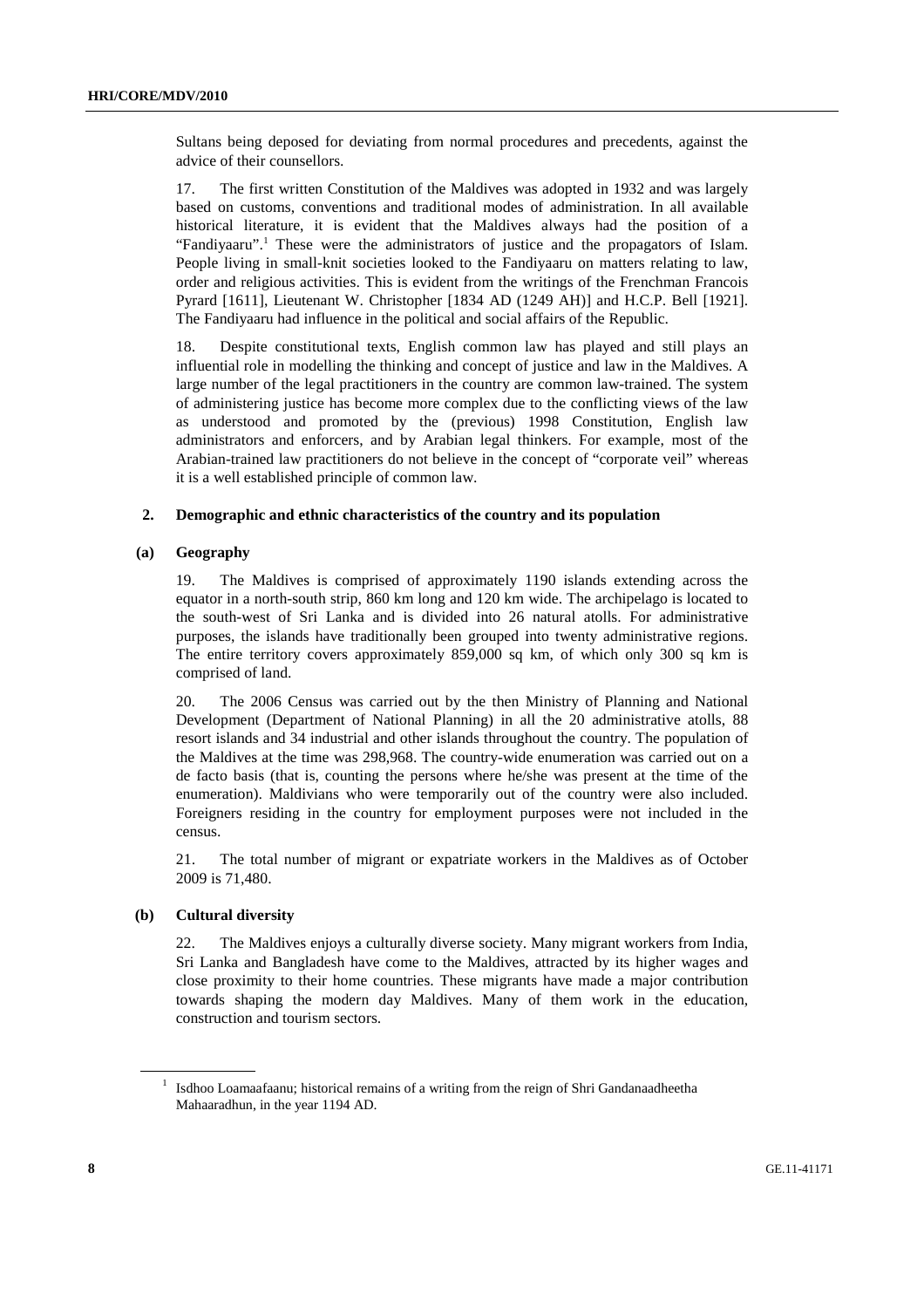23. All Maldivians speak a common language called "Dhivehi" and writes in a local script "Thaana", which goes from right to left. Dialectic variations in the language can be found in specific regions of the country. English is widely spoken, as the majority of the schools follow the English medium of instruction and a large number of Government official documents are also in English.

24. The Maldives is a nation of small islands with limited cultivable land. Therefore, the traditional food was fairly basic, consisting mainly of fish and coconuts. Over the centuries, exposure to other countries of the region resulted in the introduction of grains, flour and spices, and rice and curries have become a part of the standard Maldivian fare. Today, almost any type of food is available in the capital, Male' though varieties are less in the atolls.

#### **(c) Environment**

25. The Maldives, as a nation of tiny, low-lying islands, is highly vulnerable to environmental change and degradation. This fact was demonstrated with tragic consequences in December 2004 when the Asian Tsunami left many people dead, homeless and without their former livelihoods.

26. In the longer-term, the Maldives is acutely threatened by man-made climate change and associated rises in mean sea-levels. The UN Inter-Governmental Panel on Climate Change (IPCC) estimates sea levels to rise between 18–59 centimetres by 2100. Since 80 percent of the Maldives' 1,200 islands are about 1 metre above sea level, they could be partly submerged by the end of the century.

The Maldives is at the forefront of the global debate on climate change, both through aggressive advocacy within the United Nations Framework Convention on Climate Change's (UNFCCC) Bali Process, and outside that process. The Maldives has been particularly vocal in calling on all countries, led by the industrialised world and the major emerging economies, to work together to solve global warming by moving towards carbonneutral societies and the Green Economy. The Maldives has also been at the forefront of efforts to highlight the human rights implications of climate change.

#### **3. Economic, social and cultural characteristics of the State**

#### **(a) Economy**

28. The small size of the Maldives' economy, which is largely dependent on tourism and fisheries, makes the Maldives vulnerable to external shocks as witnessed by the economic recession following the tsunami of December 2004. In spite of the relatively low death toll after the tsunami, the country's economy was badly shaken. Financial damage was estimated at 62% of GDP or \$470 million, aggravated by a non-tsunami budget deficit of approximately \$80 million in 2005 due to a significant fall in revenue from tourism. The country lacks land-based natural and mineral resources; as a result virtually all economic production is highly dependent on imports, creating a heavy dependence on foreign exchange earnings. Intensive agricultural production is limited because of the poor quality of soil (porous, deficient in nitrogen and potassium) and the limited availability of fresh water. All staple foodstuffs, basic necessities and items for the tourism industry are imported.

29. The mainstays of the economy are fisheries and tourism, which account for 5% and 25% of the GDP respectively. Industrial sector development is recognised as vital to meet the growing demands of the economy. Foreign investment is highly encouraged with liberalised regulations to foster increased investment flows. However, the shortage of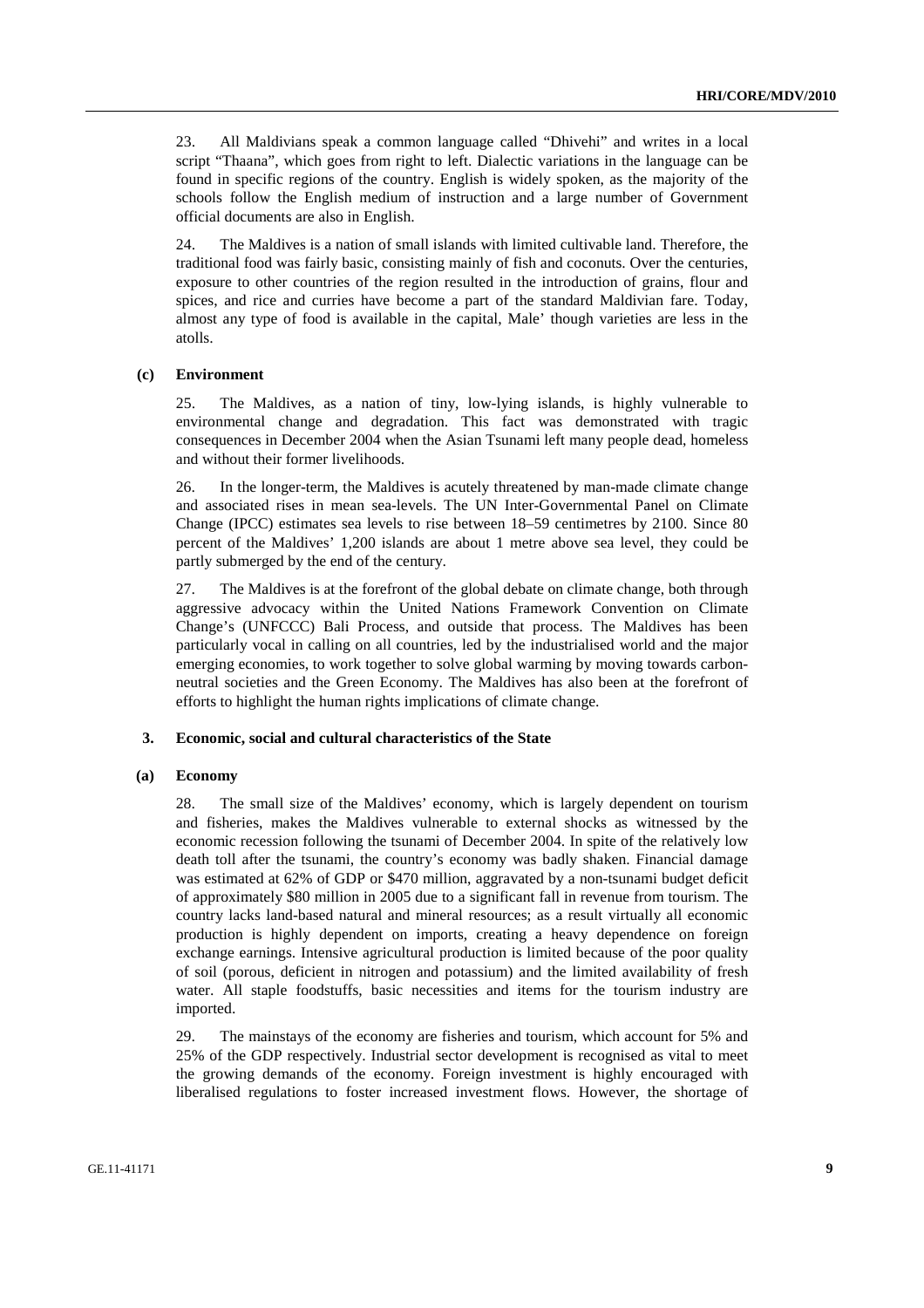skilled labour, limited natural resources and the country's geographical layout, combined with difficulties in transportation present major constraints to industrial development.

#### **(b) Standard of living**

30. Since its independence in 1965, the Maldives has achieved considerable economic and social development.

31. The Government makes a significant investment in the education sector, with a focus on improving the quality of education and expanding secondary, post-secondary, vocational and technical education, as well as special needs education.

32. The Constitution of the Maldives accords equality before the law for all. Nonetheless, existing socio-economic conditions, combined with the prevailing traditional and cultural norms and attitudes, still result in instances in which women still remain disadvantaged in terms of heath, education and active participation in the development of the nation. Furthermore, differences in gender rights arise in instances of property rights, marriage and divorce, and religious and political leadership.

33. The Maldives ratified the UN Convention on the Rights of the Child in 1991. An urgent need exists for support services for children and families, especially for children who are victims of abuse and neglect. The Government is focused on building institutional capacity for the rehabilitation of children with disabilities and counselling services to the abused.

34. The current Government has unveiled a social protection programme, which consists of providing universal health insurance, subsidies to low income families, pensions and redundancy allowances, and financial assistance for education. The government is also planning to introduce monthly benefits of Rf 2,000 (US\$155) for single mothers, as well as increasing state benefits for the disabled to Rf 1,500 (US\$116) a month. The Government is also planning to establish social safety nets before the end of its five-year term to help combat poverty, which, according to UN statistics, affects 40 per cent of the population.

35. The Maldives has a very open economy due to its high dependence on imports and due to the need to earn foreign exchange from tourism and the export of fish products to finance its imports. The economy is thus vulnerable to such external factors as economic development in EU countries that are the major markets for tourism, the security situation in South Asia and the Middle East, and to international fish prices.

36. The vulnerability is also a result of the narrow economic base and limited natural endowments, land scarcity, and the small population and domestic markets. The country relies virtually on two sectors – tourism and fisheries. Tourism is the leading industry and accounts for one-quarter of the country's GDP. Its importance becomes more significant due to its interconnectivity with other economic sectors. While the contribution of fisheries has been declining over time, it still remains vital to the economy, as it is the main source of food and employment in a number of atolls.

37. The country's revenue is derived from four main sources – import duties, tourism tax, dividends from state-owned enterprises and rent from the leasing of land. These account for three-quarters of the Government revenue. These four major revenue sources are influenced by external factors, particularly the development of tourism.

#### **(c) Education**

38. The Government of Maldives has established a national system of public education with a common national curriculum. Although the country lacks an Education Act, the right to education is a constitutional guarantee. By policy, the Government enforces compulsory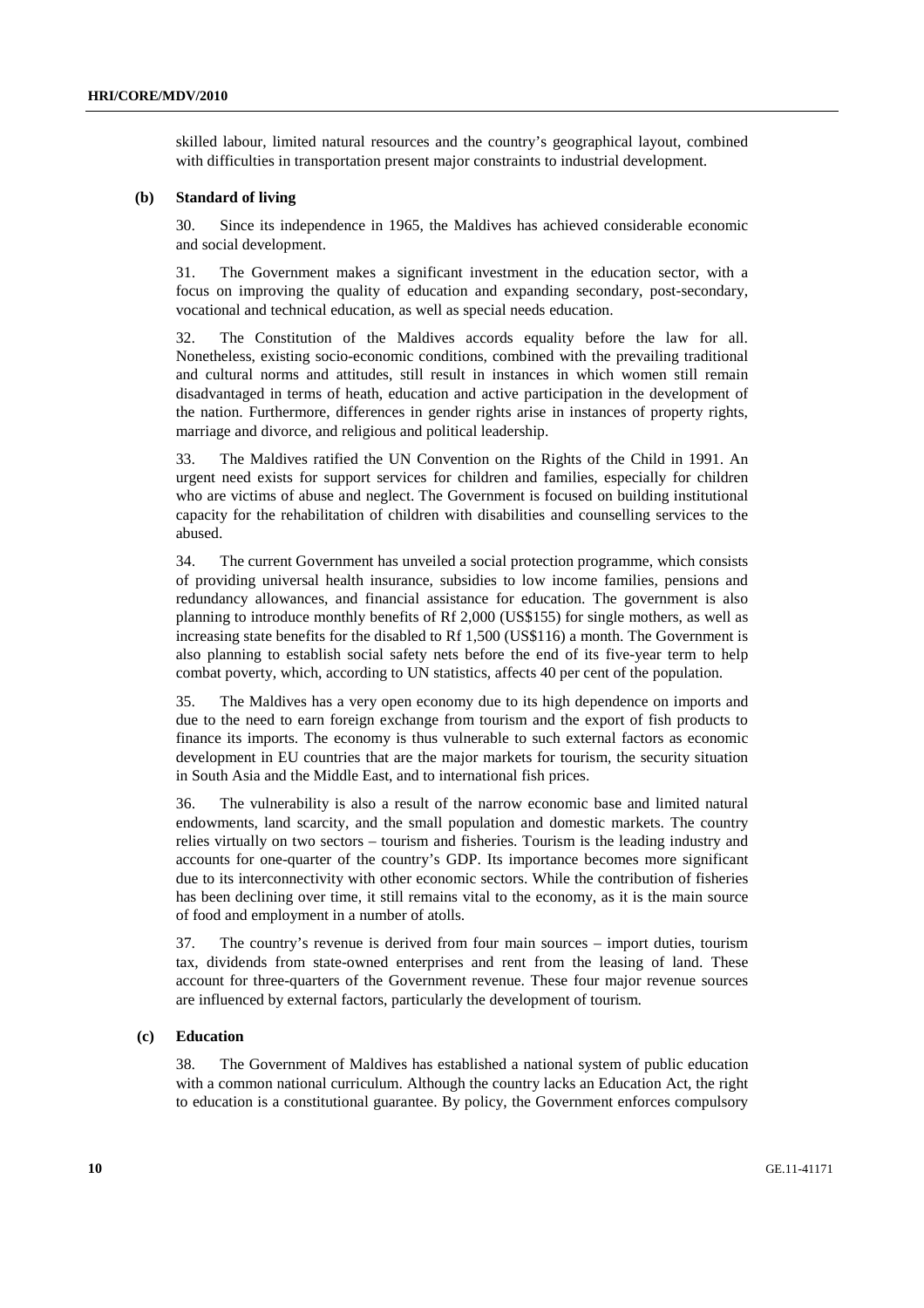primary education and the country is moving towards achieving universal access to secondary education.

39. Primary education in the Maldives starts at the age of 6 when children enrol into a 7 year cycle starting from grade 1 and ending in grade 7. Universal primary education has been achieved with high enrolment rates for boys and girls. Despite the success it has achieved, the challenges of providing quality education in the context of the geographical isolation and remoteness of most inhabited islands of the Maldives still remain. All except five inhabited islands in the Maldives provide education at least up to grade 7. The schools in the said five islands were closed after community consultation in 2008 as there were not enough students in these schools to make the schools viable. The students from these islands are provided with a monthly allowance to attend school in a nearby island.

40. Secondary education in Government schools is also free in the Maldives. The attempt to expand secondary education throughout the country has also significantly materialised in the past few years. The transition rate from primary to secondary has been steadily increasing over the years for both sexes. In 2008, the primary to secondary transition rate for boys have improved from 91 percent in 2007 to 97 percent, while that of girls had fallen to 96 percent after it was recorded at 100 percent in 2007.The target is to provide access to secondary schools to all children by the year 2010.

41. The net enrolment ratio of boys in primary education fell to 97.9 percent in 2007 and 95.2 in 2008 after registering 100 percent in preceding years. Meanwhile, the ratio of girls, after remaining at 100 percent until 2007 fell in 2008 to 96.6 percent. Statistics show the same trend in the ratio of girls enrolled in lower secondary education, which fell to 74.5 percent in 2008 after rising steadily over the decade to reach 77 percent in 2006. Meanwhile, net enrolment ratio of boys in lower secondary remained lower than for females, but has risen over the period to peak at 67.5 percent in 2007 and then fallen slightly to 64.4 percent in 2008.

42. In recognition of the right to education, steps have been taken to provide free education for all children in the Maldives in recent years. This included the provision of free books and stationery and the payment of exam fees in secondary and higher secondary examinations.

43. The major challenge in the provision of quality education arises from the lack of capacity within the Maldives to train teachers for primary and secondary levels. Significant challenges also lie in the provision of education for children with special needs. In the capital Male', there are three primary schools that offer special classes for children with special needs. This includes a class for hearing impaired, visually impaired and one for those who have multiple disabilities including those who are intellectually challenged. To ensure that educational opportunities are provided to all children, special education needs units (SEN Units) are being progressively established in the atoll schools. The target is to establish one such unit in at least one school in each atoll within the next two years.

44. The country's functional literacy rate is today at over 98%. According to data from the 2006 Census, the literacy rate of women in the 15–24 age group is higher than that for men in the same age group. Literacy rate for females in the 15–19 age group was 97.3 percent while for those in the 20–24 age group, this ratio was 96.8 percent. Meanwhile for males, the ratios were 97.0 percent and 95.9 percent for the 15–19 and 20–24 age groups respectively.

45. There are over 6,800 teachers serving in the Maldives of whom three-fifth are Maldivians. The remaining are teachers recruited mainly from neighbouring India and Sri Lanka. There are still more than 700 untrained teachers serving in schools due to a shortage of trained teachers. The current priority of the Government is to train more Maldivian teachers. Teacher Resource Centres (TRC) have recently been established in 20 atolls,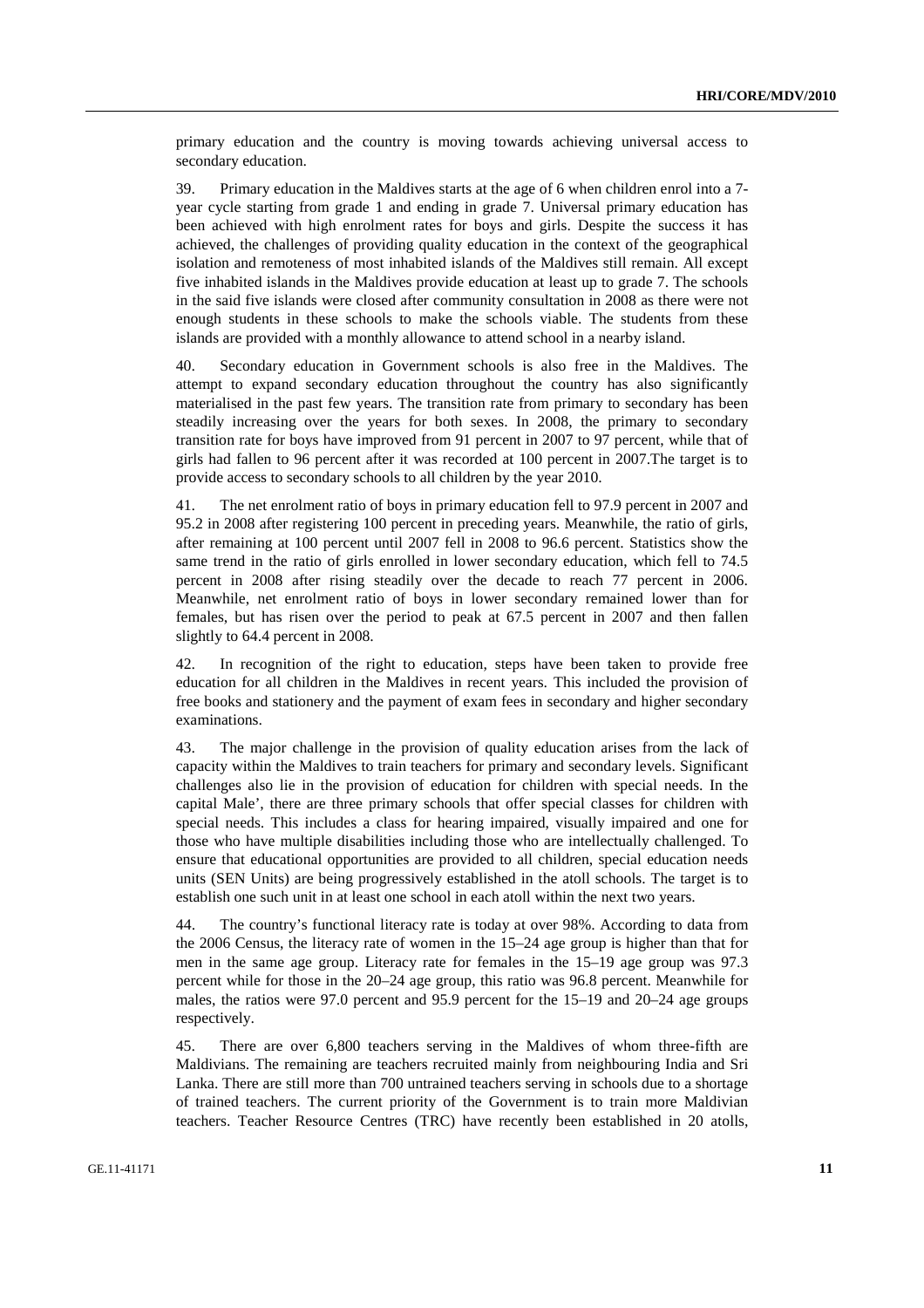which provides teachers with the opportunity to receive in-service training and refresher courses in modern teaching techniques.

### **(d) Health**

46. The Maldives has made much progress in public health, especially in the reduction of maternal mortality, human resource development and immunization. Health expenditure has increased over the years and has remained at around 10% of the national budget.

47. Health services in the Maldives are organised and delivered through a three-tier health care delivery system consisting of the island, atoll and central level. A network of 6 Health Sections, 26 Health Posts, 140 Health Centres and 19 hospitals within the atolls, along with 2 Government-owned central level hospitals, as well as a private hospital in Male' and several private clinics are involved in providing healthcare in the Maldives. Many of the locals in the islands are referred to the central island for intensive healthcare as well as several specialized health services and many of the locals also travel to neighbouring countries to seek better and prolonged healthcare. In the recent years, the Maldivian healthcare system has moved to a more medical model and hence, there is a need for revitalizing the primary health care approach and investing in public and preventive health. The network of community and family health workers has been vital as grassroots level workers in the islands delivering primary healthcare.

48. The Maldives saw the introduction of modern medicine in the 1960s. Since then service delivery systems have been established for both curative and preventive health and have been continuously upgraded. Maldives has achieved many notable achievements particularly in the control of communicable diseases. A notable success has been the eradication of malaria. The Maldives has been recognised as a malaria-free country since 1984 and no indigenous cases of malaria have been found since then. With the success of the Expanded Programme of Immunization (EPI), vaccine preventable diseases have also been controlled to such an extent that diseases such as polio, neonatal tetanus, whooping cough and diphtheria are on the brink of elimination. Other EPI-targeted diseases such as measles and hepatitis B, which were included relatively late, will take longer to reach the same level of success. Throughout the 1990s, the Maldives has maintained vaccine coverage well above the universal coverage rate.

49. Although, the Maldives has achieved significant success in the control of diseases such as tuberculosis, leprosy and filarial, these diseases continue to persist and pose great challenges, especially considering the large expatriate workforce in the Maldives who come from countries where there is a high prevalence of these diseases. Vector-borne disease such as dengue, chikungunya and scrub typhus have emerged to be more important and challenging, as well as other re-emerging diseases such as leptospirosis, toxoplasmosis and influenza. Though the Maldives has remained a low HIV-prevalent country, it remains extremely vulnerable due to high risk behaviours and a large drug addict population and there is a persisting threat of an impending HIV/AIDS outbreak.

#### **(e) Housing**

50. The Maldives, being a nation of very small, geographically dispersed, islands, faces considerable challenges in providing adequate housing for its population. Due to the fragmented nature of the country, with the population distributed over a large number of small islands, the provision of infrastructure to small pockets of population, on an effective and sustainable manner, required new thinking in planning.

51. After the 2004 tsunami, residents in a number of devastated islands were evacuated to alternative islands, where, rather than rebuilding the devastated locations, the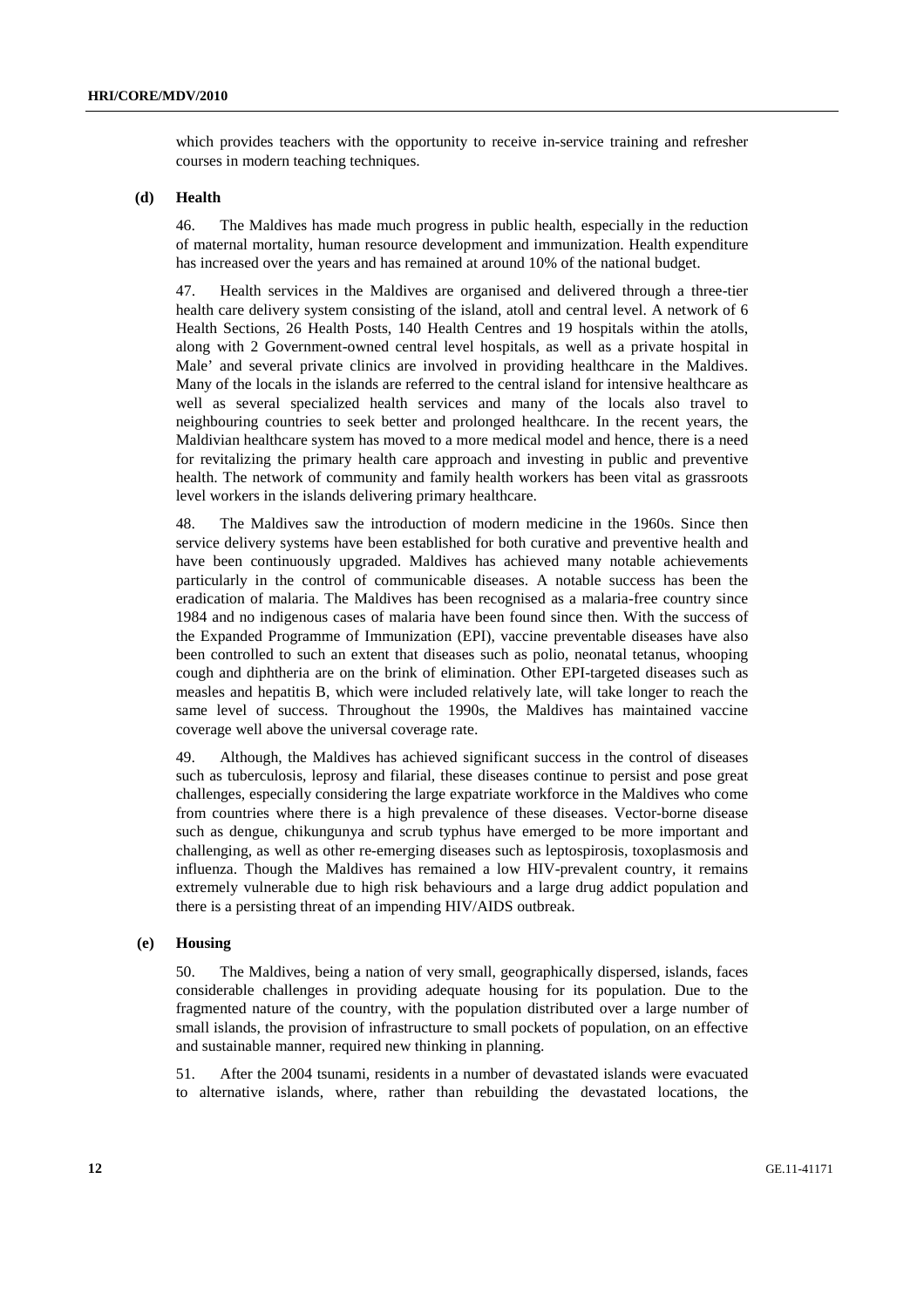Government, opted to improve the infrastructure and build additional housing in the islands to which they were evacuated.

52. As of November 2006, 10,665 persons were officially registered as displaced, including 1,938 people living in their own properties awaiting repairs. A total of 1,073 people have been able to return to their homes since the tsunami. Over 1,103 houses in 83 islands have been repaired and approximately, 2,507 houses are in the process of being repaired out of an overall number of 5,814.

53. The new Government addresses the need for affordable housing in its Manifesto as one of its five key pledges. Its states that due to the lack of an adequate land-use plan and due to the concentration of urban development in the capital Male' and its surrounding areas, providing affordable housing and satisfactory living conditions has become a priority. It aims to facilitate the development of a real estate market, through decentralisation and to find means and mechanisms to provide low-interest loans and building materials for outer atolls and islands. The Government also intends to complete post-tsunami reconstruction efforts and to address the housing needs of persons internallydisplaced by the tsunami.

54. The present policy on housing is also coupled with the Government's policy on decentralisation, in identifying large islands with the potential to develop and provide economies of scale, for example in terms of social service provision. As a short-term goal (1–3 years), the Government also outlined the need for an adequate legal framework to encourage investment in real estate. Within 3–5 years, the Government also plans to strengthen planning and building control and to revive the Housing Development Finance Cooperation (HDFC) as an institution with the capacity to issue low-interest loans in a sustainable manner.

## **B. Constitutional, political and legal structure of the State**

#### **1. Constitutional structure**

55. The present Constitution came into effect on 7 August 2008.

56. The Constitution of the Maldives establishes the organs of the State and fundamental rights of citizens. The Maldives is a Republic in which the legislative, executive and judicial powers are distributed between the various institutions of the State. The new Parliament under the 2008 Constitution was convened on 28 May 2009 with 77 Representatives; and the Supreme Court sits at the apex of the judicial system.

57. Furthermore, Article 2 of the Constitution identifies the Maldives as a democratic Republic based on the principles of Islam and the full separation of powers. Article 10 states that Islam is the State religion.

58. Creating a mature democratic framework, with a new Constitution that produces new arrangements in the distribution of powers and a vibrant party system that increases political participation, was one of the pillars of the democratic reform movement. In this regard, the first multiparty elections were held in October 2008. The objective is not merely to attain a multiparty electoral democracy, but a genuine liberal democracy, where there is both political pluralism and strong human rights safeguards.

59. Chapter II of the Constitution "guarantees to all persons, in a manner that is not contrary to any tenet of Islam, the rights and freedoms contained within it, subject only to such reasonable limits prescribed by a law enacted by the People's Majlis in a manner that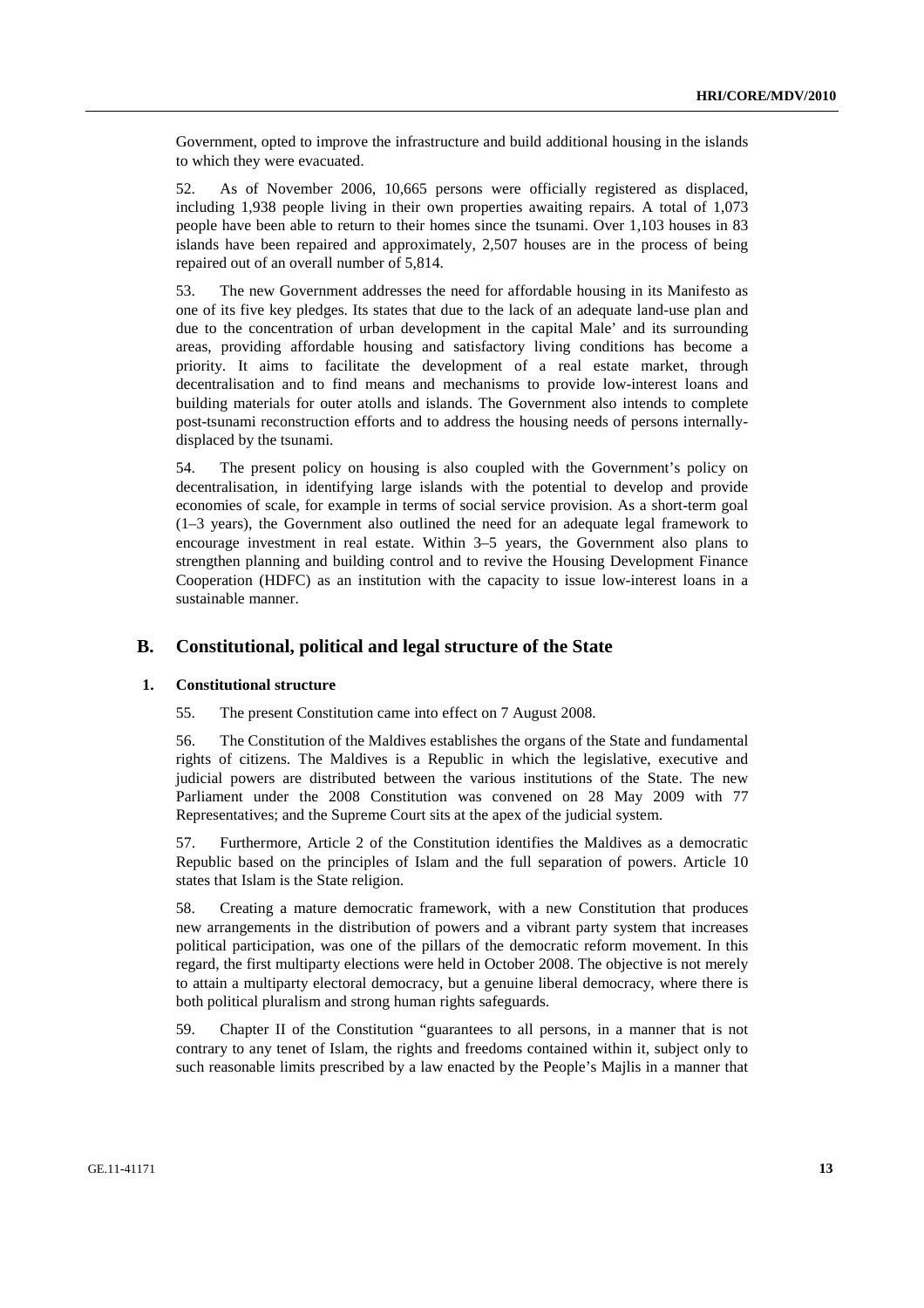is not contrary to this Constitution. Any such law enacted by the People's Majlis can limit the rights and freedoms to any extent only if demonstrably justified in a free and democratic society".<sup>2</sup> The Chapter contains all fundamental rights and liberties guaranteed in a free society, including the right to life, the right to equality, freedom from discrimination, freedom from restraint, economic and social rights, freedom of expression, freedom of association, prohibits slavery, and in a first, it prescribes the State's fundamental duty to protect and preserve the natural environment, biodiversity, resources and beauty of the country.

60. With the enactment of the new Constitution, the Maldives proudly boasts a modern bill of rights and constitutionally guarantees the very fundamental rights and liberties it has ascribed to under its international legal obligations.

61. Some of the other major positive reforms included in the new Constitution are: limiting the number of Presidential terms, removing the gender bar on running for presidency, ensuring an effective separation of powers between the executive, legislature and judiciary, creating a new Supreme Court, and introducing political parties and parliamentary oversight for important public appointments.

#### **2. Political structure**

62. The Maldives is a Republic with a President who is both the Head of Government and the Head of State, as well as the Commander in Chief of the Armed Forces. Under the new Constitution, the President is elected directly by the people, in a secret ballot, for a term of five years limited to two terms. The President is assisted by the Cabinet of Ministers appointed by the President and approved by Parliament.

63. 18 August 2007 was a historical day for the Maldives. On that day the public decided, by referendum on the form of Government to be enshrined under the new Constitutional settlement – a Presidential system.

64. The first-ever multi-party presidential elections under the new system of government were held on 8 October 2008, with six candidates contesting, including the then incumbent President, as well as the leader of the main opposition party, Mr. Mohamed Nasheed. With no candidate securing 50% of the ballots cast, a second round of elections was held on 28 October 2008 between the top two contenders: the then President, Mr. Maumoon Abdul Gayoom and leader of the Opposition, with the latter securing 54% of the votes cast. President Nasheed took the oath of office on 11 November 2008.

65. The new Parliament of the Maldives under the 2008 Constitution was convened on 28 May 2009, with 77 elected representatives (including five women). The membership of the Majlis is determined as follows: (a) two members for the first five thousand residents registered for each administrative division or two members for administrative divisions with less than five thousand residents; and (b) where the residents registered to an administrative division exceed five thousand, one additional member for each group of five thousand residents in excess of the first five thousand. Article 86 of the Constitution prescribes twenty five percent as the Majlis's quorum.

66. Judicial power under the new Constitution is vested in the Supreme Court, the High Court and such Trial Courts as are established by law. The Supreme Court is the highest authority for the administration of justice in the Maldives, and the Chief Justice is the highest authority on the Supreme Court. All matters adjudicated before the Supreme Court shall be decided upon by a majority of the judges sitting together in session.

<sup>&</sup>lt;sup>2</sup> Article 16 of Chapter II of the Constitution of the Republic of Maldives 2008.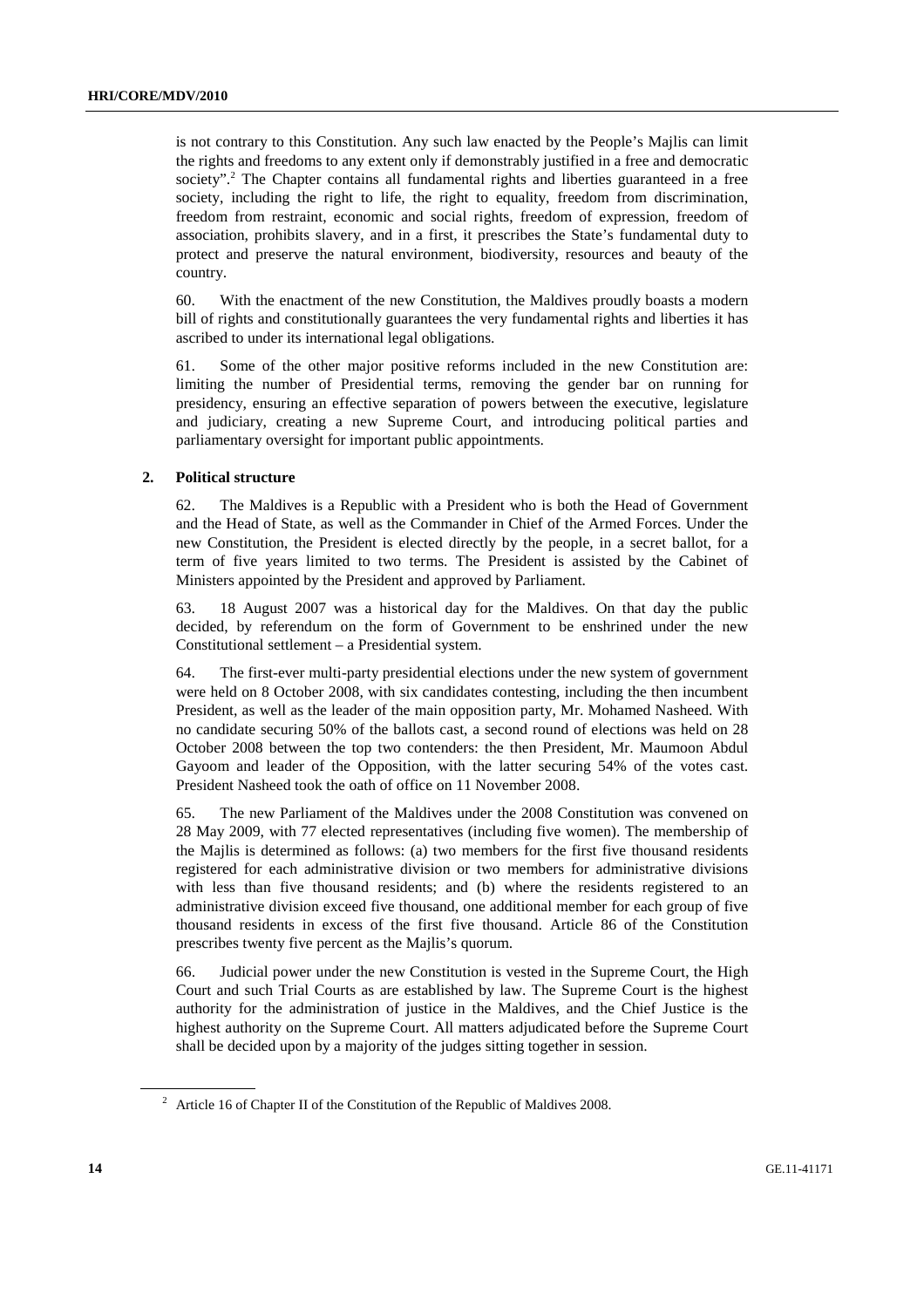67. The Judges are independent and subject only to the Constitution and the law.<sup>3</sup> The Constitution expressly stipulates that when deciding matters on which the Constitution or the law is silent, Judges are required to consider Islamic Shari'ah and in the performance of their judicial functions, Judges must apply the Constitution and the law impartially.

68. With the assumption of Office on 11 November 2008, His Excellency President Mohamed Nasheed has embarked on an ambitious programme to decentralise the governance system of the Maldives, as addressed in the MDP's election Manifesto. The Government envisages the establishment of a three-tier governance structure, with the sector ministries at the national level, Province Offices and Atoll Offices at the regional level and the Island Office at the island level and decentralised functions under elected councils. In this regard, the Government has grouped together every two or more atolls of the 20 existing administrative atolls into seven administrative regions (Provinces) and appointed a State Minister to each Province in order to accelerate the development of local government, empower citizens and promote democracy at the local level.

69. The Government plans to develop one island as an administrative centre and one as an economic centre, from each of the seven Provinces, in addition to the capital island of each Atoll. The aim is to create economic, educational and social opportunities in the Province itself and develop the necessary human resources to create a socially conducive environment that retains the skilled professionals in the Province. The Government also seeks to engage NGOs and civil society groups in the development initiatives planned by the Island and Atoll Councils.

70. Chapter VIII of the new Constitution of the Maldives sets forth the manner in which the administrative divisions of the Maldives shall be administered in a decentralised manner. Article 230(b) of the Constitution prescribes that "In order to provide for decentralised administration, the President has the power, as provided in law, to create constituencies, posts, island councils, atoll councils and city councils".<sup>4</sup> Article 231 (a) of the Constitution states that "All members of councils created for decentralised administration shall be democratically elected by secret ballot by their respective communities".

71. The Government has taken the initiative to implement the constitutional provisions by submitting a draft bill on "Decentralisation of Administration Units of the Maldives" to the People's Majlis on 10 July 2009. However, the Government withdrew the Bill in late December, over deadlock regarding the creation of Provinces. The Government will resubmit the bill to the People's Majlis for its first session in 2010, after consultation with political parties and other concerned parties.

## **(a) Political participation**

72. As a country that has operated without legally recognised political parties since its independence in 1965, one of the most significant achievements in the democratisation programme has been the introduction of political parties.

73. In 2001, the Parliament, based on the opinion of the then Attorney-General, rejected the establishment of political parties. Then in 2005, the Parliament voted in favour and allowed for the registration of political parties. Accordingly, a provisional regulatory framework was established by Presidential decree, pending legislation by the Parliament, to allow for the registration and functioning of political parties. Regulations formally governing issues related to political parties were adopted in June 2005.

<sup>&</sup>lt;sup>3</sup> Article 142 of the Constitution of the Republic of Maldives 2008.

<sup>&</sup>lt;sup>4</sup> Article 230 (b) of the Constitution of the Republic of Maldives 2008.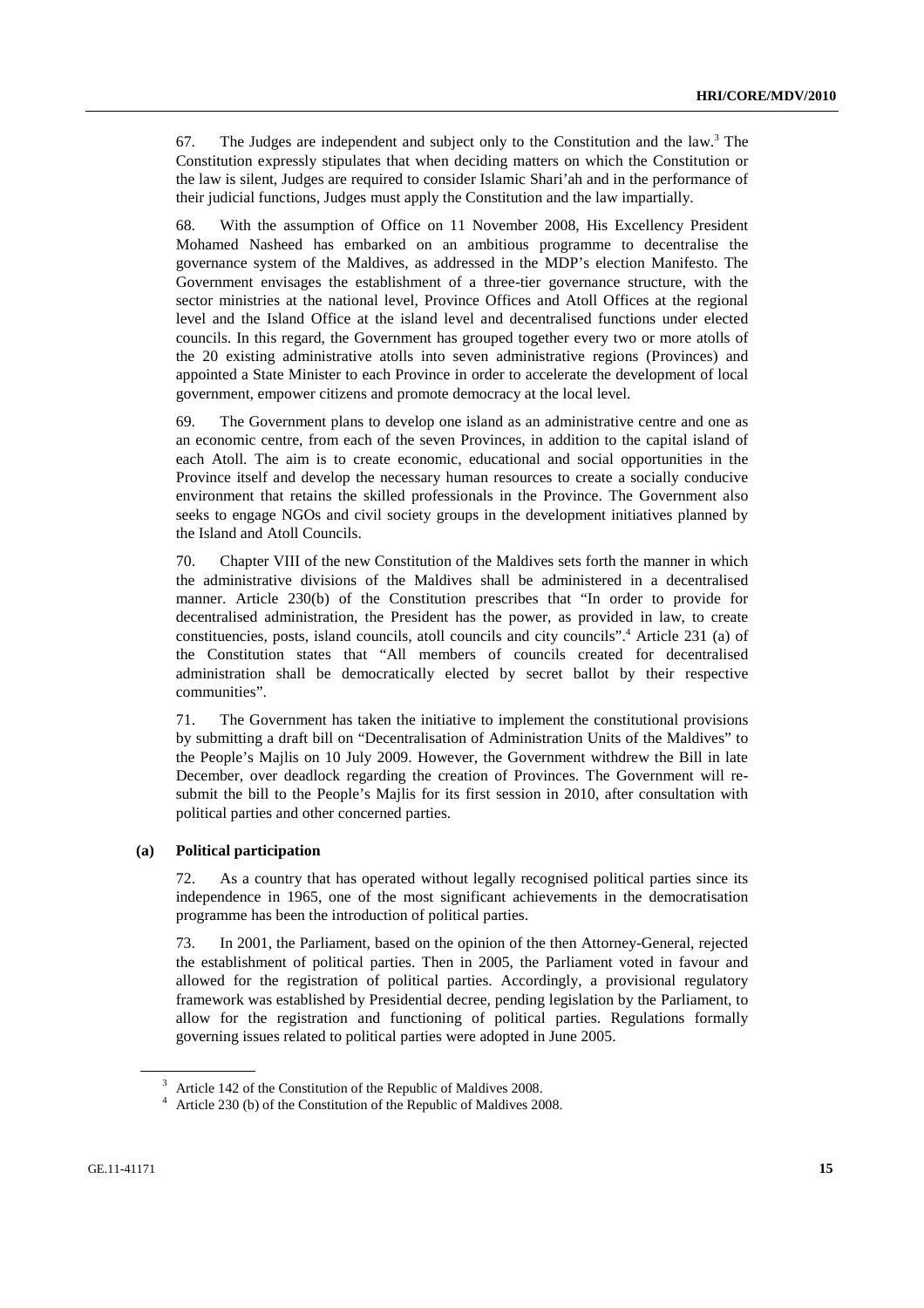74. Since then, thirteen political parties have been registered and are in operation today. These are the Maldivian Democratic Party (MDP), Dhivehi Rayyithunge Party (DRP), Adhaalath Party (AP), Islamic Democratic Party (IDP), Maldivian Social Democratic Party (MSDP), Social Liberal Party (SLP), People's Party (PP), Maldivian National Congress (MNC), Jumhooree Party (JP), People's Alliance (PA), Poverty Alleviation Party (PAP), National Alliance (Gaumi Ithihaad), Dhivehi Qaumee Party (DQP).

75. Members belonging to MDP, DRP, PA, JP and the DQP hold seats in the Parliament. These and other parties have been able to hold numerous public rallies and have been able to propagate their views freely through all forms of media. Party activities are increasingly covered by State national television and radio stations, as well as private TV and radio and the political process has made significant progress through dialogue and discussion.

#### **3. Elections**

76. Elections to the People's Majlis (parliament) have been held at regular intervals since the nation's first Constitution was adopted in 1932. At present, both Presidential and Parliamentary elections are held every five years, though not simultaneously. The Elections Commission is an independent statutory body deriving its authority from the Constitution of 2008. It is comprised of five members who are nominated by the President and approved by the People's Majlis. The Commission is mandated with inter alia: the conduct, management, supervision and facilitation of elections and public referendums; the management and updating of the electoral register; and the demarcation of electoral constituencies. As stipulated by the present election laws, candidates for election to the Majlis must be Muslims, Maldivian citizens and ought to be 18 years of age or older.

77. The 2008 Constitution allows candidates to directly compete for the Presidency. The first multiparty Presidential election in the country took place in October 2008. Six presidential candidates competed in the election and saw a voter turnout of approximately 86%. A run-off was conducted as no candidate was able to secure a 50% majority as required by law. President Mohamed Nasheed emerged as the first democratically elected President of the Maldives on 28 October 2008. Voter turnout in the run-off was declared to be approximately 85%.

78. A major "Go Vote!" campaign was conducted by NGOs and a separate campaign was conducted by the Elections Commission through radio and television to encourage voters.

#### **4. Legal framework**

79. The legal system of the Maldives, owing to traditional minimal commercial activity and a low crime rate evolved at a slow space and remained greatly underdeveloped as compared to its neighbours. Further, unlike its neighbours the country did not receive English law nor a common law culture, although it remained a British Protectorate during the period 1887 to 1965. However, due to the British influence, at present [mostly through higher education], the current legal system of the country is an admixture of English civil law, common law and Islamic law.

80. Rapid economic development, along with social progress, has created enormous pressures on the legal system to develop into a sophisticated framework that is capable of handling complex issues. Efforts have been made to deal with some of the issues, resulting in an ad hoc mixture of Shari'ah and legislation based on common law. The random responses have resulted in an inconsistent system that is often out of touch with the society it serves, leaving much to be done in terms of eliminating the inconsistencies, enacting new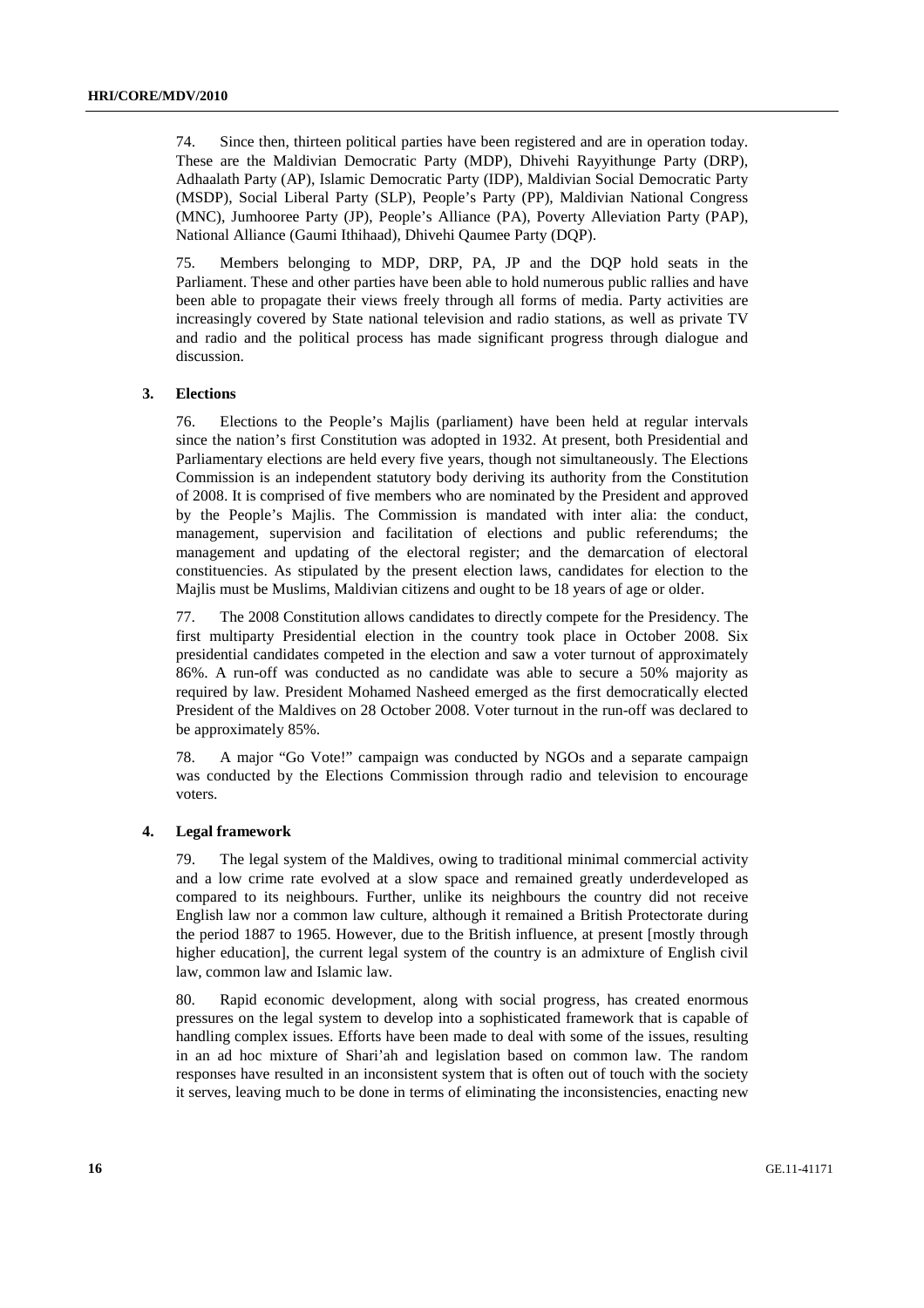legislation and bringing the system into conformity with international standards and best practices.

81. Nonetheless, with the enactment of the new Constitution of the Maldives in 2008, the domestic legal system has undergone an overhaul towards modernisation and greater democratisation.

82. The Constitution of the Maldives forms the highest legal document of the country. All laws enacted are required to comply with the Constitution. The law-making power is vested in the People's Majlis. The People's Majlis has the authority to pass laws concerning the administration of the courts, the trial and appellate jurisdiction of the courts and trial procedures.<sup>5</sup> The Supreme Court sits at the apex of the judiciary and the courts have the inherent power to protect and regulate their own processes, in accordance with law and the interests of justice.<sup>6</sup>

83. Regulations derive their authority from laws passed by the People's Majlis pursuant to which they are enacted and are enforceable pursuant to such lawful authority. Any regulations requiring compliance by citizens is required to be enacted pursuant to authority granted by a law enacted by the People's Majlis.7

#### **5. Maldives Police Services**

84. The Maldives Police Service (MPS) was established on 1 September 2004 as a separate civil organization. Prior to that, policing was under the Ministry of Defence and National Security. MPS is responsible for safeguarding public security and safety; preventing and investigating crime; aiding the general public in natural and man-made disasters; assisting the criminal justice agencies in the execution of their work; and maintaining the internal security of the Maldives. The Police assist citizens to abide by the law, by means of information and sound advice, by the use of the media and in other forms. In their work, the police are responsible towards the general public and the authorities.

85. The work of the police is based on the stipulations of the Constitution, the Police Act (2008) and other rules of law and procedures that apply in the Maldives.

86. The Police Act was passed by the People's Majlis on 5 August 2008 and ratified by the President on 8 August 2008. After ratification, the President also signed a document stating that the Maldives Police Service is instituted as an institution run directly under the Ministry of Home Affairs. The Police Act places the Force under the control of a Commissioner of Police, appointed by the President. The Act stipulates the powers of the police and puts legal limitations in accordance with international norms and best practices. Under the Act, the police are given authority to use weapons, to arrest, and search and seize in accordance with the law. The Act also establishes a Police Integrity Commission, to receive and respond to public complaints, for the first time in the Maldives.

## **6. Administration of Justice**

#### **(a) Maldives Courts system**

87. The Supreme Court, as the highest court of the land, has sole and final jurisdiction to determine all disputes concerning the qualification or disqualification, election, status of a presidential candidate or running mate or removal of the President by the People's Majlis.

<sup>5</sup> Article 155 of the Constitution of the Republic of Maldives 2008.

<sup>&</sup>lt;sup>6</sup> Article 156 of the Constitution of the Republic of Maldives 2008.

<sup>7</sup> Article 271 of the Constitution of the Republic of Maldives 2008.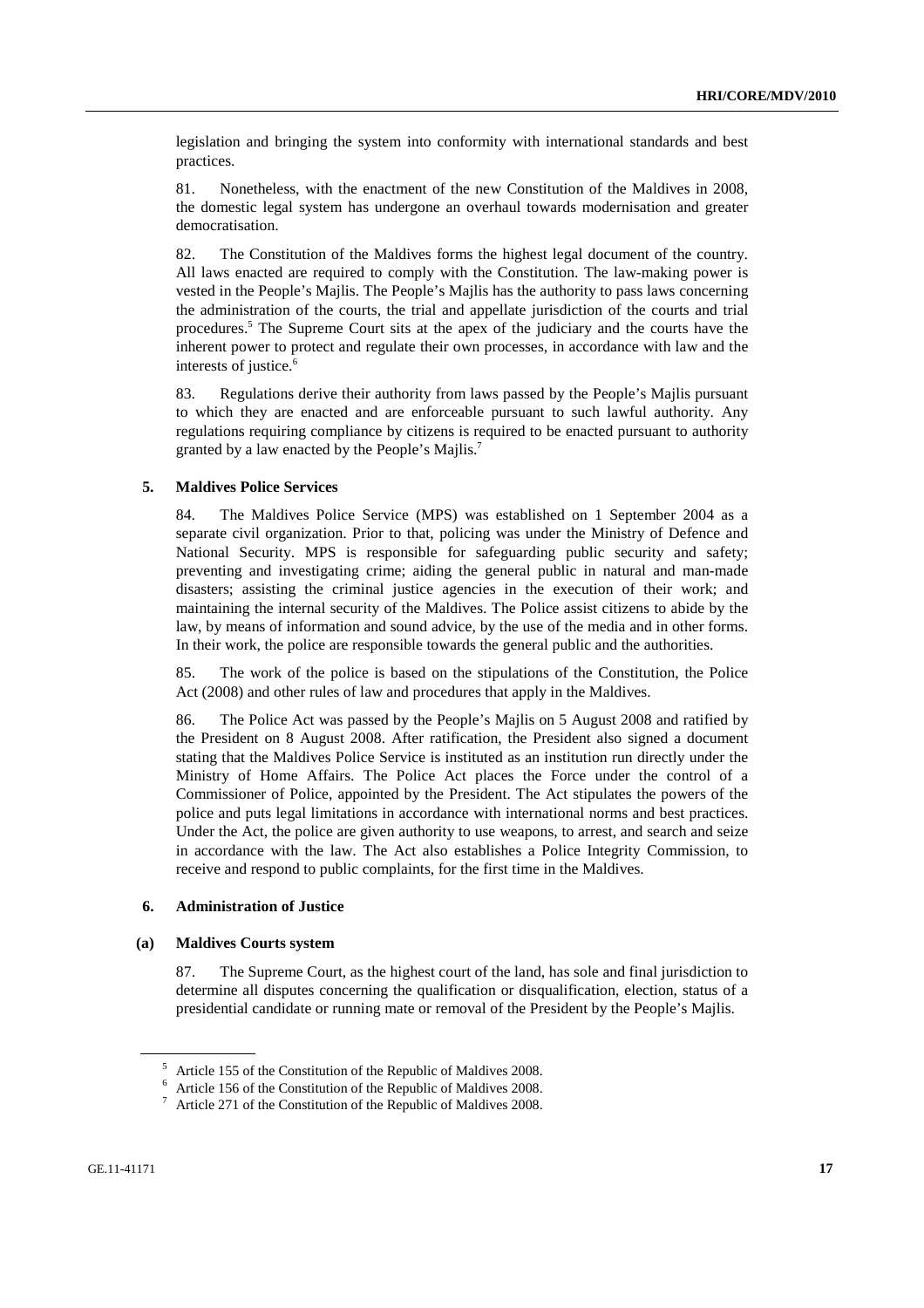88. The High Court consists of such number of judges as provided by law and matters in the High Court need to be disposed of by an uneven number of judges sitting together in session. While courts are scattered all around the country, serious cases in the Maldives are referred to the courts in Male'. The Supreme Court and the High Court sit in Male'. There are four lower courts in Male' dealing with civil, criminal, juvenile and family cases. There are no jury trials.

89. Judges to the Supreme Court are nominated by the President and approved by the People's Majlis. The Chief Justice is the highest authority on the Supreme Court. The Chief Justice is appointed by the President in consultation with the Judicial Service Commission and confirmation of the appointee by a majority vote of the People's Majlis.

90. The appointments and removal of all other judges are entrusted to the Judicial Service Commission of the Maldives set up pursuant to Article 157 of the 2008 Constitution. The Judicial Service Commission is an independent and impartial institution performing its duties and responsibilities in accordance with the Constitution and any laws enacted by the People's Majlis. The jurisdiction of the Commission extends to all members of the Judiciary and such other persons as designated by the People's Majlis.

91. Furthermore, the Commission is empowered to investigate complaints about the judiciary and to take disciplinary action against them, including recommendations for dismissal; to make rules regarding schemes for recruitment and procedures for the appointment of judges; to establish ethical standards for judges; to provide for such matters as are necessary or expedient for the exercise, performance and discharge of the duties and responsibilities of the Commission; and to advise the President and the People's Majlis in any matter regarding the administration of the courts.

92. In addition, the administration of the courts is also left to the courts themselves with them having inherent power to protect and regulate their own process, in accordance with the law and the interests of justice.<sup>8</sup>

#### **(b) Parliament**

93. Article 70 of the Constitution of the Maldives prescribes that "The legislative authority of the Maldives shall be vested in the People's Majlis".<sup>9</sup> According to the Constitution, the People's Majlis has the power to amend the Constitution; enact legislation and amend or repeal any laws that may be in contravention to the tenets of Islam; supervise the executive; approve the annual and supplementary budgets; determine matters relating to Independent Commissions and Independent Offices in accordance with law; and hold public referendums on issues of public importance. The People's Majlis is elected for a term of five years.

94. Article 92 of the Constitution prescribes that "A Bill passed by the People's Majlis shall become law when accented to by the President".10 Article 93 states that "(a) Treaties entered into by the Executive in the name of the State with foreign states and international organizations shall be approved by the People's Majlis, and shall come into force only in accordance with the decision of the People's Majlis. (b) Despite the provisions of article (a), citizens shall only be required to act in compliance with treaties ratified by the State as provided for in a law enacted by the People's Majlis".11

<sup>&</sup>lt;sup>8</sup> Article 156 of the Constitution of the Republic of Maldives 2008.

<sup>&</sup>lt;sup>9</sup> Article 70 of the Constitution of the Republic of Maldives 2008.

<sup>&</sup>lt;sup>10</sup> Article 92 of the Constitution of the Republic of Maldives 2008.

 $11$  Article 93 of the Constitution of the Republic of Maldives 2008.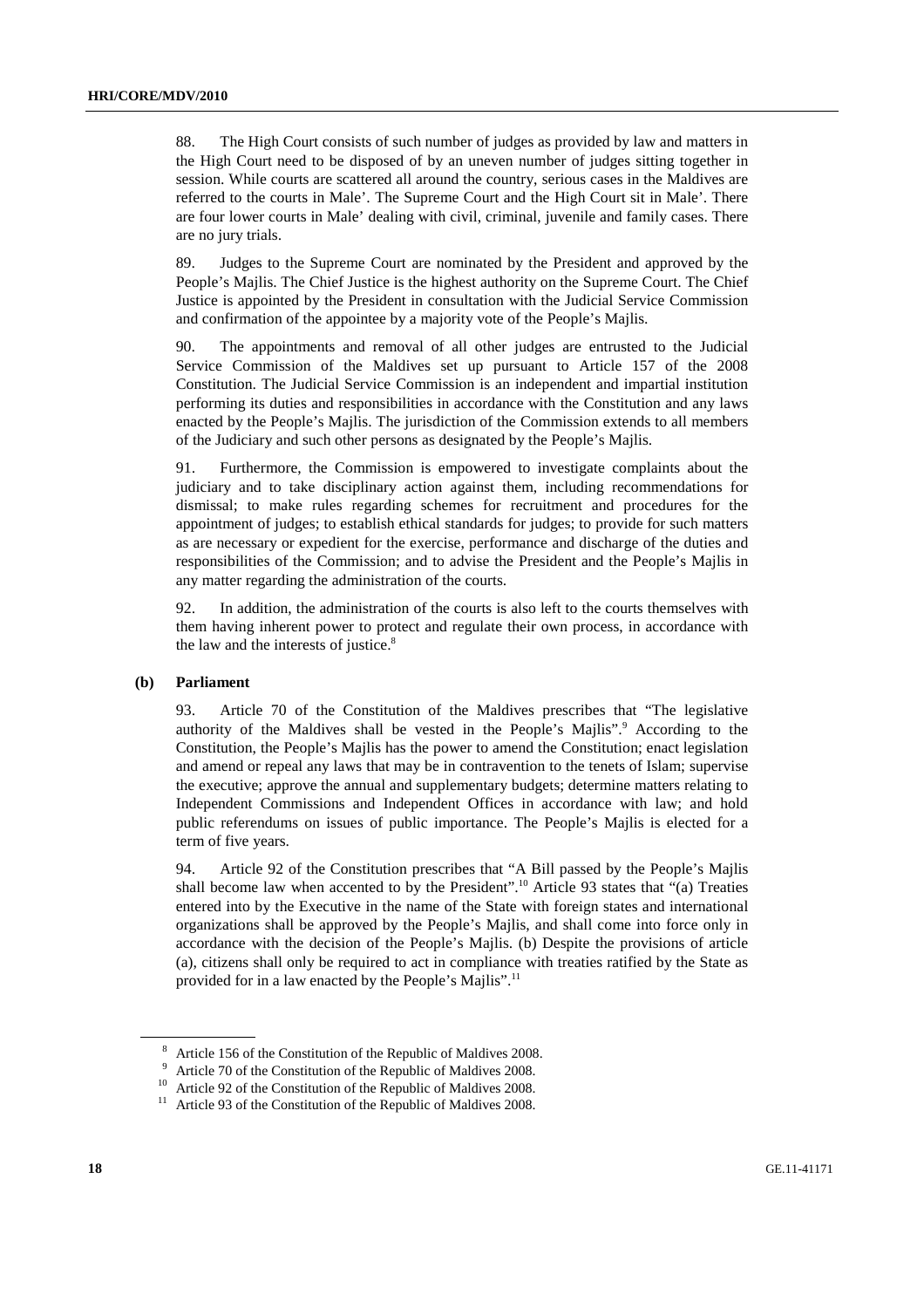95. By virtue of the authority vested in the People's Majlis under Article 98 of the Constitution, the People's Majlis may call upon and question under oath, any member of the Cabinet or the Government, or request them to produce documents in relation to the due performance of the obligations and responsibilities of such person. In the same manner, the People's Majlis also has the authority to summon any person to appear before it to give evidence under oath or to produce documents.

96. Furthermore, under certain grounds, and thereafter, upon meeting certain conditions as prescribed under Article 100 of the Constitution, the People's Majlis may, by passing a resolution, remove the President or Vice President from office or under Article 101 of the Constitution, take a vote of no confidence in a member of the Cabinet.

#### **7. Non-governmental organizations (NGOs)**

97. Just as the absence of political parties has, in the past, been a major shortcoming in the political life of the country, the fact that there were only a few local NGOs working directly in the area of human rights has been a major drawback in the advancement of human rights, especially in terms of shifting the equation in favour of the individual in matters that relate to the State. Until a few years ago, there were only a handful of NGOs operating in the Maldives.

98. However, under a revised regulatory framework and with encouragement by the Government, the number of NGOs that are registered has increased dramatically (total figure now being 1069) and the average time required for their registration is fifteen days.

## **III. General framework for the protection and promotion of human rights**

## **A. General introduction**

99. The Maldives joined the United Nations (UN) in 1965, after independence. Since 1978, the Maldives has followed a policy of international engagement, intensifying links with all nations, international organisations and donor institutions. In 1982 the Maldives joined the Commonwealth. It was also one of the founding members of the South Asian Association for Regional Cooperation (SAARC) and is a member of the World Trade Organisation (WTO) and the Multilateral Investment Guarantee Agency (MIGA). It is also a State Party to the Nuclear Non-Proliferation Treaty, as well as several other conventions on the protection of the environment, the suppression of terrorism and the promotion of human rights.

100. Since 2003, the Maldives has developed dialogue and collaboration with international human rights organisations such as Amnesty International and the International Committee of the Red Cross (ICRC) and acceded to six of the seven core international human rights instruments, including the ICCPR and the ICESCR. During the same period, the Maldives has also intensified links with the Commonwealth Parliamentary Association and joined the Inter-Parliamentary Union.

101. In 2006, the Maldives opened a diplomatic mission in Geneva to facilitate interaction with the Human Rights Council and the Office of the High Commissioner for Human Rights, with a view to better implement its new international human rights commitments and follow-up on the Concluding Observations of Treaty Bodies, as well as to pursue its constructive dialogue with the Special Procedures of the Human Rights Council.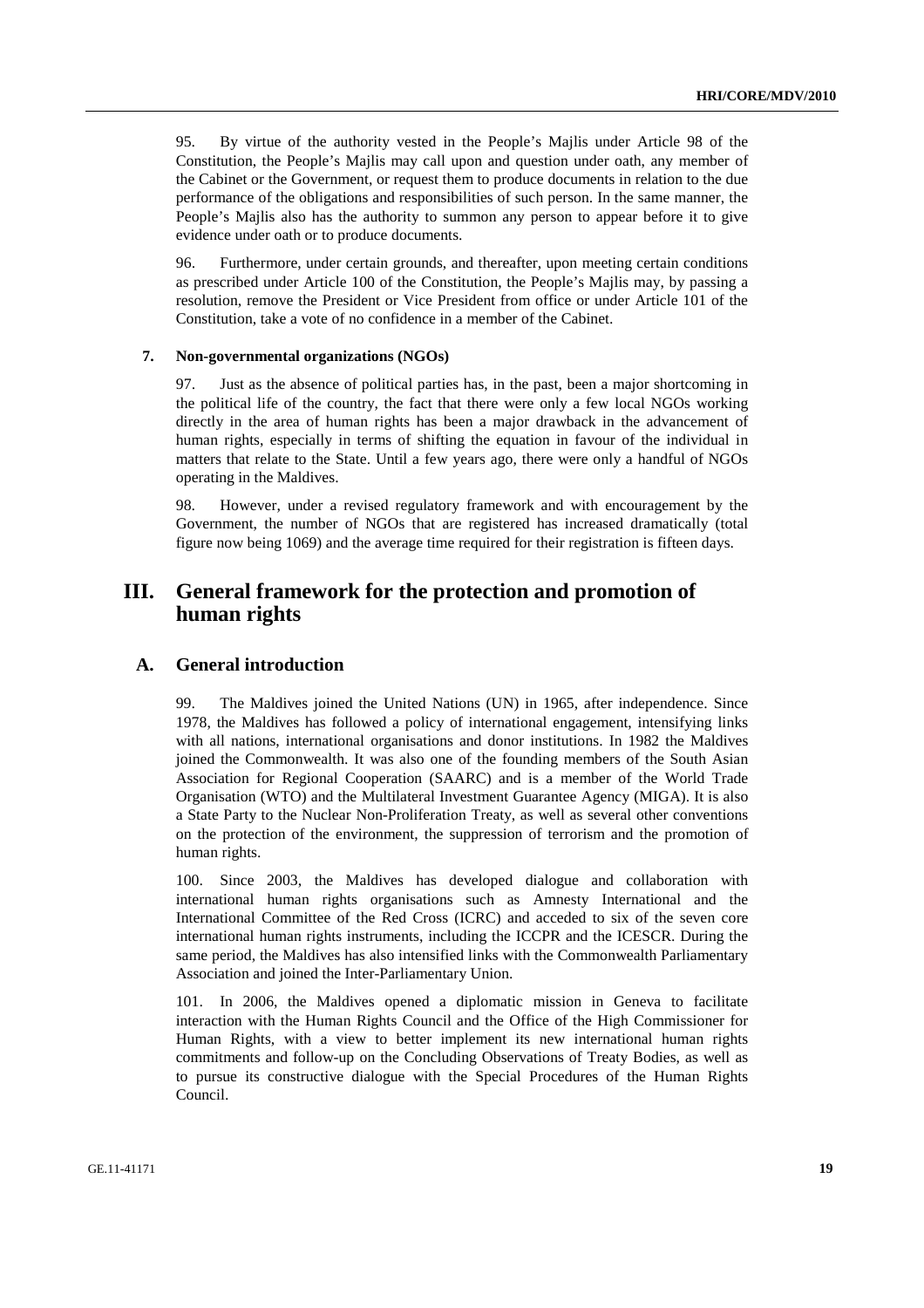102. The Government of Maldives has also actively encouraged the establishment of a UN human rights presence in the country, an effort which led, in 2007, to the creation of the post of a UN human rights advisor to the Maldives, (within the UN Resident Coordinator's Office). The Human Rights Advisor from the OHCHR was mandated to work with the Government, the National Human Rights Commission and NGOs for a term of one year.

## **B. Acceptance of international human rights norms**

#### **1. Ratification of international human rights instruments**

103. The Maldives attaches the utmost importance to its international obligations and is committed to the principles enshrined in the United Nations Charter and the Universal Declaration of Human Rights. Through its respect for international human rights law, the Maldives seeks to consolidate the national human rights framework under its general policy of improving the quality of life for all Maldivians.

104. The Maldives is now party to six of the seven core human rights treaties. While important steps have been taken in implementing the commitments contained therein, considerable steps still remain. Over the past three years, the Government has presented four treaty reports in an effort to bring itself up-to-date with its reporting obligations. This progress was further augmented by the Government's decision in August 2007 to develop a Common Core Document aimed at streamlining treaty reporting. The Maldives was one of the first countries in the world to take this innovative step.

105. Through these international commitments, the Government has undertaken to promote civil and political rights as well as economic, social and cultural rights, and children rights, and eliminate torture and all forms of discrimination.

106. The Maldives, however, is yet to become party to the International Convention on the Protection of the Rights of All Migrant Workers and Members of Their Families, although the Government is working towards completing all the national formalities to accede to it. When becoming party to the main international human rights treaties, the Government entered reservations to some provisions under the ICCPR, CRC and CEDAW, related to the freedom of religion, equality of men and women, alternative care and adoption. The Government is currently processing legislation to withdraw the Maldives' reservations pertaining to male-female equality.

107. A full list of the treaties and conventions is provided under Annex II:

 (a) International Convention on the Elimination of All Forms of Racial Discrimination;

 (b) Convention on the Elimination of All Forms of Discrimination against Women;

 (c) Convention against Torture and Other Cruel, Inhuman or Degrading Treatment or Punishment;

- (d) Convention on the Rights of the Child;
- (e) International Covenant on Civil and Political Rights;
- (f) International Covenant on Economic, Social and Cultural Rights.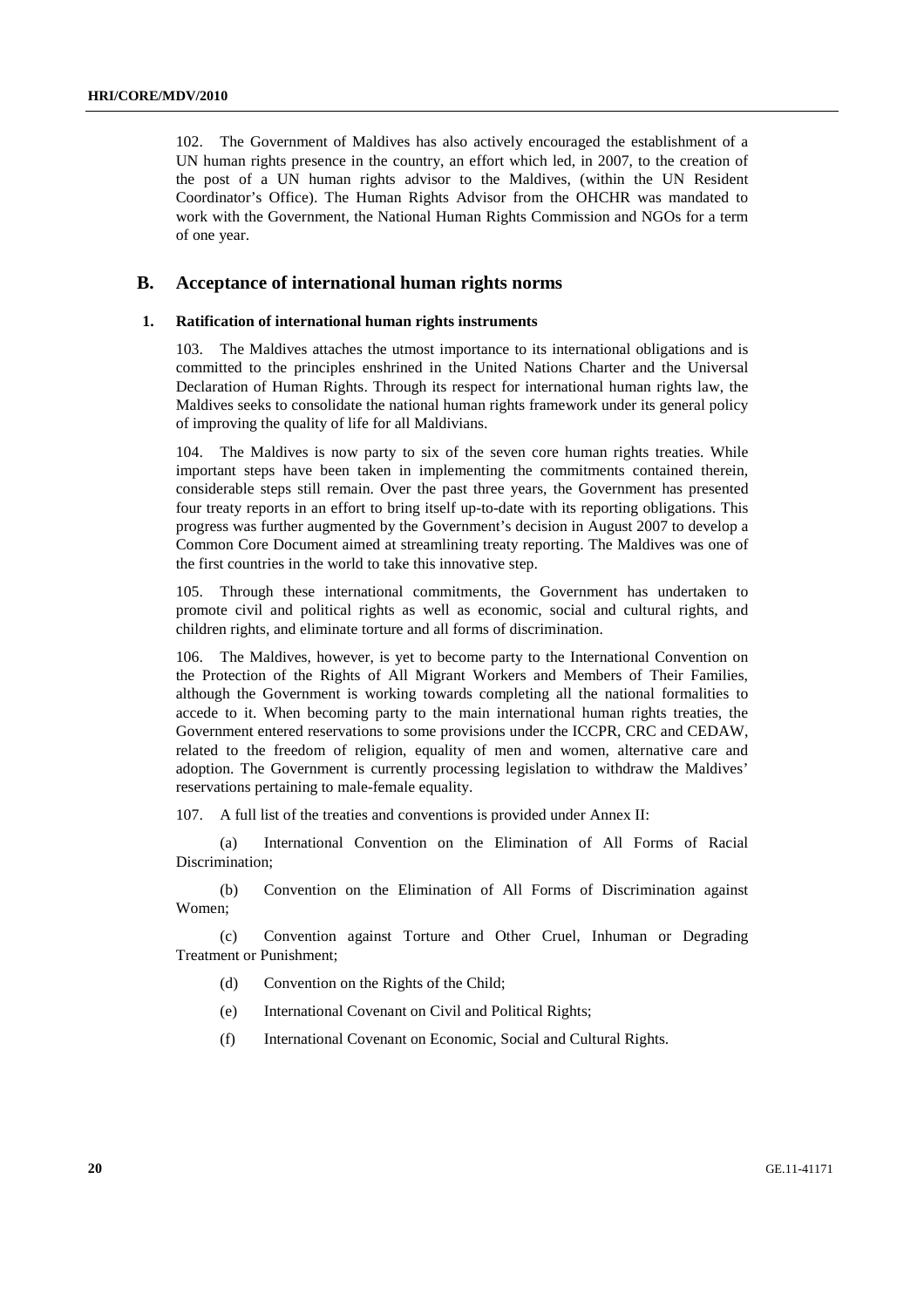#### **(a) Reservations and declarations**

108. The Government of Maldives takes note of the general comment 24 (1994), in which the Human Rights Committee identified the principles of international law that apply to the making of reservations.

109. The Government entered a reservation to article 18 of ICCPR on the freedom of religion and belief, stating that "the application of the principles set out in article 18 of the Covenant shall be without prejudice to the Constitution of the Republic of Maldives". The Government notes that the Special Rapporteur on the Freedom of Religion or Belief noted that "the text of the reservation does not clearly specify whether the reservation is limited to the manifestation aspects of the right, or whether it is also intended to apply to the freedom to have or adopt a religion or belief of one's choice" and therefore referred to the General Comment No. 22 of the Human Rights Committee, which provides in paragraph 8 that States parties may not reserve the right to deny freedom of thought, conscience and religion or to deny minorities the right to profess their own religion. The Government did not, however, enter reservations to: article 2, which obliges the Government to respect and to ensure the rights recognised in the Covenant to all individuals within its territory and subject to its jurisdiction without distinction on the basis of religion; article 20, which obliges the Government to prohibit by law the advocacy of national, racial or religious hatred that constitutes incitement to discrimination, hostility or violence; article 26, which prohibits discrimination on religious grounds and article 27, which provides for the right of members to profess and practice their own religion. The same have been incorporated into the new Constitution.

110. The Government also expressed its reservations to article 7 (a) of CEDAW, to the extent that the provision contained in the said paragraph conflicts with the provision of article 34 of the 1998 Constitution of the Maldives. The Government also reserved "its right to apply article 16 of the CEDAW concerning the equality of men and women in all matters relating to marriage, and family relations without prejudice to the provisions of the Islamic Shari'ah, which govern all marital and family relations of the 100 percent Muslim population of the Maldives". Much of these concerns have been incorporated into the new Constitution that came into force in 2008 and the reservation to Article 7(a) is no longer necessary as women may now hold the post of President. Hence, the Government is now undergoing its domestic processes to submit to withdraw the said reservation in the near future.

111. The Government expressed its reservation to paragraph 1 of article 14 of the CRC (freedom of thought, conscience and religion) since the "Constitution and the Laws of the Republic of Maldives stipulate that all Maldivians should be Muslims".

112. The Government has also expressed its reservation to Articles 20 and 21 of the CRC, dealing with alternative care and adoption "since the Islamic Shari'ah is one of the fundamental sources of Maldivian Law and since the Shari'ah does not include the system or adoption among the ways and means for the protection and care of the Children contained in Shari'ah". However, in practice, a system exists for the protection of vulnerable children. "Islaahiyya" (Education and Training Centre for Children) is a place for young children, where education and work ethics are taught with full funding from the Government. A recent establishment called "Kudakudhinge Hiya" gives power to the state to bring in abandoned children and serves as an institution for children below nine years. The home was established by the then Ministry of Gender and Family with the intention of providing a safe, secure and enabling environment for vulnerable children who have no other means of primary care. This house holds 45 children at present. Most of the children come from families where the parents have been arrested for major crimes or are presently serving jail sentences, have been misplaced or are victims of severe abuse.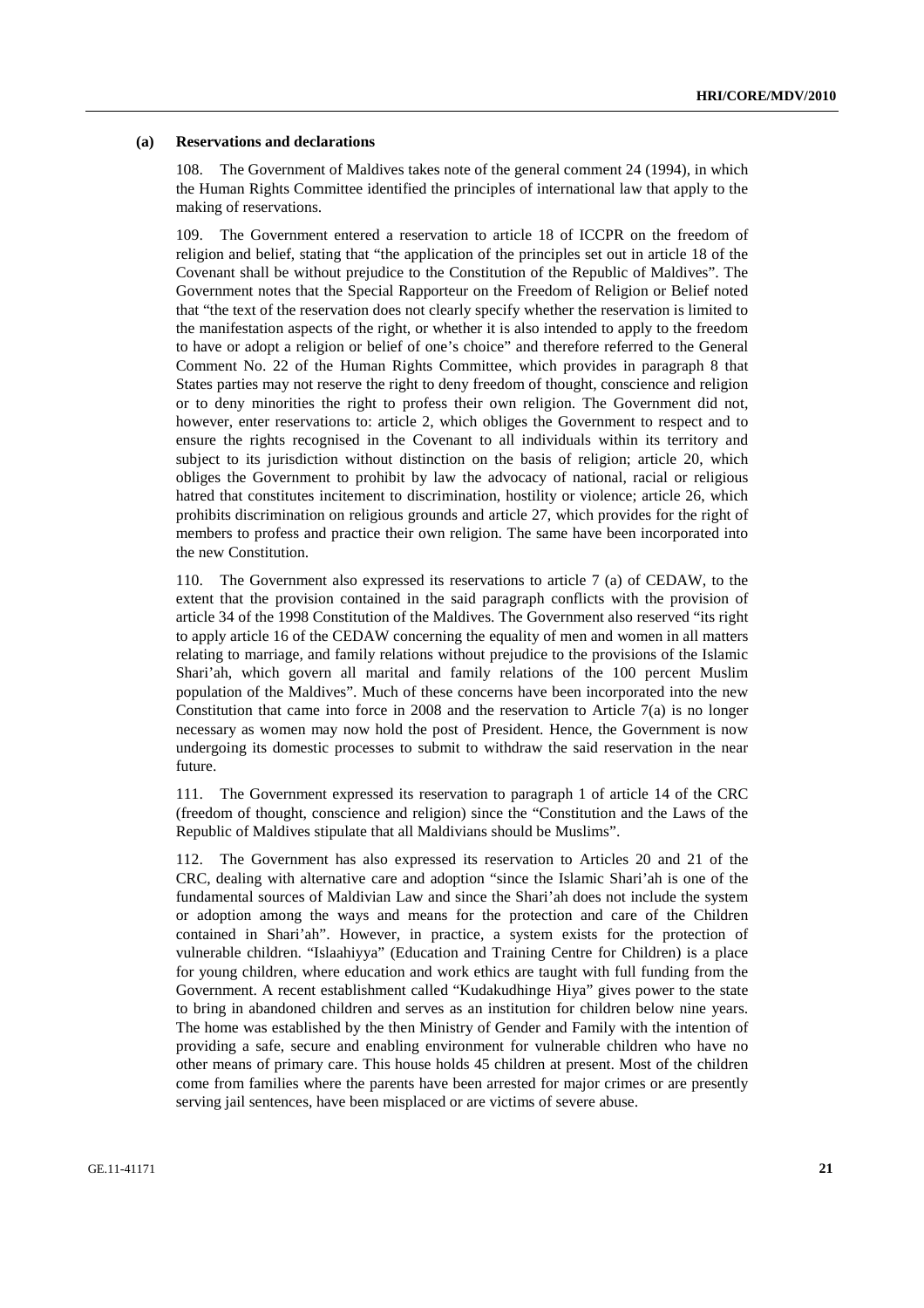113. The present socio-cultural and political setting in the Maldives and the prevailing interpretation of the Shari'ah on matters relating to the reservations made, impede efforts to address the underlying societal reasons for them. One example is that there was considerable resistance after the appointment of female judges in the Maldives, which was made following a recommendation by the Special Rapporteur on the independence of judges and lawyers. Despite heavy criticism from different parts of the society, the Government is committed to uphold the spirit of the conventions to which it is party.

114. The Government is however committed to exploring the removal of the reservations made to the conventions. The ongoing legal reform programme will represent an important milestone in this process. It is anticipated that a number of the reforms will facilitate the removal of the reservations under the CRC and the CEDAW.

#### **2. Ratification of other United Nations human rights and related treaties**

115. Maldives has ratified the following other United Nations human rights and related treaties:

International Convention for the Protection of All Persons from Enforced Disappearance – 20 Dec 2006, New York | Signature: 6 Feb 2007;

 (b) United Nations Convention on the Rights of Persons with Disabilities – 13 Dec 2006, New York Signature: 02 Oct 2007;

 (c) International Convention against Apartheid in Sports – 10 Dec 1985, New York | Signature: 3 Oct 1986;

 (d) International Convention on the Suppression and Punishment of the Crime of Apartheid – 30 Nov 1973, New York | Accession: 24 Apr 1984;

Convention on the Prevention and Punishment of the Crime of Genocide  $-9$ Dec 1948, New York | Accession: 24 Apr 1984.

#### **3. Ratification of other relevant international conventions**

116. Maldives has ratified the following other relevant international conventions:

 (a) International Convention against Apartheid in Sports – 10 Dec 1985, New York | Signature: 03 Oct 1986;

 (b) International Convention on the Suppression and Punishment of the Crime of Apartheid – 30 Nov 1973, New York | Accession: 24 Apr 1984;

 (c) Convention on the Prevention and Punishment of the Crime of Genocide – 9 Dec 1948, New York | Accession: 24 Apr 1984.

#### **4. Ratification of regional human rights conventions**

117. Maldives has ratified the following regional human rights conventions:

 (a) Charter of South Asian Association for Regional Cooperation (SAARC) – 1985 | Ratification: 8 Dec 1985;

 (b) SAARC Convention on Narcotic Drugs and Psychotropic Substances – 1990 | Signature: 23-Nov-1990 | Ratification: 14 Feb 1991;

 (c) SAARC Regional Convention on Suppression of Terrorism – 1987 | Signature: 23-Nov-1987 | Ratification: 28 Sept 1987;

(d) SAARC Food Security Reserve – 1987 | Signature: 4 Nov 1987;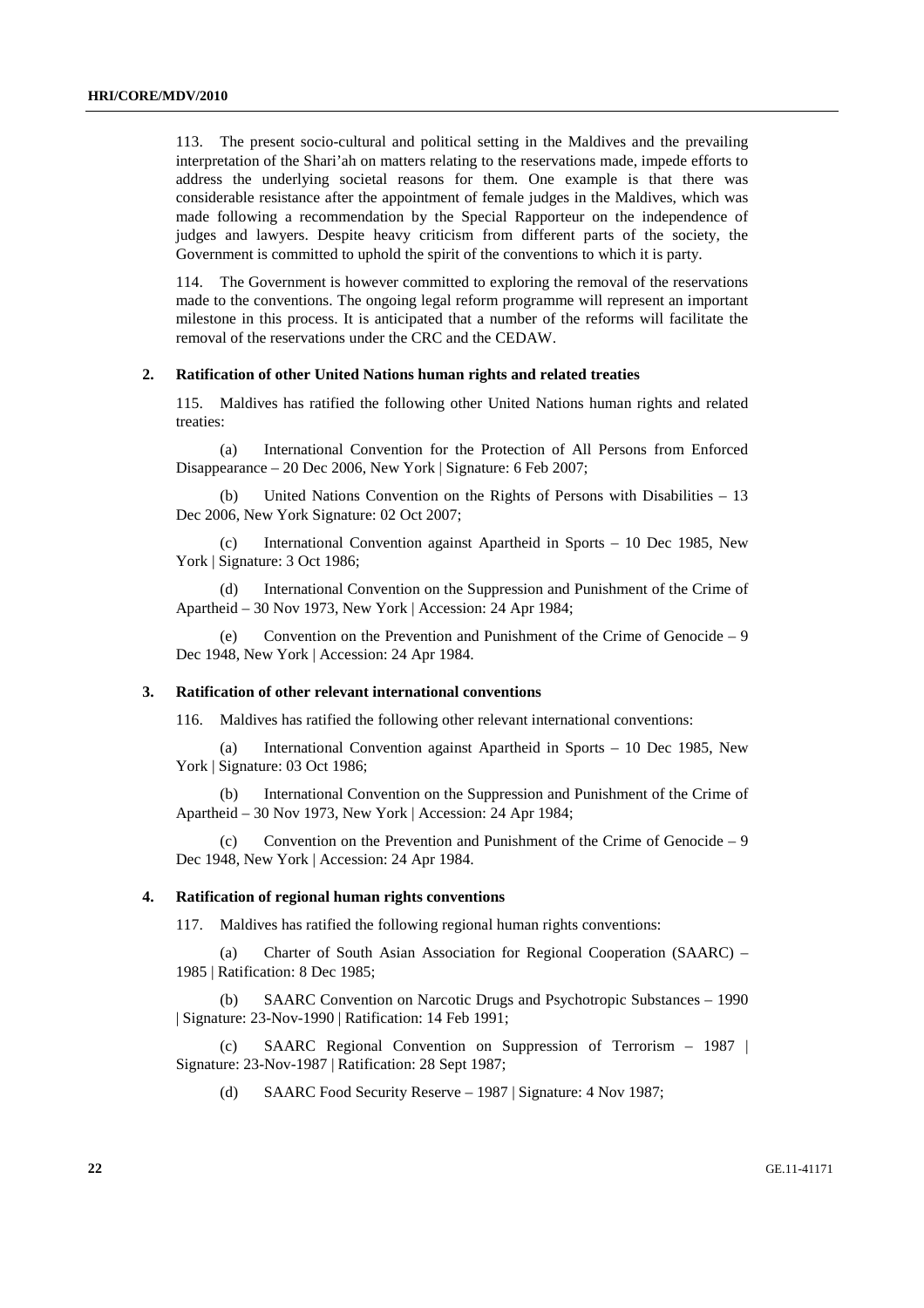(e) SAARC Convention on Regional Arrangements for the Promotion of Child Welfare in South Asia | Ratification: 28 Dec 2003;

 (f) SAARC Convention on Preventing and Combating Trafficking in Women and Children for Prostitution | Ratification: 28 Dec 2003;

(g) Charter of the Organization of the Islamic Conference (OIC) – Feb 1972, Jeddah I Ratification: 1 Aug 1974;

 (h) General Agreement for Economic, Technical and Commercial Cooperation among Member States of the Islamic Conference – 2 May 1977, Tripoli, Libya I Signature: 17 Dec 1977.

## **C. Legal framework at the national level**

#### **1. The human rights framework of the Maldives**

118. It has only been during the last few years that the Maldives has actively pursued an agenda encompassing the protection and promotion of human rights as per international standards. The 1998 Constitution provided for certain limited constitutional rights and freedoms, while statutory law included human rights protections afforded by the Islamic Shari'ah.

119. Recent progress achieved in the area of human rights include: the establishment of political parties; the setting up of the national Human Rights Commission; the insertion of a chapter on fundamental rights and freedoms on par with the international bill of rights in the new Constitution that was adopted in 2008; and the overhaul of the criminal justice system, including the drafting of a brand new penal code and a criminal procedure bill. Moreover, human rights considerations lay at the centre of other important pieces of new legislation including the Armed Forces Act, the Employment Act and the Police Act. All of these acts are now in force and are the first of their kind in the Maldives. Work has also been ongoing to increase attempts to create space for encouraging the civil society and free media, notably through the media reform bills and improved NGO registration procedures.

#### **2. Existing institutionalised processes to protect human rights**

#### **(a) Constitutional guarantees**

120. The Constitution of the Maldives (2008) contains a comprehensive Bill of Rights designed to protect the rights and liberties of everyone in the Maldives.

121. The new Constitution (ratified on 7 August 2008) guarantees civil and political rights and fundamental freedoms including, inter alia: the right to life; right to nondiscrimination; right to fair and public trials; protection from arbitrary detention; right to bail; freedom from forced confession; right to legal aid; prohibition of torture or degrading treatment; right to appeal; access to compensation for unlawful arrest or detention; right to vote (voting age reduced to 18) and to hold public office; freedom of opinion and expression; right to privacy; right to information; freedom of association; freedom of assembly; freedom of movement; and provision of special protection to vulnerable groups, including children, adolescents, elders, and people with special needs.

122. Economic, social and cultural rights and fundamental freedoms introduced or strengthened under the new Constitution include, inter alia: the right to adequate, nutritious food and clean water; the right to adequate housing; the right to a good standard of health; adequate access to sewerage and electricity; the right to marriage and family; the right to education; the right to work; the right to strike; the right to enjoy a pension; the right to take part in cultural life; and the right to enjoy property.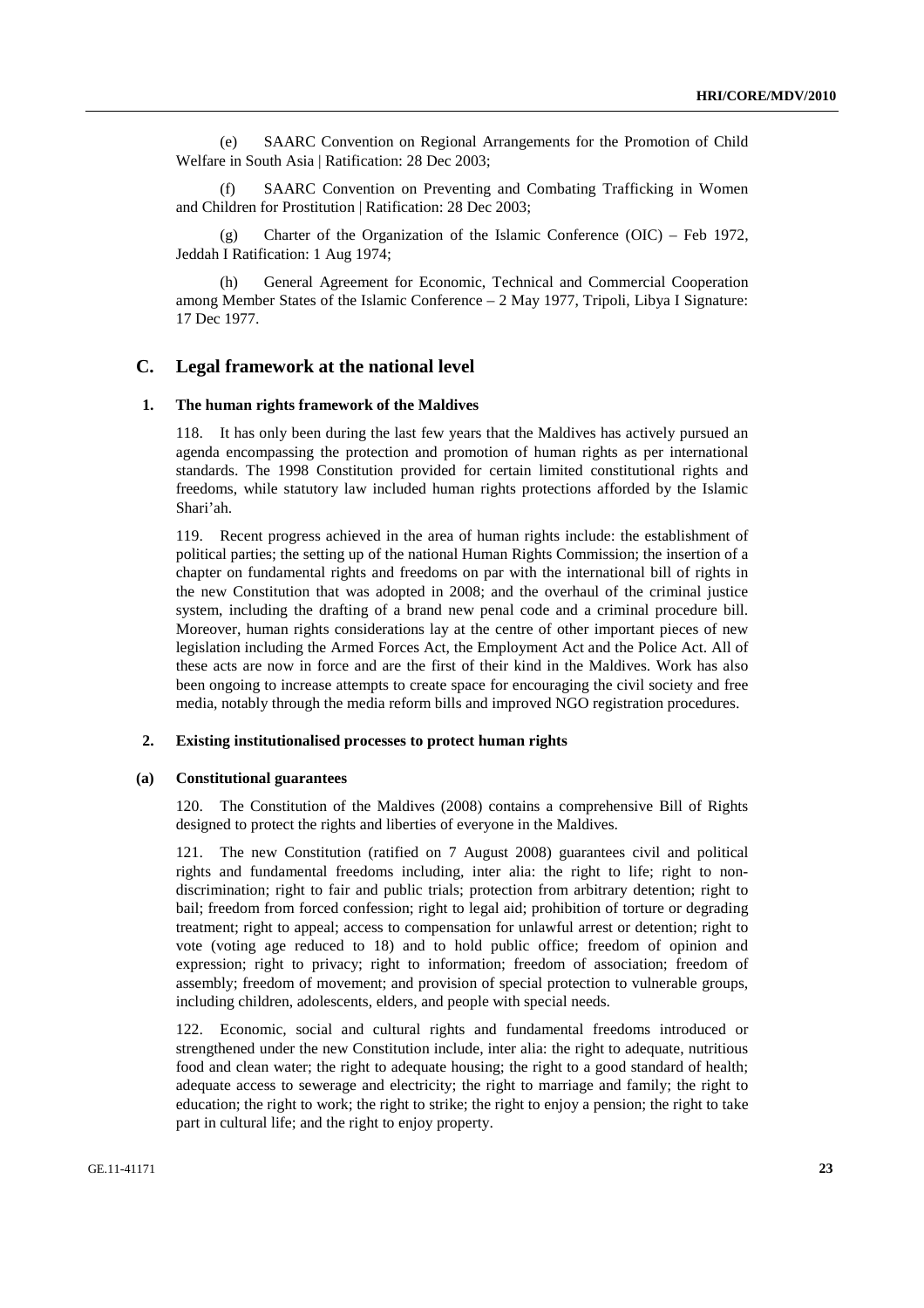123. The new Constitution also introduces the right, not yet recognised at the international-level, to live in a safe and ecologically balanced environment. This new right is considered particularly important in the Maldives, a country that is acutely vulnerable to the negative consequences of global climate change and which is also heavily dependent economically and socially — on its natural environment.

#### **(b) Civil law**

124. Previously, the Maldivian legal system was a complex admixture of Islamic law and English Common Law. The new Constitution of the Maldives simplifies and codifies all aspects of the law and stipulates that the Maldives will operate a dual legal system based on Civil Law and Islamic Shari'ah Law.

#### **(c) Islamic law – Shari'ah**

125. Islamic Law lays down the rights for man as a human being and as such enshrines human rights principles. In other words, it means that every man, whether he belongs to this country or another, whether he is a believer or non-believer, has some basic human rights simply because he is a human being. This fact should be recognised by every Muslim. Indeed, it is every Muslim's duty to fulfil basic human rights obligations. The most important basic right is the right to live and respect human life. Furthermore, economic, social and political rights are granted in the Islamic Shari'ah.

#### **(d) Courts of law**

126. The judiciary plays a very important role in protecting certain recognised rights and freedoms that are regarded as fundamental and by developing rules of statutory construction that reduce the degree of inadvertent legislative encroachment into those rights and freedoms. Convictions can be appealed to the Supreme Court and Judicial Precedent is practiced to some extent.

127. Under Article 39 of the 1998 Constitution, the President was the supreme authority in the administration of justice in the country. However, the new Constitution of the Maldives establishes an independent judiciary.

128. The Maldives recognizes the need, within the legal system, to establish an administrative appeal tribunal to review the decisions of Ministers, authorities and officials under the different Acts. A Public Complaints Bureau was established in 2004, which is mandated with investigating complaints regarding the administrative actions of all Government departments and agencies. The Bureau was abolished in November 2009, following which the Ministry of Home Affairs was designated as the government office to inquire public complaints that do not fall within the mandates of the existing independent institutions.

129. The Freedom of Information Bill envisages the establishment, in law, of the right of members of the public to obtain access to documents and also stipulates a range of obligations and restrictions on Departments and the public for exercising these rights. Pending the passage of the Bill, a Presidential Decree gave effect to a Right to Freedom of Information Regulation. The Decree was announced on the Freedom of Information Day in 2008.

130. Review tribunals, such as an Employment Tribunal, have been established under the Employment Act of the Maldives. The establishment of the Employment Tribunal has also significantly enhanced labour rights in general and is expected to afford better legal protection to migrant workers.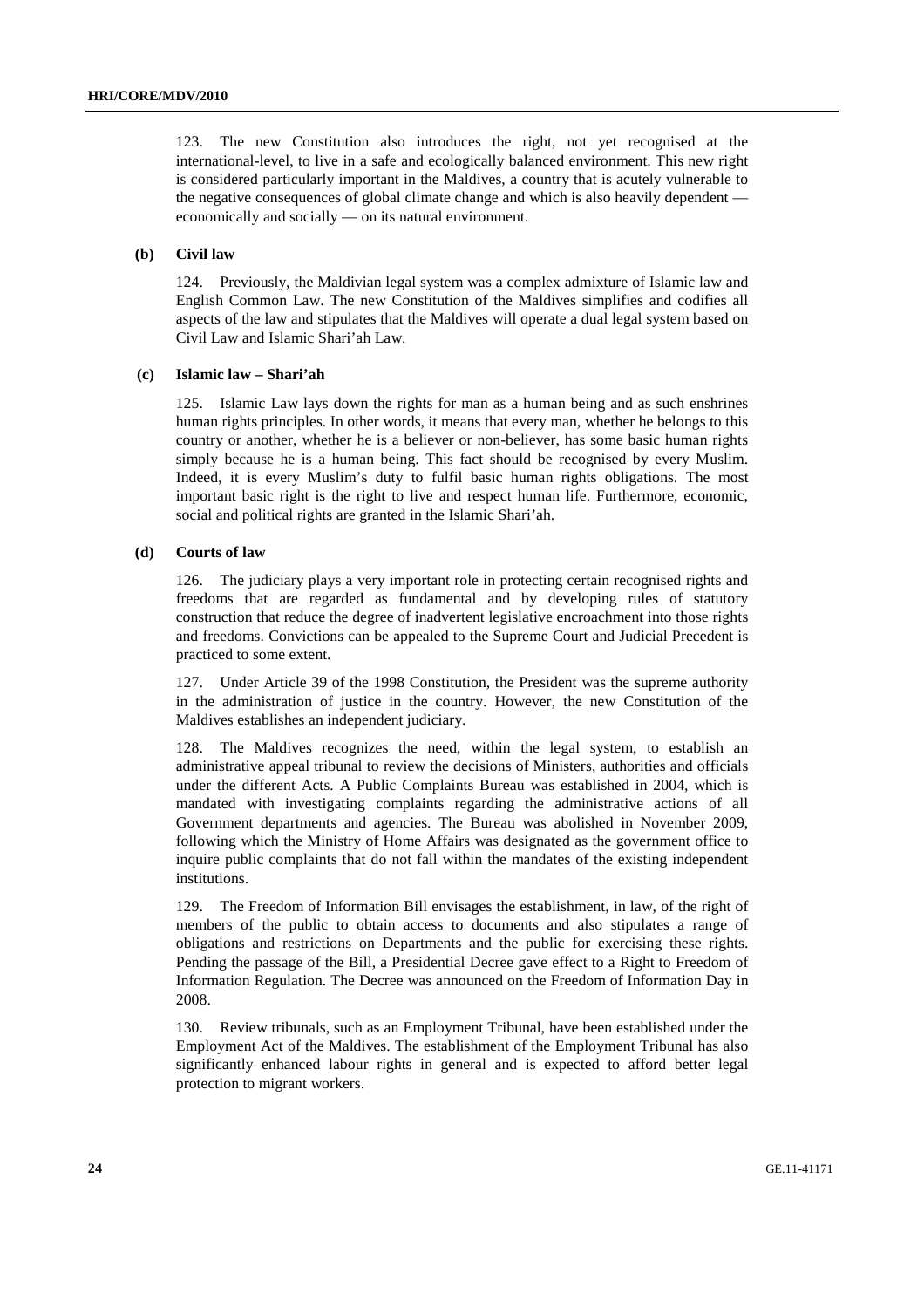#### **(e) Administrative bodies**

### *(i) Human Rights Commission of the Maldives [HRCM]*

131. The Human Rights Commission of the Maldives (HRCM) was first established on 10 December 2003 by Presidential Decree. On 18 August 2005, the Human Rights Commission Act was ratified, making the HRCM an autonomous statutory body. In August 2006, the Act was amended by a unanimous vote in the Majlis, giving the HRCM new powers and bringing it in line with the Paris Principles.

The new Constitution of the Maldives establishes the Commission as an independent constitutional entity. Members to the Commission are nominated by the President and approved by the People's Majlis. The Commission is both empowered to promote human rights and to investigate any complaints of breach of human rights.

133. The principle objectives of the Commission are (a) to protect and promote human rights in the Maldives in accordance with Islamic Shari'ah and the Constitution of the Maldives; (b) to protect, preserve and promote human rights in the Maldives in accordance with international and regional treaties that are binding on Maldives; and (c) to assist and encourage non-government organisations in creating awareness and in promoting human rights. The Commission seeks to achieve these objectives by publishing reports and recommendations,12 by speaking out on issues of concern, by reviewing legislation being enacted by Parliament, through advocacy and campaigns inside and outside Government.<sup>13</sup> and by human rights education and training.14

134. In September 2007, the Human Rights Commission of the Maldives became a member of the Asia Pacific Forum (APF). The Commission was not granted full membership because of the provision in the Human Rights Commission Act which limits membership of the Commission to persons of the Islamic faith. For the same reason, the HRCM was only granted B status accreditation with the International Coordinating Committee of National Human Rights Institutions (ICC) when it joined in 2008. The HRCM recently reapplied for A status at the ICC, arguing that it is far more independent and active than many national human rights commissions which do enjoy A status. The HRCM has also noted that it recently submitted proposed amendments to the Human Rights Commission Act to the Government, and among them was a suggestion to delete any discriminatory clauses in the legislation.

135. In December 2008, the Commission was appointed as the National Preventive Mechanism (NPM) under the Optional Protocol to the Convention against Torture. In 2009, the NPM undertook thirteen separate visits to places of detention in the country and submitted recommendations.

136. The HRCM continues to face a number of challenges in carrying out its mandate including: tension between certain aspects of Shari'ah law and international human rights

 $12$  Since 2007, seven major thematic reports and surveys have been published by the HRCM on: "Rights" Side of Life: Human Rights Baseline Survey" (February 2006); Investigation into the Death of Hussain Solah (2007); Investigation into the Death of Muaviath Mahmood (2007); Investigation into the Death of Mr. Dhaisan Kumar (2007); Rapid Assessment of the Housing Situation in the Maldives (November 2008); Report on Causes of Increase in Incidences of Crime (March 2009); and Rapid Assessment of the Employment situation in the Maldives (August 2009). There have also been many

more reports on the human rights situation in places of detention – see below.<br><sup>13</sup> Such as human rights poster competitions for school children on Human Rights Day.

<sup>&</sup>lt;sup>14</sup> Since 2007, over 36 human rights workshops and training sessions have been organized for representatives of national and local government, the police, prison officers, teachers, NGOs, judges and lawyers.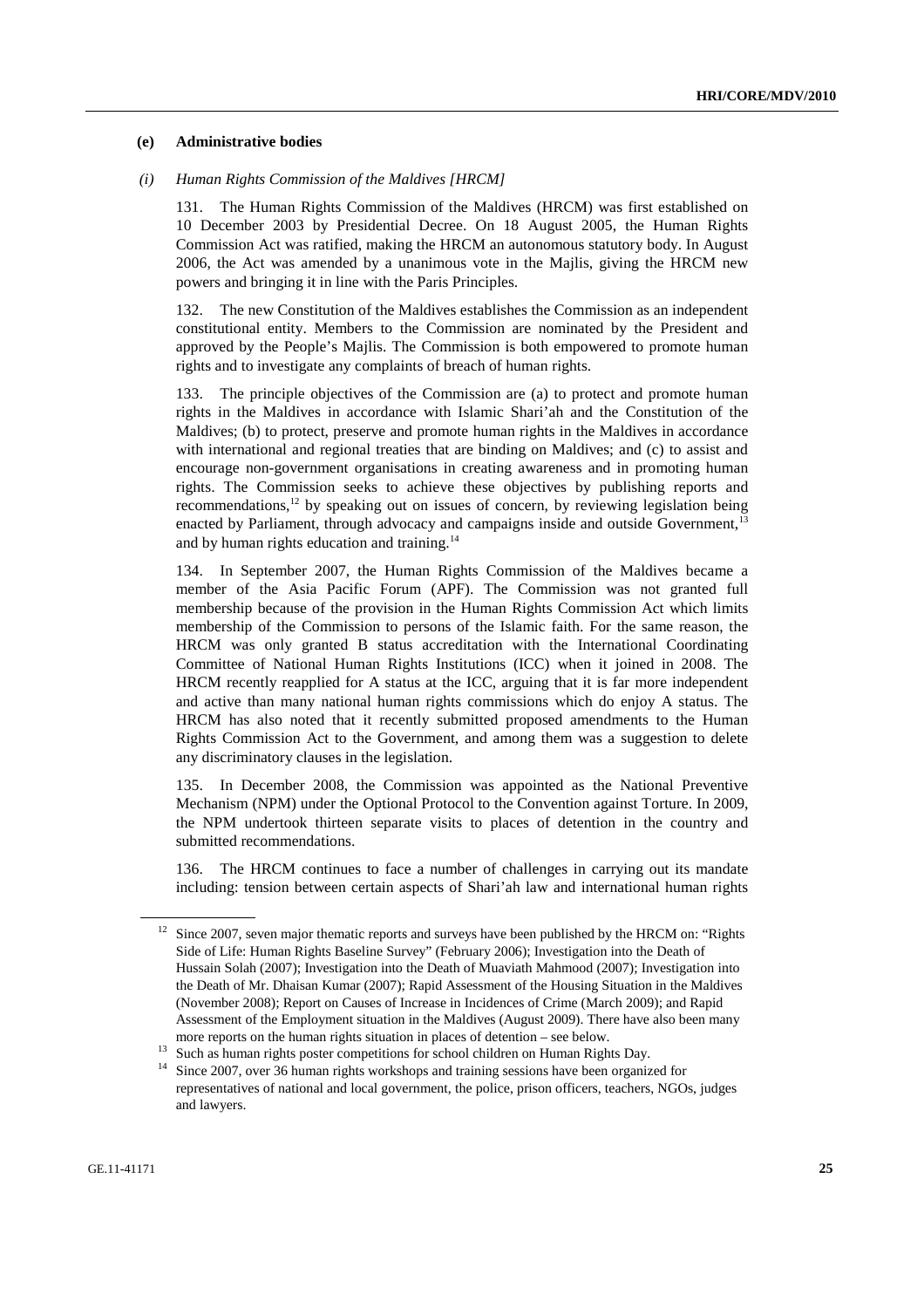law; lack of an established system under which HRCM is automatically consulted on new legislation impacting on human rights; tendency for government departments to ignore the Commission's input and opinions; legal uncertainty as to whether HRCM can appear in court on behalf of victims, or even submit opinions to the courts; and very low take-up of NPM recommendations.

#### *(ii) Public Complaints Bureau*

137. In November 2009, President Nasheed abolished the Public Complaints Bureau, after the cabinet deliberated on a paper submitted by Ministry of Home Affairs for this purpose. The Bureau was abolished based on the grounds that independent institutions have already been established to inquire and investigate public complaints. Following the abolishment of the Public Complaints Bureau, the Ministry of Home Affairs shall be the government office to inquire public complaints that do not fall within the mandates of the independent institutions.

#### *(iii) Anti-Corruption Board*

138. This Board which came into existence in 1991, is mandated to receive complaints, look into, investigate and take appropriate actions with regard to cases of fraud, embezzlement, misappropriation of money and/or property by employees of Government ministries, departments and other offices and Government owned, run and/or associated companies. Furthermore, the Board must raise public awareness on corrupt practices and its effects. A number of workshops and other events such as exhibitions have been held, targeted at Government officials and the public in general, to educate on corruption and its effects.

139. The Anti Corruption Board has been transformed into the Anti-Corruption Commission and under the new Constitution, the Anti-Corruption Commission is a Constitutional body empowered to prevent and combat corruption within the State. The Commission can inter alia inquire into and investigate all allegations of corruption; recommend further inquiries and investigations by other investigatory bodies and recommend the prosecution of alleged offences to the Prosecutor General, where warranted; and carry out research on the prevention of corruption.

#### *(iv) Independent commissions created ad hoc/public inquiries*

140. In May 2009, President Nasheed established a Presidential Commission to investigate the alleged embezzlement of state funds and resources, by virtue of article 115(o) of the 2008 Constitution, which gives the power to the President "to appoint temporary commissions to advise the President on national issues and conduct investigations".<sup>15</sup> The Commission was granted full legal powers to carry out its mandate.

141. Chapter VII of the Constitution lays down the provisions for the establishment of independent commissions. These are: the Judicial Service Commission, the Elections Commission, the Civil Service Commission, the Human Rights Commission, the Anti-Corruption Commission, the Auditor General and the Prosecutor General.

#### **(b) Incorporation of international norms into the Maldivian legal system**

142. Under the 2008 Constitution, the Executive shall enter into treaties and agreements. However, treaties that impose obligations on the people are required to be put to the Parliament for approval before ratification. Citizens shall only be required to act in

<sup>&</sup>lt;sup>15</sup> Article 115 (o) of the Constitution of the Republic of Maldives 2008.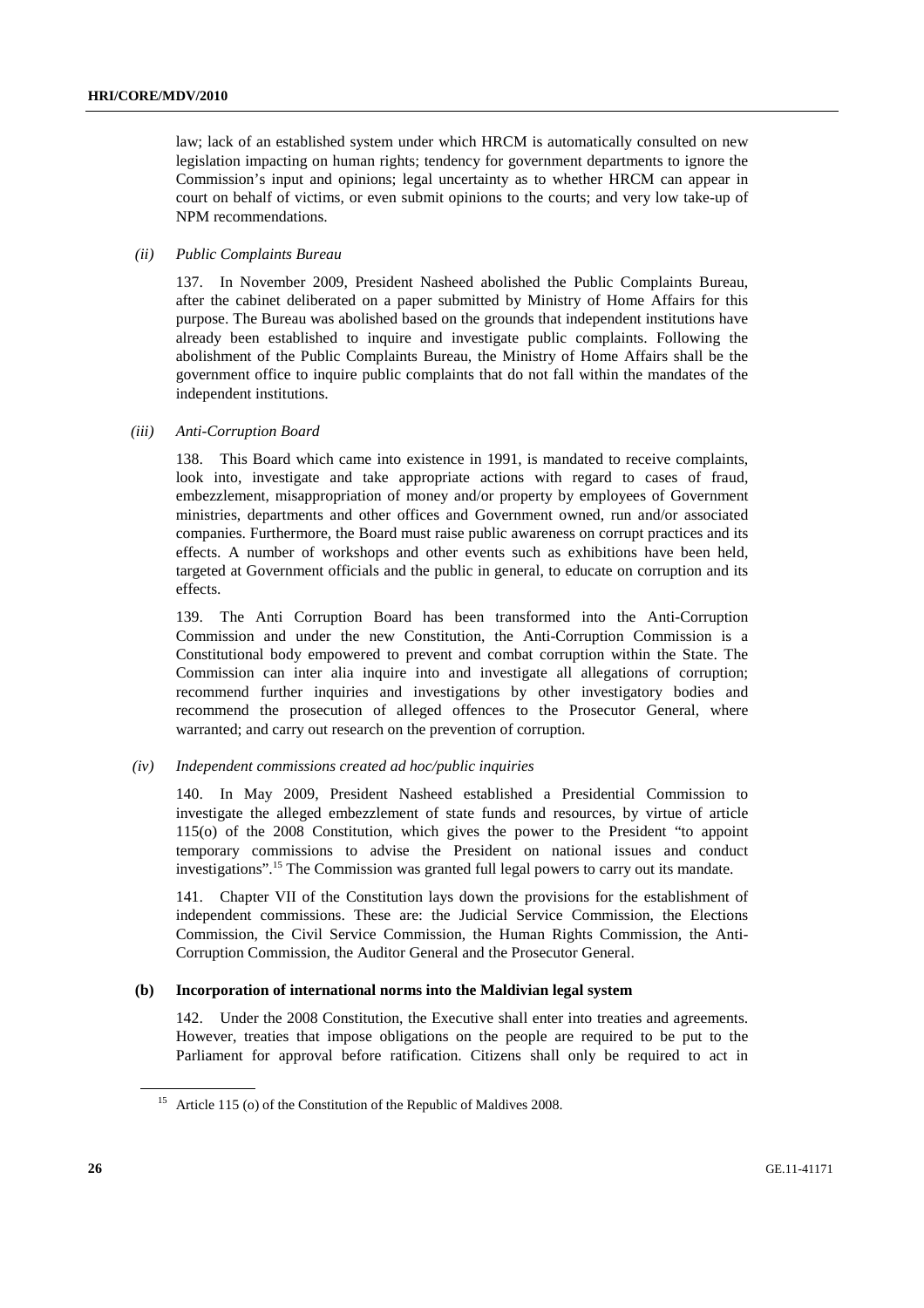compliance with treaties ratified by the State when the same is provided for in a domestic [incorporating] law.

143. The Government continues to take its international human rights obligations seriously, and many positive changes are taking place. The 7th National Development Plan was formulated using a rights-based approach – for the first time ever in the country. A number of pieces of key legislation have also been drafted based on international human rights standards such as the Electoral Act, Political Parties Act and many of the Bills that have been drafted in the Media Reform Package.

## **3. Availability of remedies, existence of a system of reparation, compensation and rehabilitation**

144. There is a Civil Court that addresses non-criminal cases. There are a limited number of reported cases of individuals seeking redress for human rights violations through the civil courts. For example, one case related to an individual who filed a case of unfair dismissal from the Government, after being dismissed for participating in an anti-Government demonstration. In July 2007, the Court ruled in favour of the complainant and ordered the Government to provide compensation. This has set a precedent. Since then, other cases are have been considered by the courts.

#### **4. Existence, mandate and financial resources of human rights institution**

145. The Government of Maldives is committed to provide adequate financial resources to the national human rights institutions. Together with many international organisations such as the UN, the Government contributes to the funds and annual budgets of the Human Rights Commission of the Maldives and other national institutions that protect human rights. The Government also provides funding for many human rights NGOs such as the Care Society (for disabled children) and the Home for People with Special Needs established since 1976.

#### **5. Acceptance of international human rights complaints mechanisms**

146. The Maldives has accepted the competence of the Treaty Bodies under the ICCPR and the CEDAW to look into individual complaints but no individual complaint has yet been considered. The Government has not accepted the competence of the CAT and the CERD to deal with individual complaints.

## **D. Framework for the promotion of human rights at the national level**

147. A number of attempts are being made at the national level to comply with international human rights standards. The Maldives Government prioritises the following in its attempts to promote human rights at the national level:

- (a) Promoting a strong, free democracy;
- (b) Human rights education and awareness;
- (c) Assisting disadvantaged and vulnerable groups to become more independent;
- (d) Supporting the family.

148. In 2009, human rights focal points were appointed in every Government Ministry to promote a human rights-based approach in disseminating the functions of each Ministry.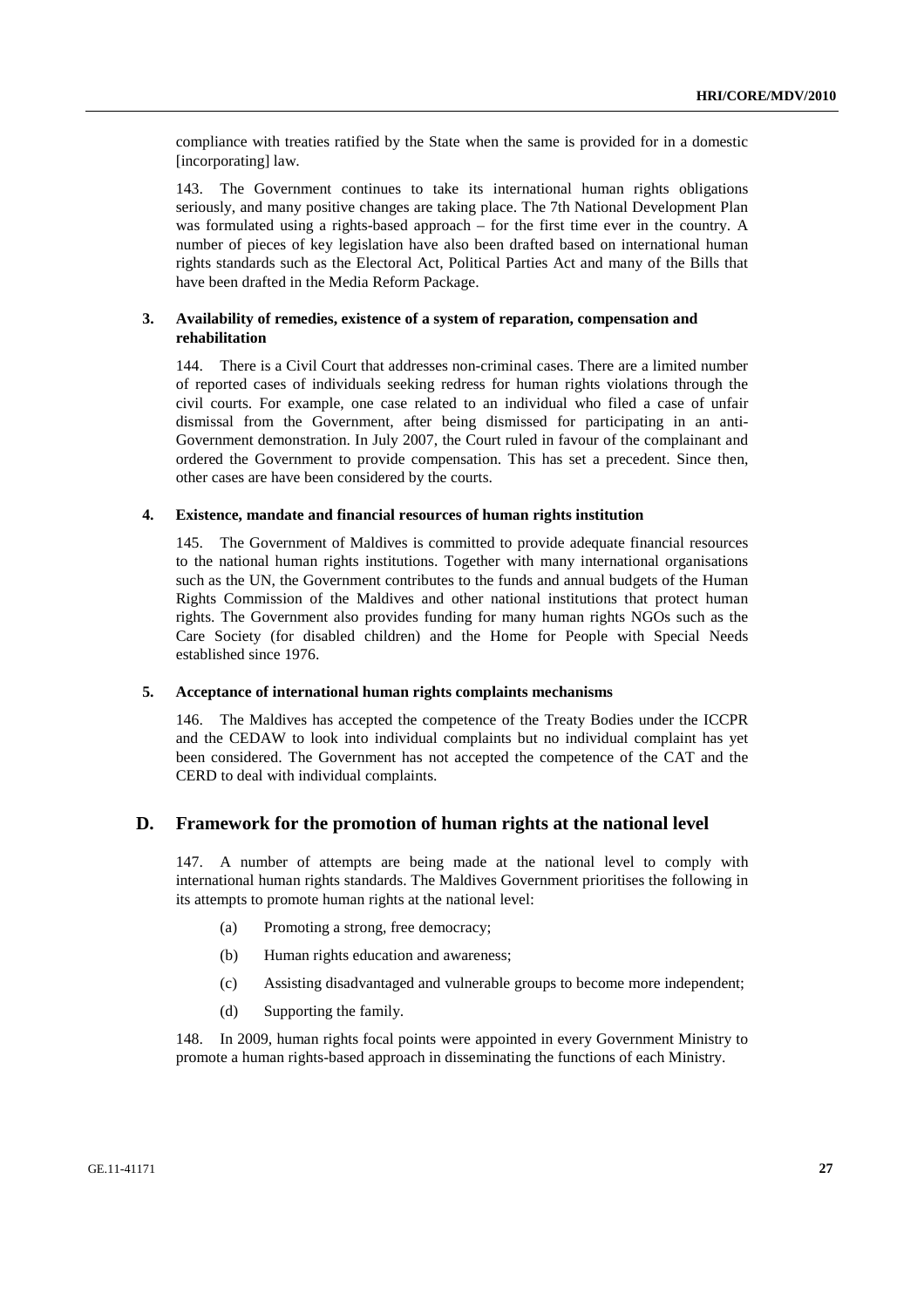#### **1. Human rights education**

149. The Maldives believes that education and raising public awareness are the most lasting and effective ways to minimise discrimination and promote tolerance among all members of the community.

150. The Government of Maldives promotes human rights education programmes in Maldivian schools, and has also developed, in consultation with education experts, a range of human rights modules specifically for use at graduate-level. For example: the Faculty of Shari'ah and Law at the Maldives College of Higher Education is developing modules with important human rights components such as Public International Law, Human Rights Law and Feminist Legal Theory. The Faculty has also organised a series of workshops and seminars to increase human rights awareness in the judiciary.

151. Individual Ministries also try to promote human rights within their mandates. For example, in 2005, the Attorney General's Office carried out a "Legal Literacy" campaign for school children above the age of 14. The Ministry of Health and Family has also undertaken a range of public information and education initiatives, especially with respect to women's rights and children's rights. Educational components also form an important part of legislation on combating domestic violence and violence against women.

152. The Human Rights Commission of Maldives is also actively developing strategies for the effective and coordinated delivery of human rights education throughout the Maldivian schooling system; and has already carried out various human rights workshops around the country.

#### **(a) Parliament and assemblies**

153. The system of Government in the Maldives enables individuals to bring to notice areas in which human rights and fundamental freedoms are in need of protection or in need of further protection. Under the system of "responsible Government," Ministers are individually and collectively answerable to the Parliament. Ministers must also answer questions in Parliament concerning matters dealt with by their Ministries.

154. Parliamentary Committees also scrutinise proposed legislation and report on various aspects of that legislation. Under the current Constitution, the People's Majlis is also conferred with the authority to amend the Constitution.

#### **(b) National Human Rights Commission**

155. The Human Rights Commission of the Maldives aims to bring an end to all forms of human rights abuses in the country and to promote a culture of respect for human rights throughout the Maldives, with the view to creating a society centred on democracy, human rights and the rule of law.

156. The Commission publishes reports and recommendations to government institutions to enhance existing human rights mechanisms. As part of its effort to focus on human rights on all fronts, the Commission has promised to ensure that all legislation to pass through Parliament from now on will be considered from a human rights perspective before becoming law. The HRCM is working in collaboration with many Government Departments and NGOs.

157. From 2007–2009, the HRCM has carried out approximately fifty human rights awareness programmes, ranging from workshops, seminars, poster competitions and the publication of newsletters. The Commission has also undertaken thirteen visits to places of detention, during 2009, including prisons and state-run facilities for the disabled and children. In addition, the Commission has also released 27 reports on its findings following its visits and on various issues of concern.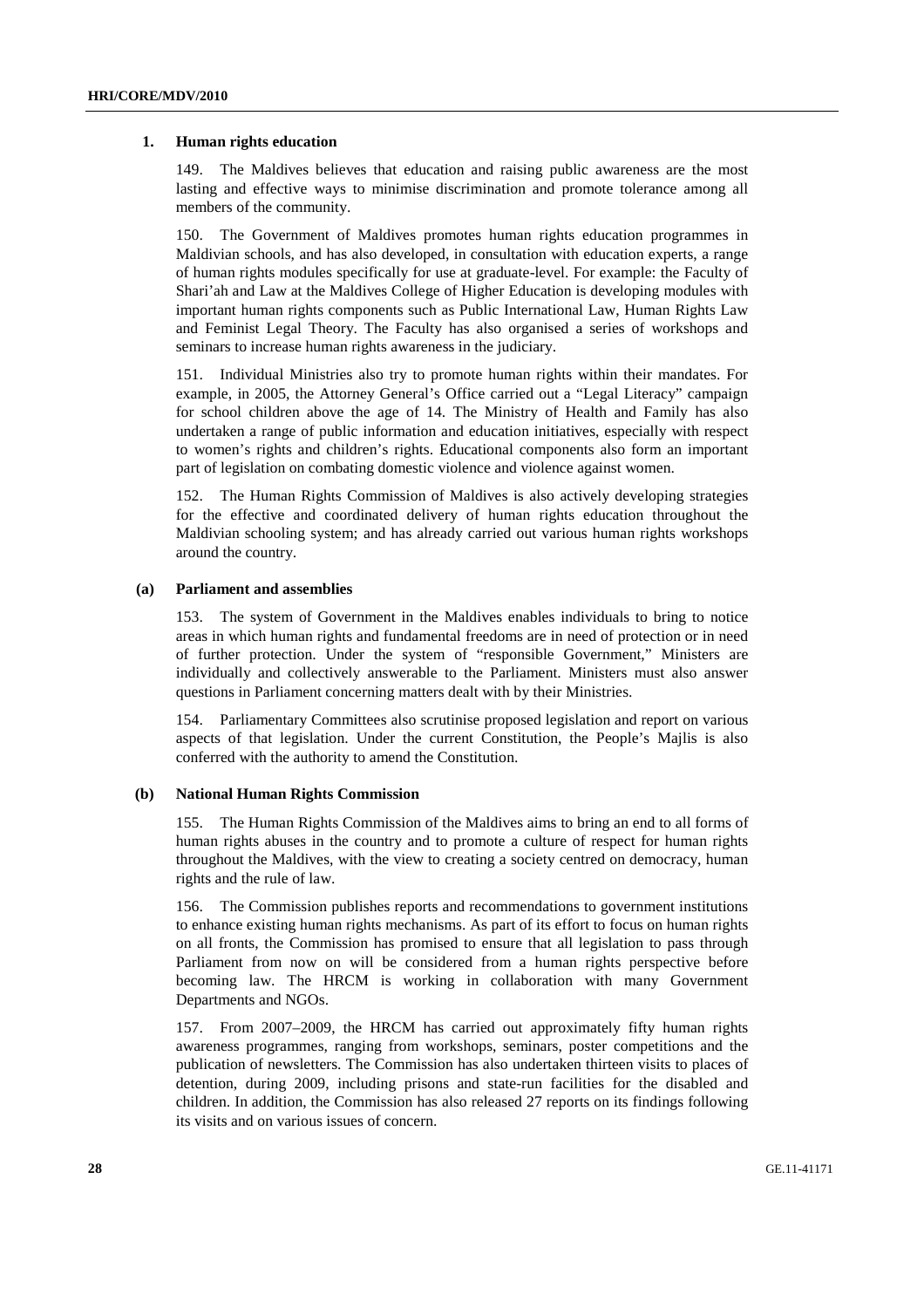158. The Human Rights Commission of the Maldives has the following responsibilities:

Monitor the implementation of human rights obligations of the State party and report annually (at least);

 (b) Report and make recommendations to the Government, either at the Government's request or on its own volition, on human rights matters, including on legislation and administrative provisions, the violation of human rights, the overall human rights situation in the country and the initiatives to improve the human rights situation;

 (c) Promote the harmonisation of national laws and practice with international human rights standards;

(d) Encourage the ratification of human rights treaties;

 (e) Contribute to the reports that States parties are required to submit to the United Nations treaty bodies on the implementation of human rights treaties;

 (f) Cooperate with regional and UN human rights bodies, as well as with the human rights bodies of other States;

Assist in the formulation of human rights education programmes; and raise public awareness on human rights and the efforts to combat discrimination.

#### **(c) Dissemination of human rights instruments**

159. There is a dire need to strengthen efforts to disseminate human rights instruments in the Maldives. The Government wishes to note that it faces many challenges in the dissemination of human rights instruments, mainly due to the lack of resources. A survey done in 2005 by the Human Rights Commission noted that human rights awareness is quite low in the Maldives. A study of the country's population pyramid reveals the challenges ahead in this regard. According to the survey, over one-third of the population is enrolled in schools and the largest age-group in the population is that between 15 to 24 years. Such a demographic situation requires rapid adjustment, to widen political participation, to empower people and to sustain national progress. The country's geographical situation poses no lesser challenge.

#### **(d) Raising human rights awareness**

The most important challenge for the HRCM is in creating awareness among the people on human rights issues and thus, enabling them to adopt a proactive approach to the realisation of their rights. In a survey conducted by the HRCM, 27% of the people could identify only three human rights and nearly 42% could not name any. In addition to the general public, specific target groups such as parliamentarians, law enforcement officials and judges are identified as groups that need to be exposed to human rights education. From 2007–2009, the HRCM has carried out approximately fifty human rights awareness programmes, ranging from workshops, seminars, poster competitions and the publication of newsletters.

161. Workshops and seminars, such as the workshop held in the Maldives on Implementing the UN Convention against Torture and its Optional Protocol, jointly funded by the APF, were held to promote the understanding of the scope of such international human rights instruments.

162. Advocacy workshops were conducted on the participation of women in politics throughout the country. This is generally seen as a positive breakthrough in attempts to increase women's participation in politics. More women contested in the last parliamentary elections, which could be a direct or an indirect result of the increased gender sensitisation conducted throughout the years.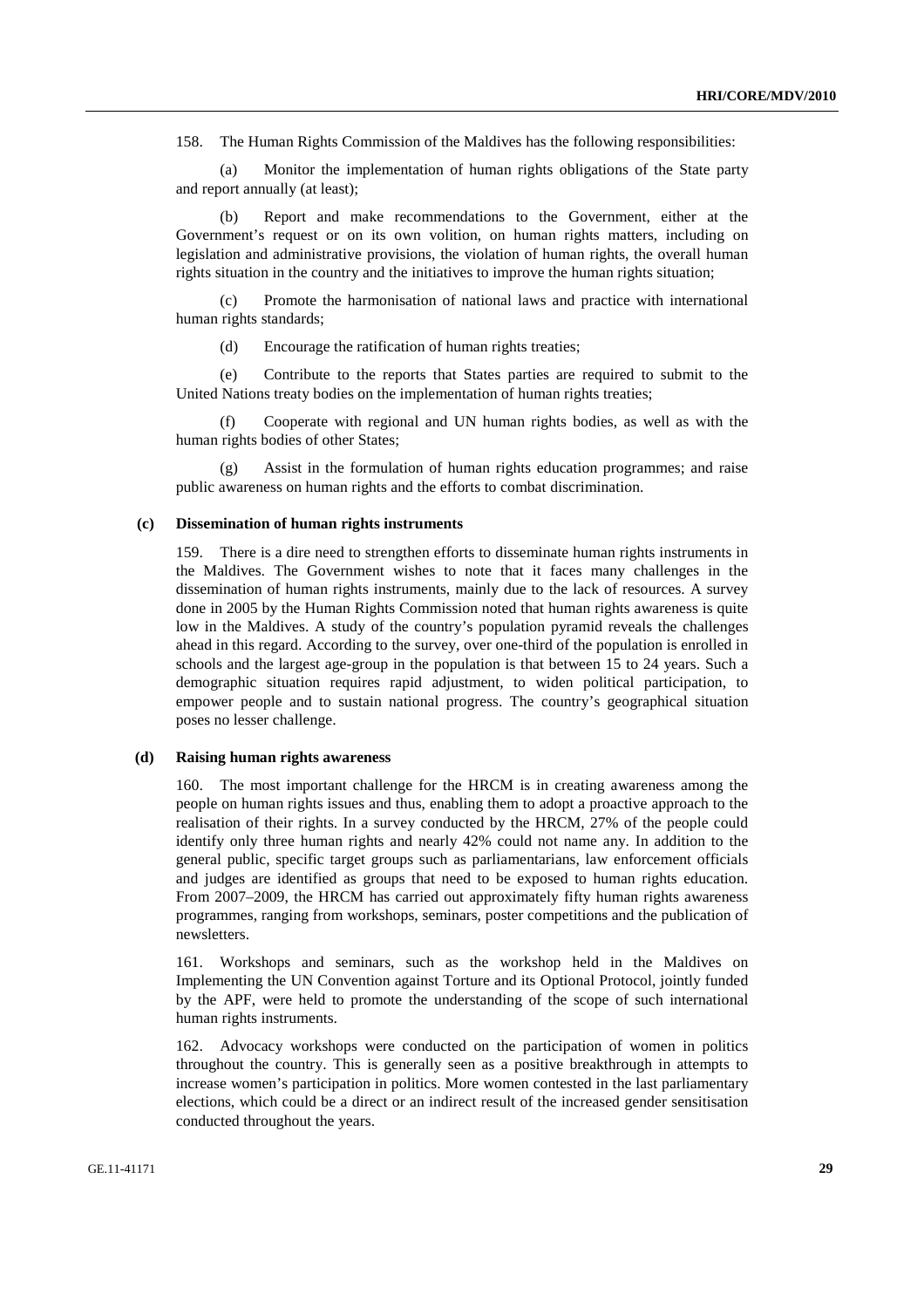163. Throughout Maldivian history, the role and status of women and the position of women in societies has been to a large extent created and reinforced by gender prejudices and stereotypes. Much sensitisation and advocacy work on gender equality has been carried out since 2001. Posters, bulletins, leaflets on educational and vocational training opportunities, leadership training for women, television and radio spots, dramas and other efforts have been utilised to increase awareness.

164. Over recent years the number of females taking up positions across the workforce, including senior-level posts, has increased. For example, two new women have been appointed as heads of diplomatic missions abroad, the number of female lawyers during the last two years has increased significantly and women have been sent abroad to be trained as judges. More females are assuming careers in journalism and to speed up the advancement of women in the media, the media has special provisions urging for the inclusion of women in executive positions in media organisations.

#### **(e) Civil society and the media**

165. Building a vibrant and independent civil society is one of the most important challenges for the future of the Maldives. The civil society movement has increased after the 2004 tsunami. NGOs that are operating as lobby groups, are increasingly putting forward submissions to the Government on matters of public concern. Some of these organisations receive funding from the Government, donor agencies and international organisations.

166. Civil society in the Maldives comprises of a limited number of human rights NGOs that have been registered quite recently. A few have been in existence for a while and provide free and immensely helpful assistance to fulfil the needs of the society. These include the Society for Health Education (SHE), CARE Society and FASHAN. Recent additions to the list of human rights NGOs include Hama Jamiyya, the Maldivian Detainee Network, Rights for All, Strength of Society, Journey, Transparency Maldives and the Open Society Association. These NGOs primarily focus their work towards the promotion of civil and political rights.

167. The following Bills were submitted to the Parliament on 19 February 2006 and are in various stages of the legislative process:

- (a) Bill on Freedom of Information;
- (b) Bill on Media Freedom;
- (c) Bill on Registration of Print Media;
- (d) Bill on Broadcasting;
- (e) Bill on Cable TV Services in Maldives.

168. Pending the enactment of the Bills above, the Maldivian media witnessed a vast transformation from the previously tight environment. Instances of such transformation are most visible when media reports calling for the resignation of Government Ministers and issues of public concern are published.

169. In October 2008, the then President ratified the Bill on Maldives Media Council. The Media Council consists of 8 members from the media and 7 members from the general public. Maldives Media Council is an independent, self regulatory body having powers to prosecute on its own behalf, to engage and conduct its own business as well as having powers to make out of court settlements in relation to complaints against media. The objective of the Maldives Media Council is to establish and preserve the freedom of media in the Maldives; to keep under review matters contravening this freedom and taking remedial measures; to build up a code of practice and a code of conduct for the people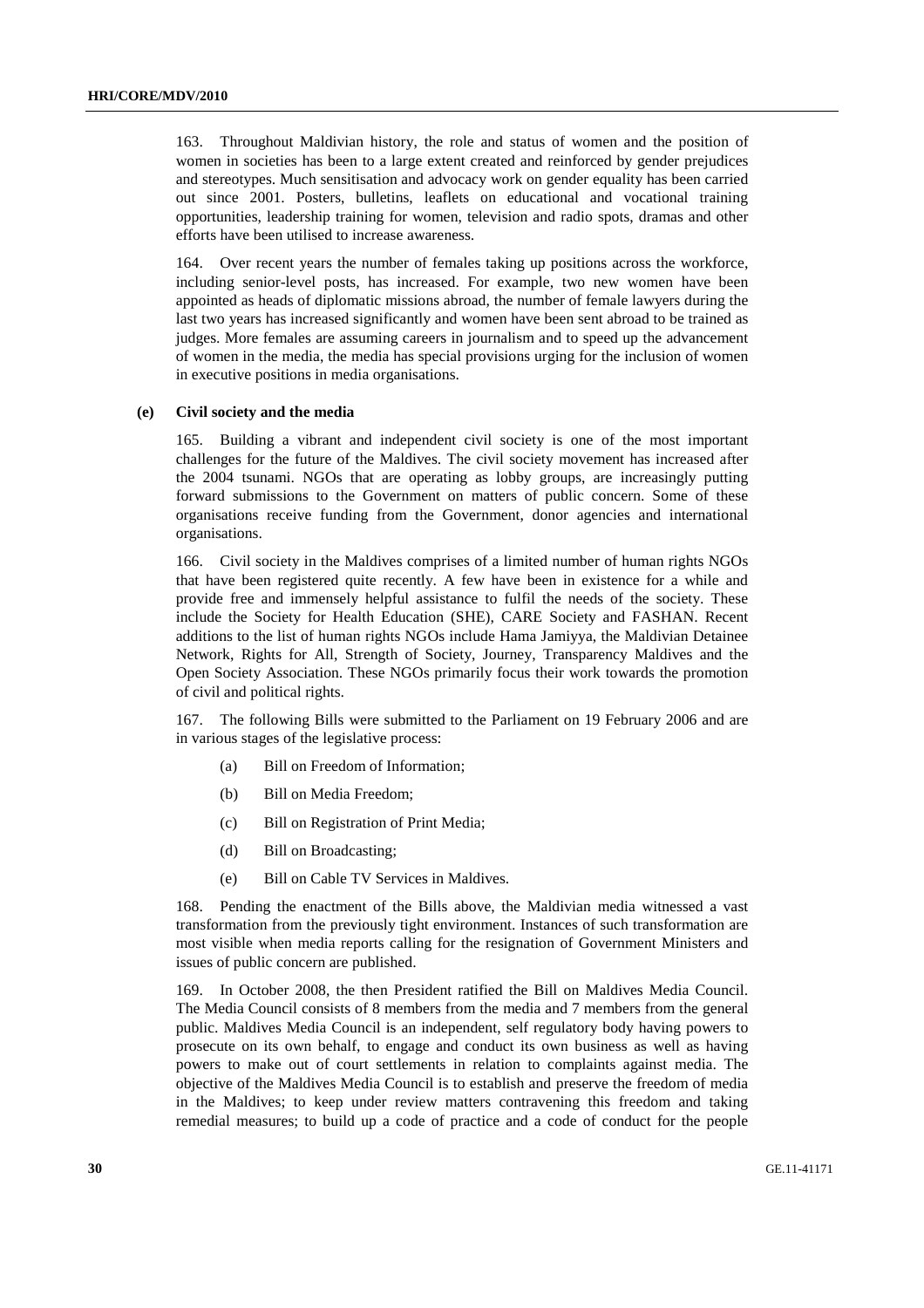working in the media; to ensure people working in the media behave responsibly and ethically; and to conduct inquiries into complaints filed with the Council concerning abuse of rights.

170. In October 2009, the Parliament decriminalised the defamation laws through amendment of the Penal Code abolishing five articles providing for criminal defamation. The Bill was part of the government's wider platform to enhance respect for freedom of expression.

#### **2. Budget allocation and trends**

171. Although the Government and civil society organisations receive funds from donors from time-to-time, there is no specific budget allocation for the protection and promotion of human rights per se. Specific government grants include that used for the establishment of a National Human Rights Commission of the Maldives. Moreover, a local human rights consultant and an international consultant were previously hired by the Government to help prepare the National Human Rights Action Plan and to carry out various human rights projects. Other grants in support of human rights by the Government have been listed under "Existence, mandate and financial resources of human rights institution".

#### **3. Factors that affect or impede the implementation of human rights obligations at the national level**

172. The lack of qualified persons to conduct awareness and human rights promotion is a major concern for the Government. Efforts are made to bring domestic law in line with the Maldives' international human rights commitments. However, international conventions are not self-executing, and thus delays are experienced in the enactment of corresponding national legislation.

173. In the meantime, human rights training programmes for the police, security and civil services have been organised. Such trainings have so far been conducted in collaboration with the Commonwealth Human Rights Unit.

174. The Government posits that Islam is a champion of human rights. Nonetheless, the Government understands that education at the grassroots-level is necessary to create a better understanding of the international human rights framework and the human rights values prevalent in the Islamic faith.

## **E. Reporting process at the national level**

#### **1. National coordinating structure**

175. In order to produce comprehensive reports under the UN human rights instruments, it is necessary to provide information from all departments of the Government and also the private sector. This is a particularly resource-intensive activity at the country-level. Government agencies also consult with NGOs during the drafting and evaluation stages.

176. To facilitate the reporting obligations within the Government structure, an interministerial Committee was established in March 2007 with the Ministry of Foreign Affairs as the Chair. The Committee is mandated with compiling the State Report of the Maldives under the ICCPR and the ICESCR. Therefore, the Ministry of Foreign Affairs engaged a main drafter (national consultant) for the draft compilation process. Subsequently the draft was circulated within a Draft Reviewing Committee with technical support from the OHCHR and the UN Resident Coordinator's Office in the Maldives.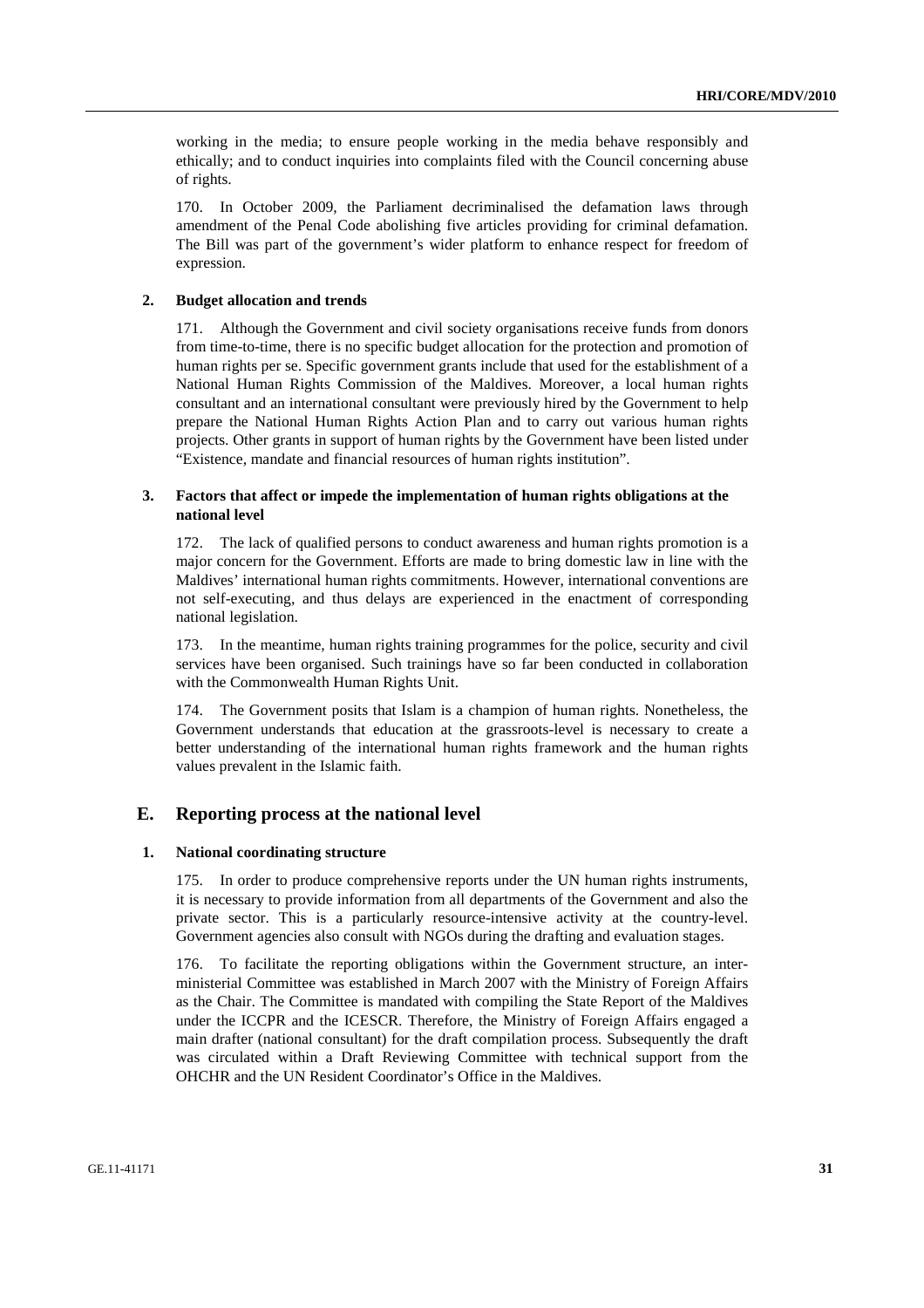177. The following Government agencies have been assigned as Focal Points with primary responsibility for preparing the reports under the major UN human rights instruments.

| Treaty                                                                                                 | Responsible agency            |
|--------------------------------------------------------------------------------------------------------|-------------------------------|
| International Covenant on Civil and Political<br>Rights (ICCPR)                                        | Ministry of Foreign Affairs   |
| International Covenant on Economic, Social and Ministry of Foreign Affairs<br>Cultural Rights (ICESCR) |                               |
| Convention on the Elimination of All Forms of<br>Discrimination against Women (CEDAW)                  | Ministry of Health and Family |
| Convention on the Elimination of All Forms of<br>Racial Discrimination (CERD)                          | Ministry of Foreign Affairs   |
| Convention on the Rights of the Child (CRC)                                                            | Ministry of Health and Family |
| Convention against Torture (CAT)                                                                       | Ministry of Home Affairs      |

178. Following the receipt of Concluding Observations from Treaty Bodies, the Government department responsible for the relevant report publicises the Concluding Observations through NGO channels and Government websites and ensures that all relevant departments of the Maldives receive the recommendations for review.

#### **2. Participation of different departments**

179. All reports of the State are made with the cooperation and coordination of the Ministries and the private entities outside of the Government.

180. The combined first and second periodic report since the initial report under the CRC (1996–2006) was prepared under the auspices of the Government of Maldives by the then Ministry of Gender and Family, in cooperation with a high-level, multi-sectoral Steering Committee comprising of relevant line Ministries and Departments, Non-Governmental Organisations and the UNICEF.

181. Similarly, the second and third combined CEDAW report was formulated with the valuable contribution of all line Ministries.

182. For the preparation of this expanded core document, a human rights committee was established in June 2007 led by the Ministry of Foreign Affairs. It comprises representatives from all Ministries and is chaired by the Deputy Minister for Foreign Affairs.

#### **3. Participation of entities outside the governmental structures**

183. At the time of the CEDAW report, there were only a few local NGOs in the Maldives that were working directly in the area of women's development. Comments from these NGOs were sought and considered when finalizing the report.

## **4. Parliamentary debates, Government conferences, workshops, seminars, radio and TV broadcasts and publication of issues explained in the report**

184. The initial CEDAW report was published in English language, although the requirement was to publish it in Dhivehi, and widely distributed among the general public and the Government and non-Governmental organizations in 2002. The concluding comments of the CEDAW Committee and the Shadow report were also included in the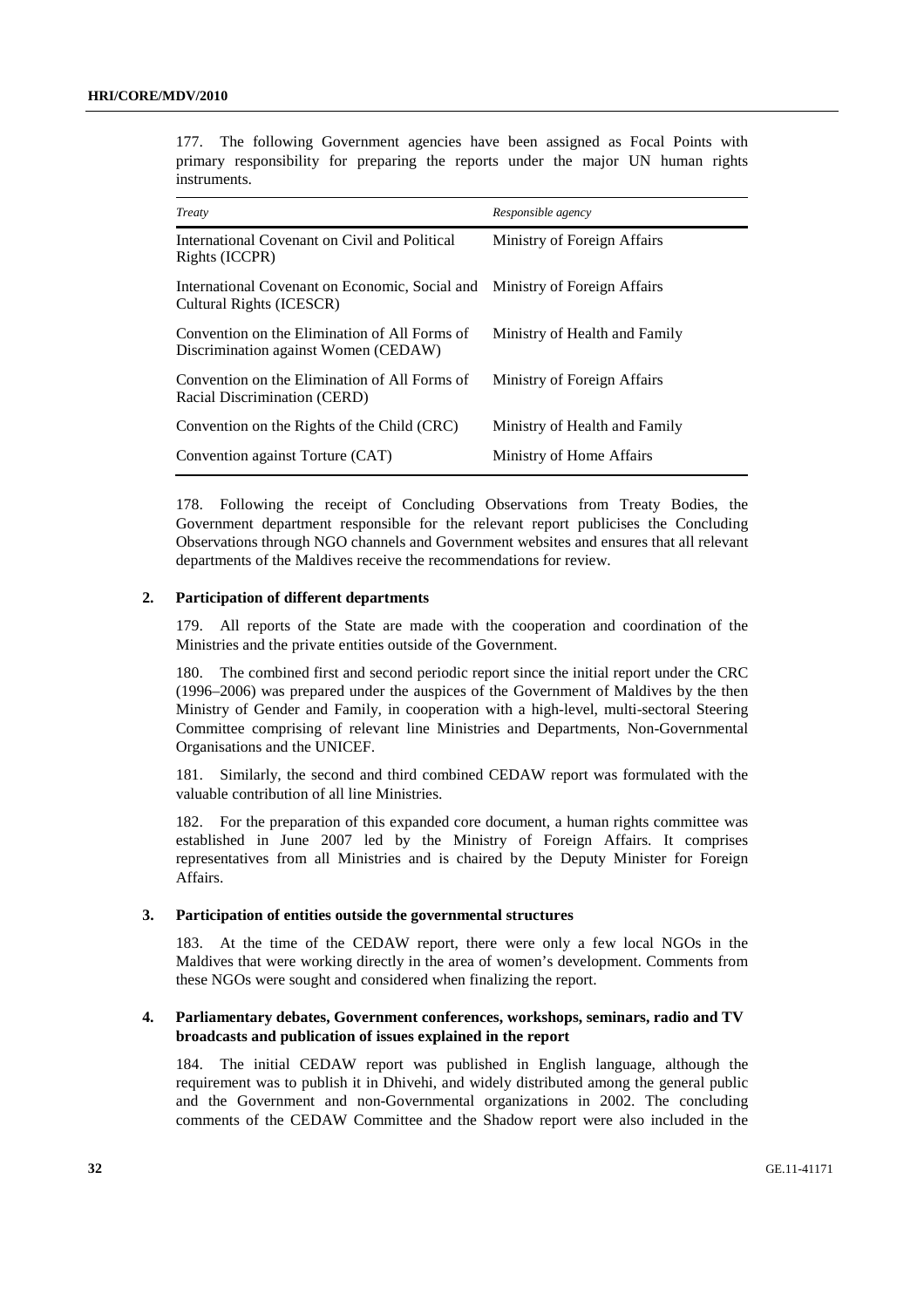published version of this report. A consultation of CEDAW was held in 2002 for members of the Gender Equality Council and for the gender focal points. The combined second and third periodic report was also widely distributed.

## **5. Measures and procedures adopted to ensure the follow-up and dissemination of concluding observations and recommendations issued by treaty bodies, including parliamentary hearings and media coverage**

185. In preparation to draft the second and third combined CEDAW periodic report, the then Ministry of Gender and Family forwarded the concluding comments to all stakeholder Ministries to obtain an update of the current situation. These agencies include the Ministry of Justice, the Attorney General's Office, the Ministry of Health, the Ministry of Education, the former Ministry of Human Resources and the Ministry of Defence and National Security. The draft report was prepared considering the responses the then Ministry of Gender received from each of these line Ministries. Once, the draft report had been prepared, it was once again circulated among all the stakeholders including the UNDP and the UNFPA for comments.

## **F. Other relevant human rights information**

186. Due mainly to a lack of resources, the Maldives often faces tremendous difficulties in fulfilling its reporting obligations to international human rights treaty bodies. Challenges in timely and regular reporting are problems with which the Maldives needs to deal. The Maldives aims to submit more focused reports and keep all documents up to date. The Maldives is also thankful for the human rights treaty bodies themselves who acknowledge this situation and supply technical assistance to help smaller States such as itself, to meet their commitments.

## **IV. Implementation of substantive human rights provisions**

187. The Maldives attaches utmost importance to its international obligations and is committed to the principles enshrined in the United Nations Charter and the Universal Declaration of Human Rights. Through its respect for international human rights law, the Maldives seeks to consolidate the national human rights framework under its general policy of improving the quality of life for all Maldivians.

## **A. Non-discrimination and equality**

| <b>ICCPR</b>       | <b>ICESCR</b> | CAT   | CRC              | <b>CEDAW</b>                          | <b>CERD</b>           |
|--------------------|---------------|-------|------------------|---------------------------------------|-----------------------|
| 2, 3, 14<br>26, 27 | 2.3           | 12.13 | 2, 9, 22, 23, 30 | 2, 4, 9, 10, 11, 12<br>13, 14, 15, 16 | 1, 2, 3, 4<br>5, 6, 7 |

#### **1. Non-discrimination**

188. The Constitution of the Republic of Maldives guarantees to all persons the same rights and freedoms and upholds the principles of equality and non discrimination. Chapter II of the 2008 Constitution states that "Everyone is entitled to the rights and freedoms included in this Chapter without discrimination of any kind, including race, national origin, colour, sex, age, mental or physical disability, political or other opinion, property, birth or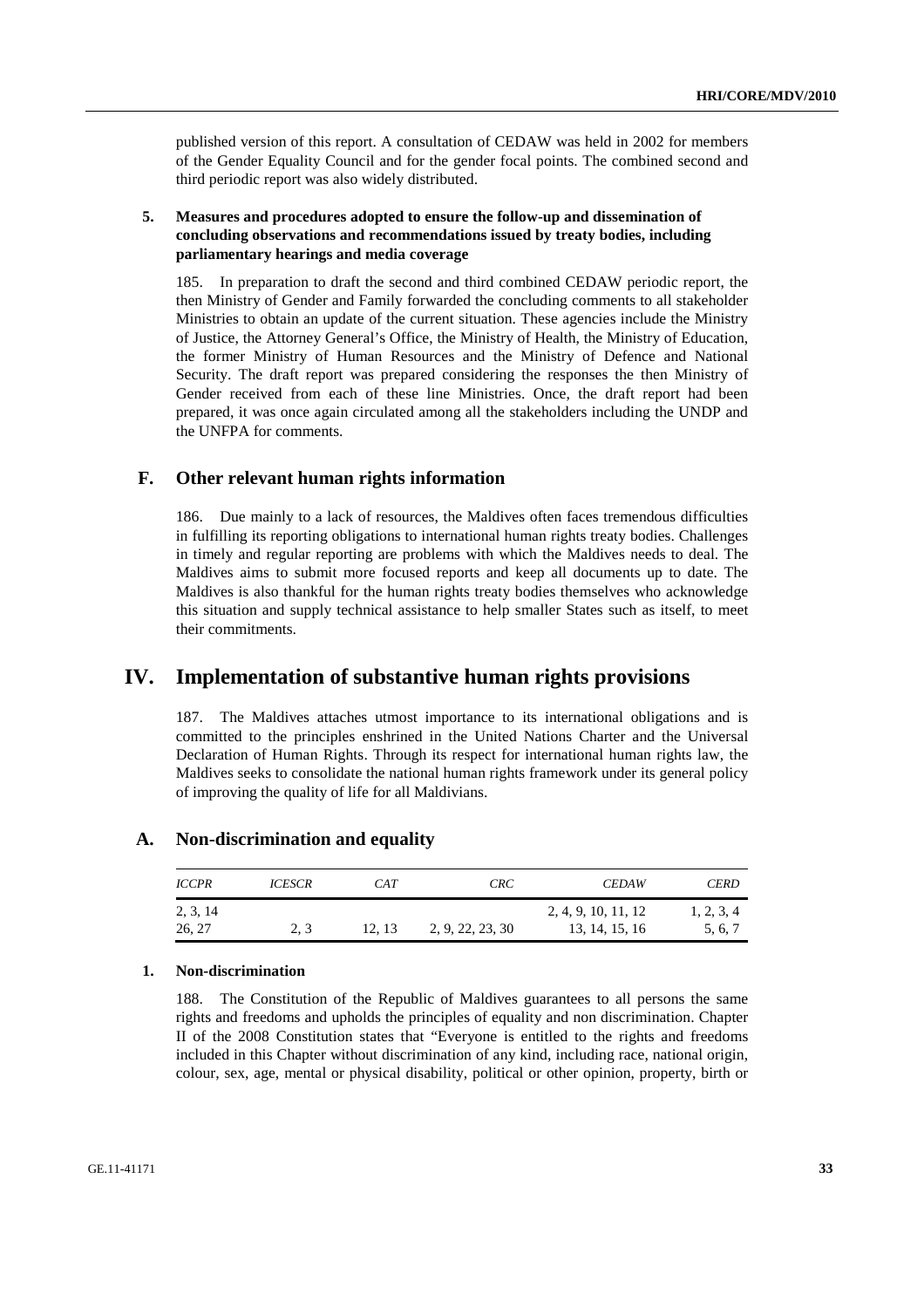other status, or native island".16 The provision furthermore provides for special assistance or protection to disadvantaged individuals or groups, or to groups requiring special social assistance, as provided in law to not be deemed discrimination.<sup>17</sup> The new Constitution has also removed the gender bar that previously prevented women from contesting for the highest political office.

189. As a patriarchal society that is evolving into a modern democracy, gender equality is strongly encouraged by the Government. Various steps to promote equality, access and the rights of women, including the development of action plans and direction statements to address a range of key concerns for women such as health and well-being, violence and safety, decision-making and leadership, economic security, balancing work, family and lifestyle, are being taken at the national and island-community levels.

190. Discrimination is thus expressly prohibited in the Maldives in a wide range of areas including employment, education, accommodation and the provision of goods and services on the basis of attributes such as gender, industrial activity, infectious diseases, religious belief or activity, breast feeding and sexual orientation. However, there is no antidiscrimination legislation currently in the Maldives.

#### **2. Other societal abuses and discrimination**

191. The law prohibits homosexuality and the society in general does not accept homosexuality. The punishment for men includes banishment from nine months to one year or flogging from 10 to 30 times. For women, the punishment is house arrest for nine months to one year. There have been no reports of official or societal discrimination against persons with HIV/AIDS.

#### **3. Equality before the law and equal protection of the law**

#### **(a) Expatriate workers and the law**

192. According to the official statistics from the Ministry of Human Resources, Youth and Sports<sup>18</sup> in the year 2004 the number of expatriate workers employed in the Maldives were 38,413. However, by 2008, the figure had risen to 80,839. According the statistics the expatriate workers covered a large spectrum of occupations, ranging from those employed in elementary occupations (47% of expatriate workforce) to legislators, senior officials and managers (2% of expatriate workforce).

193. As at October 2009, the Maldives has close to 71,480 expatriate workers all around the country in all sectors of employment. They amount to 1/4 of the population and also almost ½ of the labour force of the Maldives.

194. While the presence of the expatriate population had assisted Maldives in its economic progress, their presence has created challenges as well, both for the locals and the expatriates themselves. The most tragic of the predicaments is that the Maldives is increasingly becoming a destination for human trafficking. The Trafficking in Persons Report  $(2009)$ ,<sup>19</sup> issued by the US State Department noted that Maldives is making significant efforts to fully comply with the minimum standards set out against human trafficking.

<sup>&</sup>lt;sup>16</sup> Article 17 (a) of the Constitution of the Maldives 2008.

<sup>&</sup>lt;sup>17</sup> Article 17 (b) of the Constitution of the Maldives 2008.<br><sup>18</sup> www.employment.gov.mv.

 $19$  www.state.gov/g/tip/rls/tiprpt/2009/.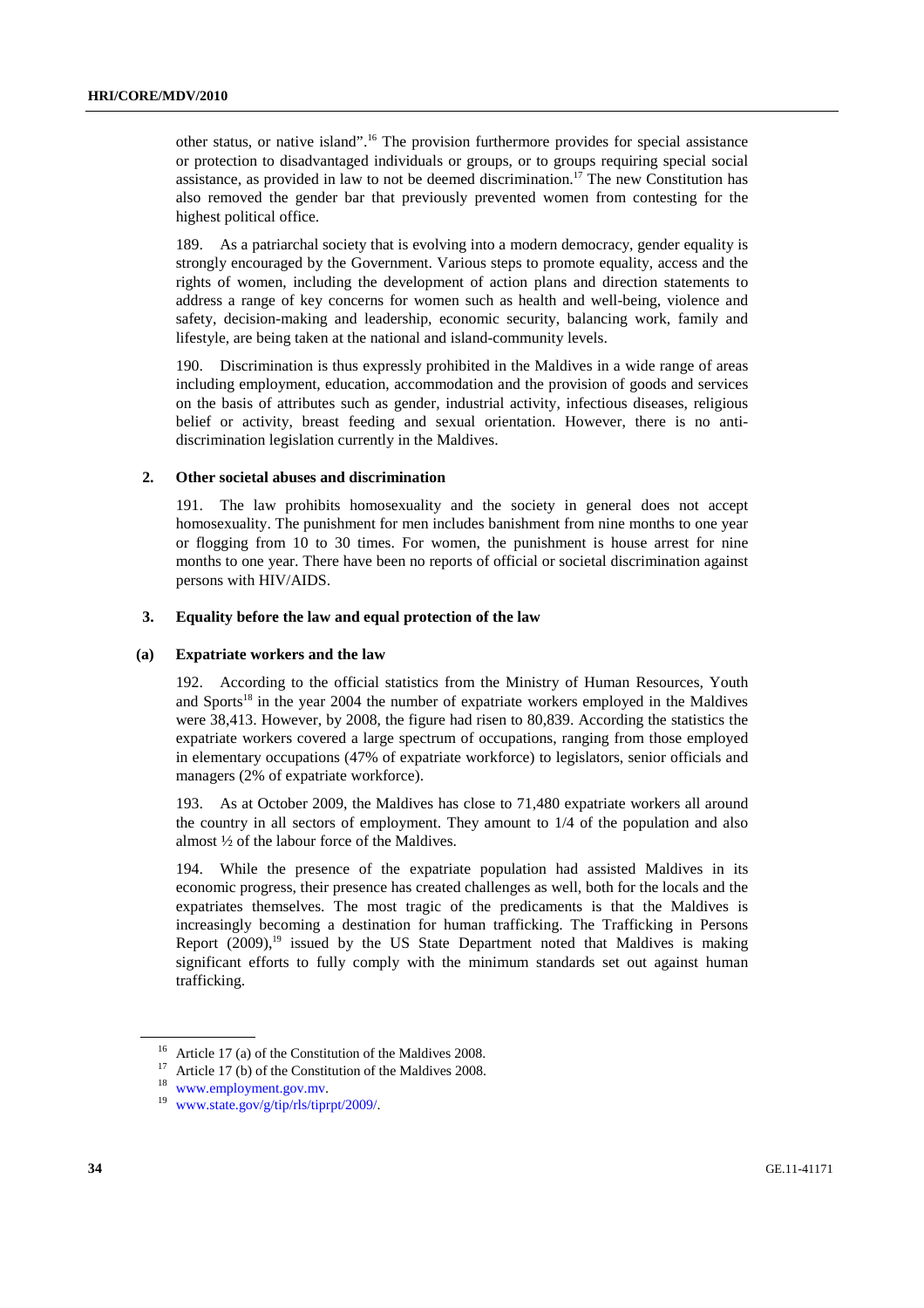195. Maltreatment in various areas with regard to expatriate workers, including in wages, housing and living conditions, is commonplace. Among other things, the Ministry of Human Resources, Youth and Sports is actively working towards addressing inter alia the living conditions of foreign workers and their general condition during their stay in the Maldives.

196. In an attempt to control and address the situation, the Government introduced a moratorium on foreign workers effective between 1 June and 31 July 2009. This was preceded by the Ministry of Human Resources, Youth and Sports in carrying out an expatriate worker registration programme which attracted a large number of unregistered foreign workers to register with the authorities. As a result, 16,672 registered as illegal workers.

197. Furthermore, the Employment Act of the Maldives came into force in October 2008, which lays down new parameters in the protection of workers' rights in the Maldives. The Act determines the fundamental principles relating to employment in the Maldives, details the rights and obligations of employers and employees, establishes a Labour Relations Authority and an Employment Tribunal to protect such rights and makes provision for all other matters related to employment.

198. Chapter 2 of the Act prohibits forced labour and Article 4(a) prohibits discrimination amongst persons carrying out equal work, either in the granting of employment, determination of remuneration, increase in remuneration, provision of training, determination of conditions and manner of employment, dismissal from employment, or resolution of other employment-related matters, based on race, colour, social standing, religion, political beliefs or affiliation with any political party, sex, marital status, and family obligations, and in so far as it does not contravene the provisions herein age or disability. The Act also stipulates 16 years as the minimum age for employment.

199. As mentioned, the Act clearly defines the parameters of the employer-employee relationship by stipulating the signing of an enforceable written employment agreement between the parties. Article 15 also requires employers to provide employees with a written job description. Any complaints arising out of the employment could be lodged with the Labour Relations Authority or the Employment Tribunal.

200. However, several issues still persist in the protection of expatriate workers, arising mainly due to difficulties in monitoring the disbursement of the labour force across the archipelago and the lack of key legislation, such as an Anti-trafficking Act.

#### **(b) Equal rights for men and women**

201. The Maldives has begun a programme to mainstream gender equality across all government actions and policies. In this regard, a new gender mainstreaming strategy has been endorsed by the Cabinet and was announced by the President on International Women's Day 2009. Under the strategy, a coordination unit within the President's Office will monitor all governmental activities and liaise with assigned Gender Focal Points (deputy minister-level) in each ministry to ensure that all policies and programmes promote gender equality. All Cabinet Papers presented by Minsters must now include a gender impact perspective.

202. Despite the efforts to prevent discrimination, women continue to face discrimination in various aspects of life. Recently, patterns of discrimination against women and girls have started arising within the family, mainly based on religious beliefs, ranging from removal of girls from schools, preventing women from going out for work and increased pressure on them to wear the veil, in addition to the rise in the incidence of child marriages, mainly cases of parents consenting to the marriage of a girl child before the legal age of eighteen.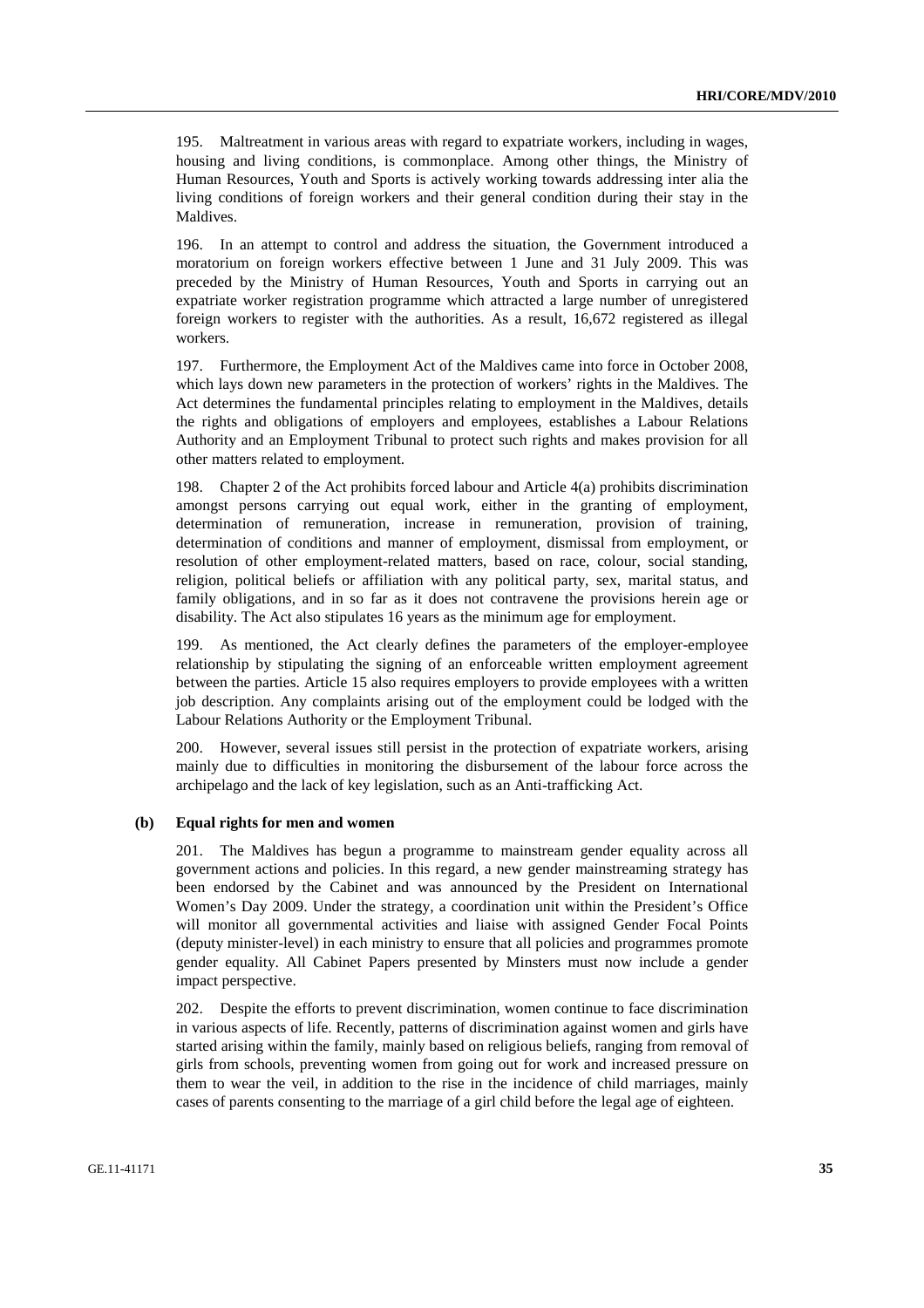203. Societal evidence, demonstrates that women have traditionally been less privileged in terms of receiving education, and consequently, high-level job opportunities, and continue to face grossly disproportionate checks on their ambitions and suffer from unfair and discriminatory treatment both in their public and private life. In part this is because the Government has not yet established a comprehensive system of secondary legislation to implement the rights contained in CEDAW, for example by enacting non-discrimination laws or by mainstreaming gender-equality across all policy areas. But it is also, crucially, because the judiciary has not yet learned to apply the law, in a way that promotes equality and rejects discrimination against women.

204. A very good example of this has been a source of international attention recently – namely the public flogging of women found guilty of extra-marital sex. In theory, the law stipulates that men and women who are found guilty of this offence should face the same punishment. However, in reality, because of the way the law is interpreted and applied, women are several times more likely to suffer from public flogging than men.

205. The Government of Maldives is actively trying to prevent domestic violence and sexual abuse and provide support for victims of such abuse. The Government, in collaboration with international organisations, has funded a number of initiatives aimed at addressing issues affecting women, through training programmes and counselling programmes. The Government is also developing a Domestic Violence Bill in collaboration with NGOs, to recognise and address issues relating to law and justice for women at the national level.

206. Childbearing women are protected by legislation in the Maldives. Every woman who gives birth is entitled to a 60-day leave, with pay. No woman is paid less than a man for any Government or private job. However, due to the social fabric of the Maldivian society and societal pressures, women generally opt for administrative jobs and very few are found in the resort jobs, construction industry and in the fisheries sector.

207. In the year 2007, women constituted approximately 39 percent of Government employees. The literacy rate for women is over 98 percent. The minimum age of marriage for women is 18 years, but marriages at an earlier age with parental consent are allowed.

208. In the year 2006, the then Ministry of Gender and Family conducted a Study on Women's Health and Life Experiences, based on the WHO multi-country study on Women's Health and Domestic Violence against Women. Police officials report that they receive only a few complaints of assault against women, although reporting is on the rise due to greater liberties and awareness. Furthermore:

(a) Prostitution is illegal but occurs on a small scale;

 (b) There are no laws pertaining to sexual harassment, although a basic draft exists;

 (c) Under Islamic practice and according to national laws, husbands may divorce their wives more easily than vice versa, absent mutual agreement to divorce;

 (d) Shari'ah also governs estate inheritance, granting male heirs twice the share of female heirs. To neutralise this issue, the Government divides Government owned property (*Bandaara Goathi*) equally between men and women. The Islamic concept on the division of property is that men bear the responsibility of sustaining a home financially and their counterparts, females, are not required to bear any financial responsibilities even if they do inherit property;

 (e) A woman's testimony is equal to one-half that of a man's in matters involving adultery, finance, and inheritance;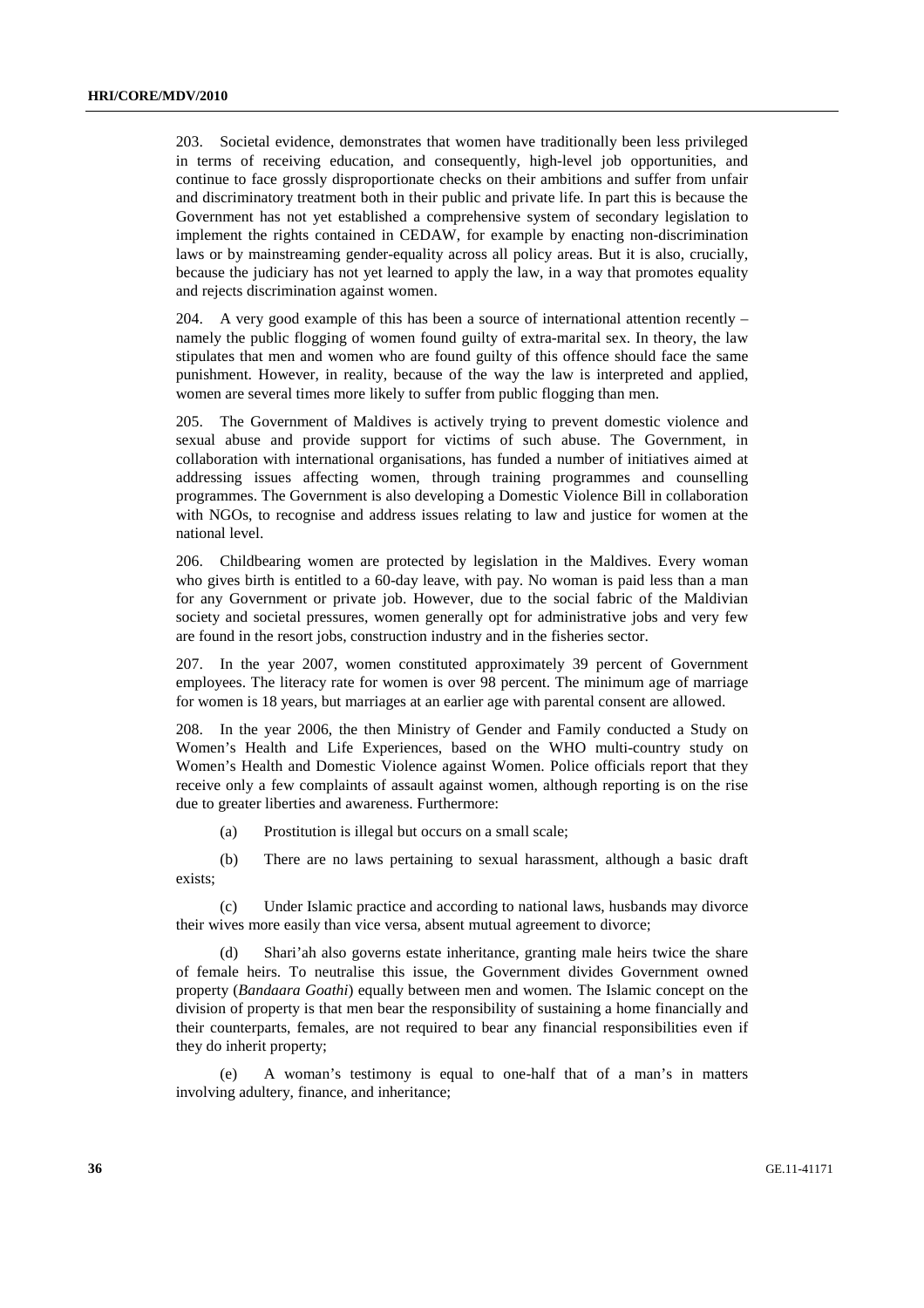(f) Government policy provides for equal access to educational and health programmes for both male and female children.

#### **4. Political ideologies**

209. The HRCM recorded complaints of terminations, demotions and harassment in relation to the introduction of political parties in the Maldives in 2005. In a landmark case in 2007, an individual who participated in a rally and whose contract was terminated by the Government office, was duly compensated by the court for the discriminatory termination.

## **B. Effective remedies**

| <b>ICCPR</b> | <i>ICESCR</i> | CAT | CRC | <b>CEDAW</b> | CERD |
|--------------|---------------|-----|-----|--------------|------|
| $2(2)$ and 3 | 14            | 39  | -   |              |      |

210. The Maldives's main remedies for human rights breaches are described above, under the heading "D. General framework within which human rights are protected at the national level". The Maldives also provides effective remedies required under the human rights treaties in other ways. Specific issues that have received particular attention in recent years are addressed below.

#### **1. Role of the police and security apparatus**

211. The Maldives Police Service collects intelligence, makes arrests and enforces judicial orders. Although the Maldives National Defence Force (MNDF) is responsible for external security, it also retains a role in maintaining internal security in situations where their assistance is requested by the Police. The Chief of Defence Force, as the highest ranking military officer, reports to the Minister of Defence.

212. The Police undertake investigations in response to complaints lodged or on suspicion of criminal activity. The police may arrest a person on reasonable grounds that the person has or will commit a crime, hide evidence, flee the country. The suspect must be brought before a court of law within 24 hours of arrest to obtain authorisation to keep a person beyond 24 hours.

## **2. Arrest and detention**

213. An arrestee is informed of the reasons of his/her arrest in writing within an explicit period of twenty four hours. Arrestees have the right to legal counsel, to remain silent and to be brought before a judge within twenty four hours of arrest. The Judge may then order immediate release with or without condition, continued detention or validate the detention. The Constitution provides for an arrestee to be informed of the reason for arrest within 24 hours and provides for the right to a lawyer. The accused also have the right to remain silent. By law legal counsel must be provided by the state to those who cannot afford one in cases of major crimes. Under the Constitution, search and seizures can only be carried out under an order of a Court.

214. In addition, under the new Constitution, the rights of the accused include the right to be tried within a reasonable time, the right to an interpreter, the right to have adequate time and facilities to prepare his defence and the right to be presumed innocent until proven guilty. Whilst all have the right to legal counsel, in serious criminal cases, the State has the duty to provide for a lawyer for the accused.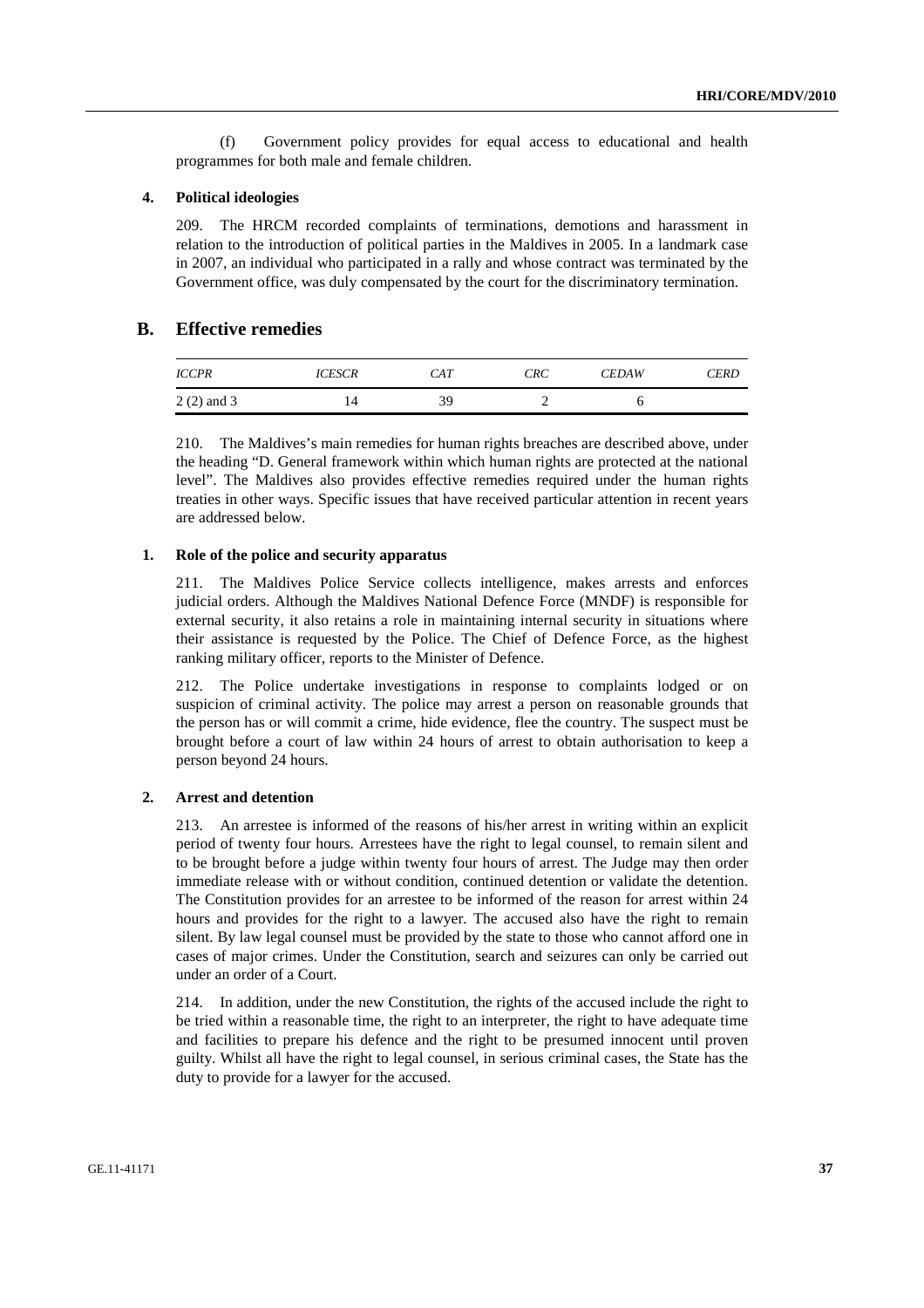215. Under the bail system introduced in 2005, a prisoner has the right to bail on a ruling within 36 hours. However, there are reports that bail procedures are not publicised adequately, explained, or implemented consistently.

216. The law provides for investigative detention. Once a person is detained, the arresting officer must present evidence to a judge within 24 hours. The judge can then recommend detention for up to seven fifteen days pending further investigation.

#### **3. Complaints with respect to the conditions of detention centres**

217. The Government of Maldives understands the importance of establishing a complaints standard that would allow people in detention facilities to comment or complain without hindrance or fear of reprisal. The Prisons Bills currently in draft stage takes this into consideration. At present, prisoners may send confidential letters to the Home Ministry, if they wish to make a complaint with regard to prison officials or the facilities.

218. The Government signed an access agreement with the ICRC and has collaborated with the Association for the Prevention of Torture (APT) in strengthening the detention facilities. The Maldives was also one of the first countries to be visited by the Subcommittee on the Prevention of Torture (SPT) in December 2004. The Government is undertaking steps to implement the recommendations of the SPT.

219. The Prison Committee of the Parliament (People's Majlis) presented a report in August 2006, which recommended inter alia an improvement of the conditions of detention and a clear separation between investigation authorities and those in charge of detention. The Committee was formed in 2005, charged primarily with investigating the conditions in which detainees are held and the conduct of police interviews within detention facilities.

220. Most recently, the HRCM has played an active role in addressing the complaints received with regard to the detention facilities. As such, in February 2009, the Commission conducted a visit to the Maafushi Prison, which according to the Commission, was conducted following a series of complaints filed at the Commission by the management of the Prison and parents of the detainees, regarding the situation of the Prison and alleged violations of human rights at the facility. Some of the recommendations of the visit were the development of a Prison Act and the streamlining of the Prison Regulation with international best practices for the minimum standards in treating persons in detention facilities.

221. In addition, according to the Ministry of Home Affairs, the Ministry has set up an internal mechanism whereby the Inspector of Correctional Services is mandated with visiting and monitoring all jails and detention centres under the Home Ministry and reporting back to the Minister, as well as advising the Minister on such issues. The Inspector is also mandated with monitoring whether all issues related to detainees are conducted in a manner consistent with Constitution of the Maldives and applicable laws, the international conventions to which the Maldives is a State Party, Government's policies, and according to regulations governing detention, and note areas that require revision, and report back to the Minister, as well as undertake necessary steps to correct issues that require attention.

222. Further, all detention facilities have arrangements in place whereby detainees could submit complaints to the agencies under which the facilities are located as well as to the minister responsible for the agency. For example, a person in Maafushi jail may submit a complaint to the Director General of the Department of Penitentiaries as well as the Minister of Home Affairs.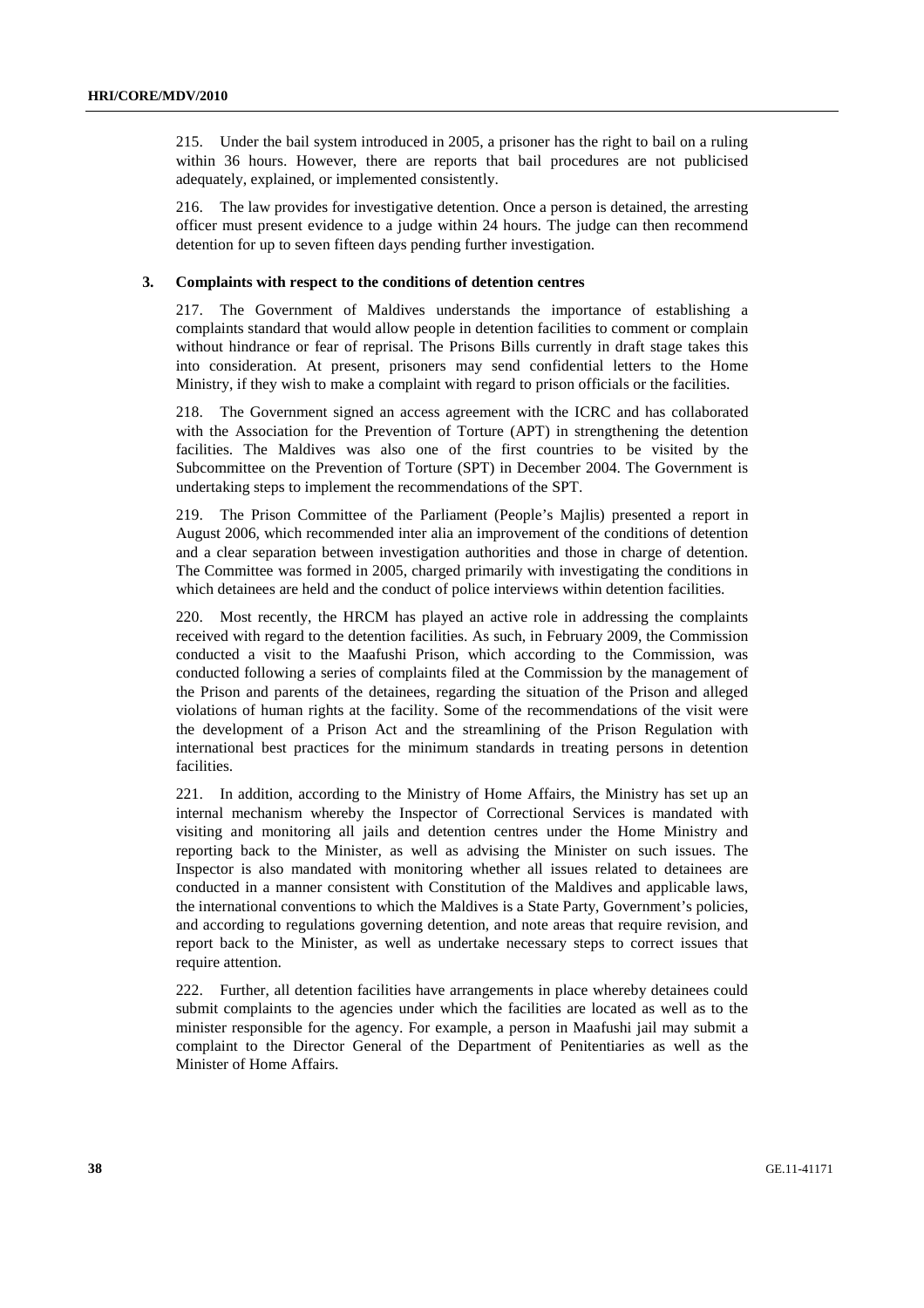#### **4. Prison and detention centres in Maldives**

223. There are two detention centres or holding cells in the Maldives: one in Male' and one in Dhoonidhoo. These centres are operated by the Maldives Police Service. Four prisons exist in the Maldives; Male' Prison, Maafushi Prison, Asseyri Prison (Minimum Security Prison) and Addu Prison (temporary prison for low security prisoners). These prisons are operated by the Department of Penitentiary and Rehabilitation Services (DPRS).

224. A report on prison conditions, published by the Human Rights Commission of the Maldives in January 2007, noted that conditions in the prisons are generally poor. Facilities such as medication and healthcare were not readily available. More recent reports such as the Report on the Visit to the Minimum Security Prison, Immigration Detention Centre and the Visit to the Maafushi Prison by the Commission, were made public and submitted to the concerned authorities.

225. When compared to January 2007, conditions in Maldivian prisons have generally improved to a more satisfactory level. For instance, to facilitate easy access to medication and healthcare for inmates, a medical centre has been established in Maafushi Prison. In other prisons, daily OPD consultations are conducted through the Indhira Gandhi Memorial Hospital and Island Health Posts. In general, the whole prison environment is being improved under good supervision of prison officers. Between 2006 and 2008 the Department of Penitentiary and Rehabilitation Services has managed to establish a good prison system. However, in March 2009, due to the absence of prison law and action plan to sustain the existing capacity and prison system, the whole system collapsed.

226. Efforts to make prison time more useful are currently being made by the DPRS. According to the DPRS inmates will be able to attain certificates for the University of London GCE O Level Exams while in jail, starting from 2009. The Department also notes that the Government of Maldives provides full funding for all programmes that are tailored for the development of the inmates. The DPRS further recognises its own limitations due to a shortage of human resources, funding and strategic action plans. A draft Prison Rules is currently under development to improve prison conditions.

227. In the year 2009, the HRCM undertook the following visits to detention centres throughout the Maldives: visit to Male' Immigration Detention Centre on 9 February – report released on 8 March; visit to the Home for People with Special Needs on 2 April – report released on 22 April 2009; visit to K. Maafushi Jail on 28 April – report released on 24 May 2009; visit to K. Himmafushi Drug Rehabilitation Centre on 29 April – report released on 1 June 2009; visit to Male' Jail on 3 May 2009 – report released on 9 July 2009; visit to K. Feydhoofinolhu low-risk jail on 7 May – report released on 10 June 2009; visit to K. Himmafushi low-risk jail on 30 July – report not yet released; visit to Dhoonidhoo Police Custodial on 9 August – report released on 20 October 2009; visit to Male' Police Custodial on 26 August – report released on 20 October 2009; visit to Education and Training Centre for Children on 21 October – report released on 10 November 2009; visit to S. Gan Temporary Prison on 22 November – report was released on 4 Jan 2010; visit to K. Himmafushi low-risk jail on 26 December – report not yet released; visit to K. Feydhoofinolhu Correctional Training Centre for Children on 26 December – report not yet released.

## **5. Rehabilitation of victims of torture, or other cruel, inhuman or degrading treatment or punishment**

228. Torture and politically-motivated violence are prohibited under several international legal instruments. These include the United Nations Convention against Torture and Other Cruel, Inhuman or Degrading Treatment or Punishment (CAT) (1984), the Universal Declaration of Human Rights, the International Covenant on Civil and Political Rights and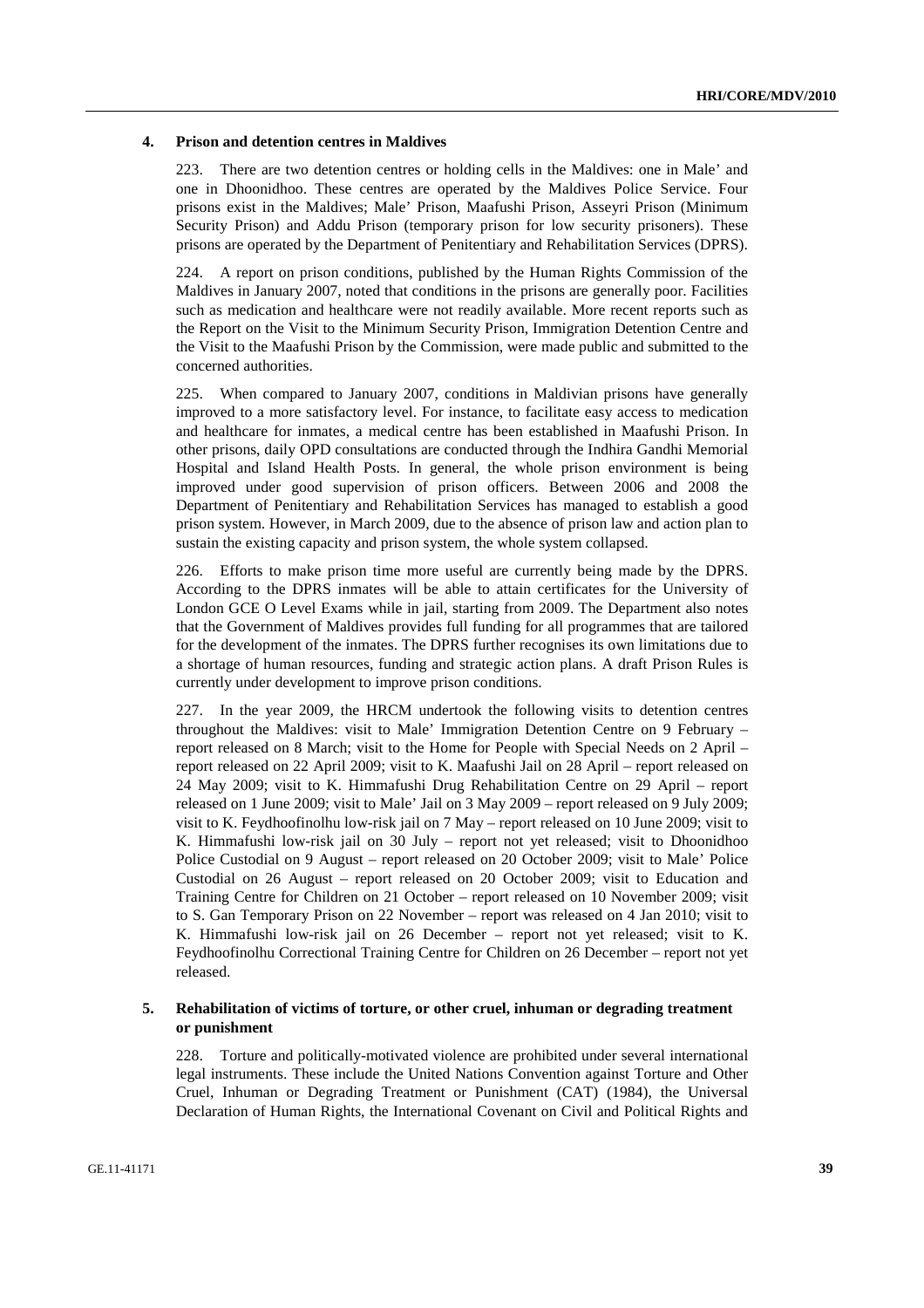the United Nations Convention on the Rights of the Child. Article 54 of the Constitution of Maldives prohibits torture.

229. The Department of Penitentiary and Rehabilitation Services (DPRS) confirms that there is absolutely no torture, or other cruel, inhuman or degrading treatment or punishment practiced in the prisons or detention centres in the Maldives. However, there have been some allegations of torture, or other cruel, inhuman and degrading treatment practices emanating from the prisoners reported by the media. One person found dead in April 2007 after his release from the Male' detention centre was flown to Sri Lanka to undertake an autopsy. The post mortem confirmed the cause of death as due to drowning.

230. The ongoing general rehabilitation programmes that are being carried out in prisons include vocational programmes on gardening, agriculture, handicrafts, tailoring and educational programmes up to Grade 7. Through the National Parole Programme, several classes have been conducted in prisons, such as CBT Sessions and Religious lectures and social awareness programmes. The United Nations Office on Drugs and Crime (UNODC) programme on peer to peer education commenced in 2008.

231. In 2009, more than 75 prisoners were sent to drug rehabilitation centres abroad, with a progress rate of 85% recovering and living normal lives in the community after the completion of their rehabilitation programme abroad. With the collaboration between the DPRS and the Department of Drug Prevention and Rehabilitation Services (DDPRS), more than 45 drug users are receiving treatment in the community service centre and in the local rehabilitation centre.

232. The recently developed women's centres in the Atolls are hoped to serve as shelters for victims of violence. Rehabilitation and counselling services are also available for victims. Although most victims are women, these facilities are open to women, men and children. Local NGOs work in close collaboration with the Government to ensure the safety and health of victims of domestic violence.

#### **6. Procedural guarantees**

233. The Constitution prohibits retrospective legislation. Everyone is presumed innocent until proven guilty. The Constitution further entitles all citizens the right of appeal in case of any oppressive treatment.

#### **7. Disappearance**

234. Article 51 of the Constitution of Maldives prohibits incommunicado detention. There were no reports of politically motivated disappearances during the period covered in this document. The Maldives signed the Convention on Enforced Disappearances on 6 February 2007.

#### **8. Torture and other cruel, inhuman, or degrading treatment or punishment**

235. The Committee against Torture uniformly insists that States enact a separate offence of "torture" under domestic law, including a definition consistent with that contained in Article 1 of CAT. The Committee considers this necessary to fulfil Article 4(1). The Committee does not accept that a general offence of "assault" is sufficient to meet the requirements of Article 4.

236. The Constitution of the Maldives prohibits torture or cruel, inhuman or degrading treatment or punishment. The APT recommendations", which were submitted to the Government after their initial visit to the Maldives in 2007, on the inclusion of "torture" as a separate offence in the new penal code of the Maldives, was communicated to the Joint Committee reviewing the new draft Penal Code.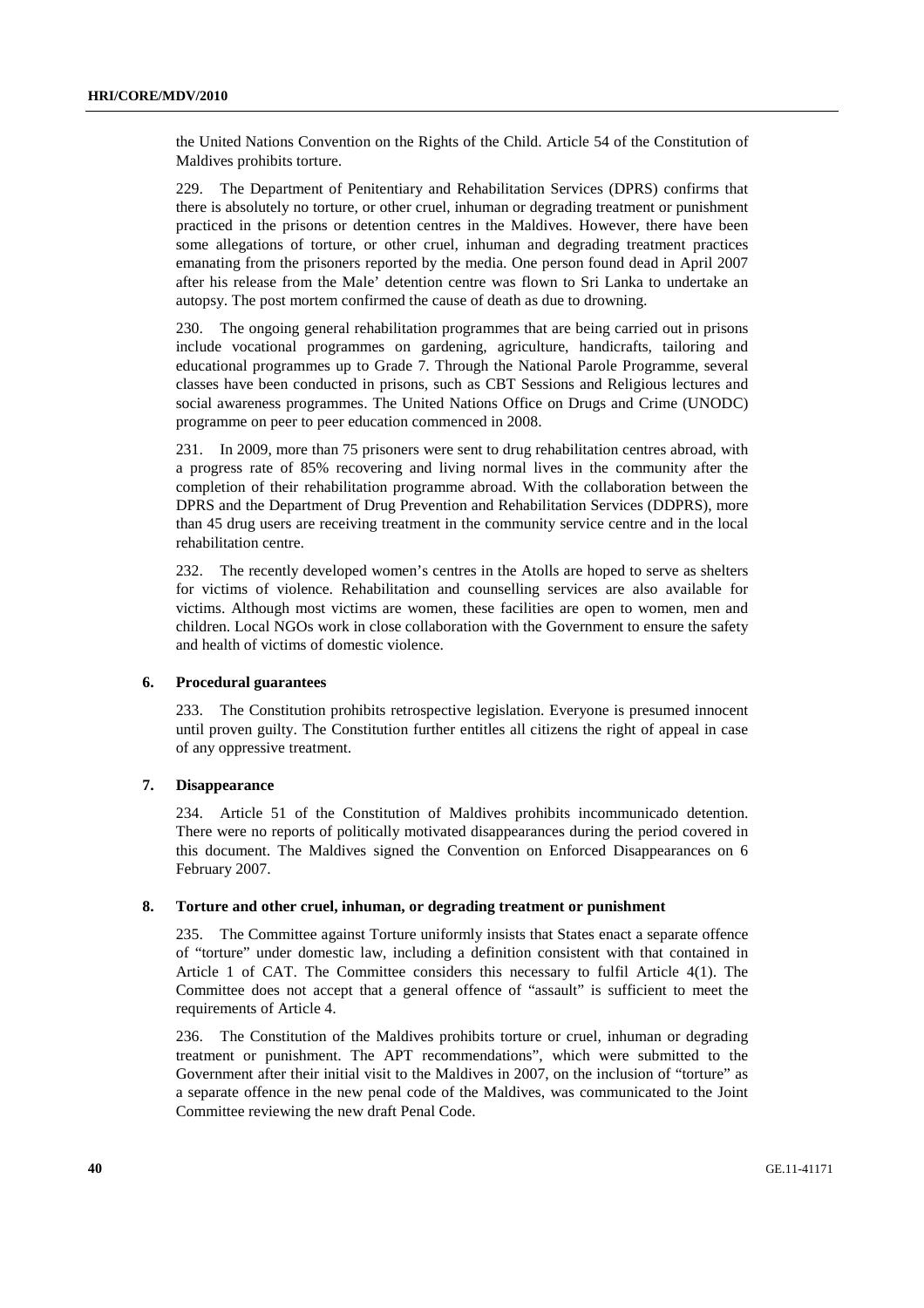237. Furthermore, for the first time in the history of the Maldives, policemen were sentenced in January 2008 for one year after being found guilty of beating and torturing a man held in custody two years ago.

#### **9. Fair public trial**

238. There are three courts: one for civil matters, one for criminal cases and one for family and juvenile cases. There is a High Court in Male' that handles a wide range of cases, including politically sensitive ones. The Supreme Court sits at the apex of the court system as the last court of appeal.

239. The new Constitution provides for a clear separation of powers, enhanced judicial independence, the establishment of a Supreme Court and the setting up of the Judicial Services Commission as a constitutional independent body.

#### **10. Trial procedures**

240. The law provides that an accused person be presumed innocent until proven guilty and that an accused person has the right to defend himself. During trial, the accused may call witnesses and has the right to be represented by a lawyer. Trial procedures are governed by certain regulations and during the reporting period, there were complaints that the lack of uniformity in courts made it difficult for defendants to argue their cases.

241. Trials are public and are conducted by judges and magistrates, some of whom are trained in Islamic, civil or criminal law. There are no jury trials in the Maldives.

242. Mandatory sentencing laws are still in effect in the Maldives. However the provision has little or no effect on the criminal justice system in practice. Courts never rule a death sentence and only in rare situations do they convict a person for life imprisonment.

## **C. Participation in public life**

| <b>ICCPR</b> | <i>ICESCR</i> | CAT       | <b>CRC</b> | <b>CEDAW</b> | <b>CERD</b> |
|--------------|---------------|-----------|------------|--------------|-------------|
| 1, 24, 25    |               | 12, 23(1) | 7.8        | 5(c)         |             |

243. All Maldivians have the right to participate in public affairs and can do so in many ways. Many religious and national festivals are celebrated openly at the island, community and national levels. The Government of Maldives also takes positive action to facilitate national events (for example the Independence Day and National Day) in different geographical areas, to facilitate and promote full and equal participation.

### **1. Citizenship**

244. The Constitution entitles all Maldivians to a Maldivian passport. Revocation of the same shall only be by law. Grant of Maldivian citizenship to foreigners in governed by the Citizenship Act of 1978, under which, qualifications for a successful application for Maldivian citizenship are quite stringent.

#### **2. Electoral issues**

245. Following the ratification of the 2008 Constitution on August 7, the Majlis adopted two pieces of legislation required for the holding of elections. The Presidential Elections Bill and the General Elections Bill were passed by the Majlis and ratified by the President on 16 September 2008. The Presidential Elections Act details the procedures and specifies the time periods required to complete each stage in the lead up to the presidential elections,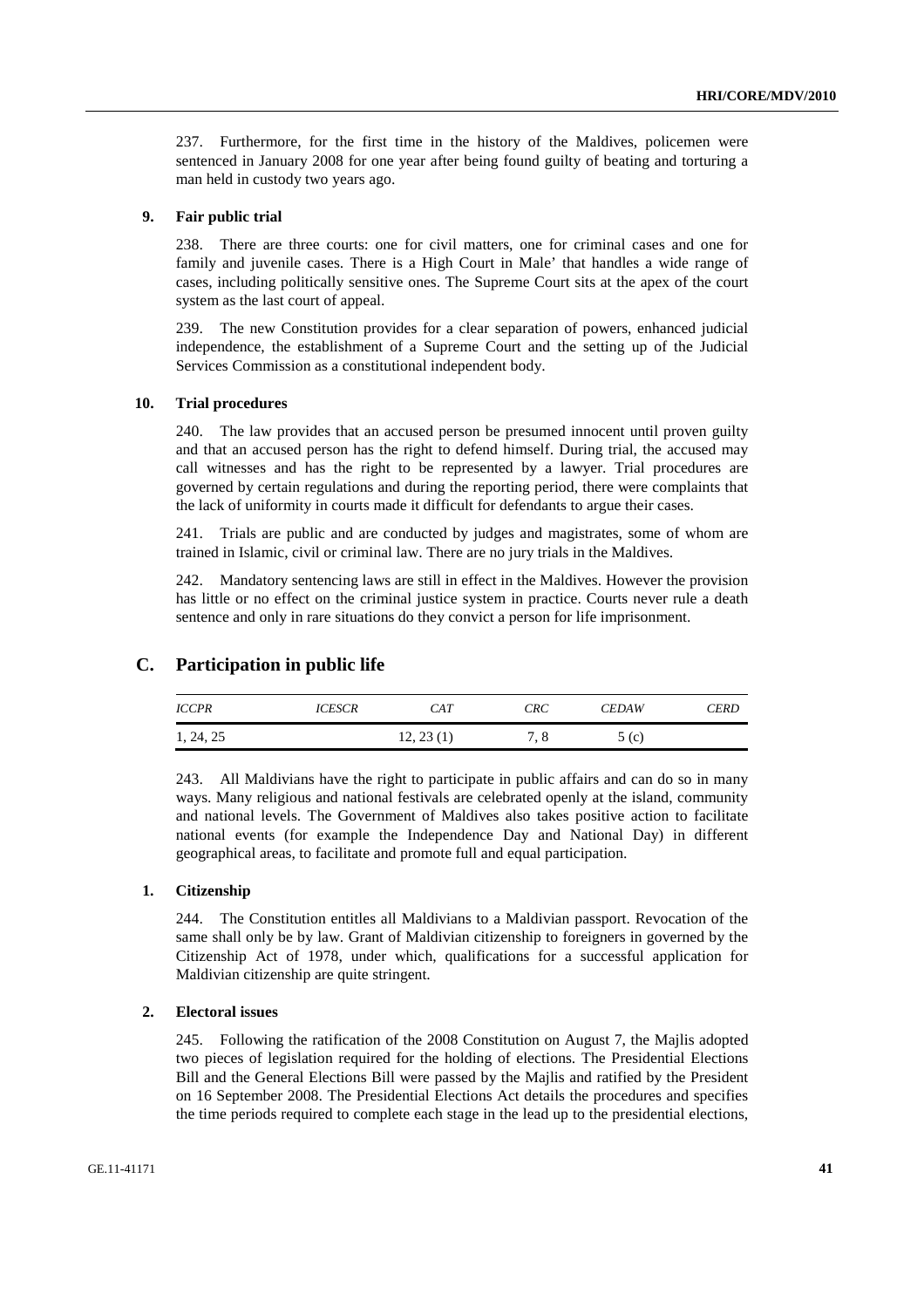while the General Elections Act outlines the rules and regulations of elections to be conducted under the Elections Commission and covers all aspects with regards to voting including the right to vote; voters' registry; announcements of elections; candidates; canvassing for votes; expenses of canvassing; voting; counting of votes; and offences and punishments.

246. The Maldives' electoral system, as noted above, is based on the democratic principles of universal adult suffrage, with Article 26 (a) of the 2008 Constitution giving all Maldivian citizens above the age 18 years the right to vote. The Presidential Elections and the Parliamentary Elections that took place in October 2008 and March 2009 respectively saw the stationing of polling booths across the country and allowed Maldivian citizens living abroad to cast their vote for the first time, in Trivandrum, Kuala Lumpur, Singapore, London and Colombo. Such inclusive practices therefore contributed to the highest electoral participation ever witnessed in Maldivian history, with the presidential elections having a voter turnout of 80% and the parliamentary elections 85%.

247. The presidential and parliamentary elections were overseen by members of the Maldivian civil society, political party representatives, and international observers from the UN (An Expert Assessment Team), the EU and the Commonwealth. The Observers lauded the elections as smooth, free and fair. The consolidation of a liberal democracy will be complete with the local council elections due to take place once the necessary legislation is passed by the Majlis.

#### **3. Women in political and public life**

248. In recent times, the Government has increased its activities to maximize the number of women appointed on merit to senior positions of power and decision-making. Working with its international partners and following the recommendations made by the Special Rapporteur on the Independence of Judges and Lawyers, Dr. Leandro Despouy during his visit to the Maldives in February 2007, the Maldives has successfully embarked on a comprehensive programme of gender mainstreaming in all areas of public life.

249. There are now three female judges and one female magistrate appointed since July 2007. Since the commencement of the reform process, the Maldives now has a female member sitting in the Civil Service Commission, while two female members have been appointed to the National Human Rights Commission. During the recent round of the parliamentary elections that took place in March 2009, a number of female candidates contested with five winning seats. Women also participate in domestic politics, with a woman holding the post of Chairperson in one of the major political parties, the MDP. Whilst the participation of women in the Maldivian society is now more visible compared to the past their representation is still comparatively low.

250. Human rights NGOs have recently placed special emphasis on the promotion of women in the Maldives and their participation in political and public life. Increased women's participation in leadership and decision-making positions is a major priority of the Government.

251. In January 2008, the People's Special Majlis (Constituent Assembly) removed the gender bar on running for presidency. The removal was a vital step towards honouring the Maldives's international commitments under UN human rights conventions. The decision to remove the bar came as the Special Majlis debated the presidential chapter of the new Constitution. It represented another positive step in the country's efforts to conform to international human rights standards, including those set out by the ICCPR and the CEDAW. The Government is in the process of removing the Maldives reservation under the CEDAW as the new Constitution prescribes equal rights for men and women to run for the post of president. In the first president elections since the removal of the gender bar, no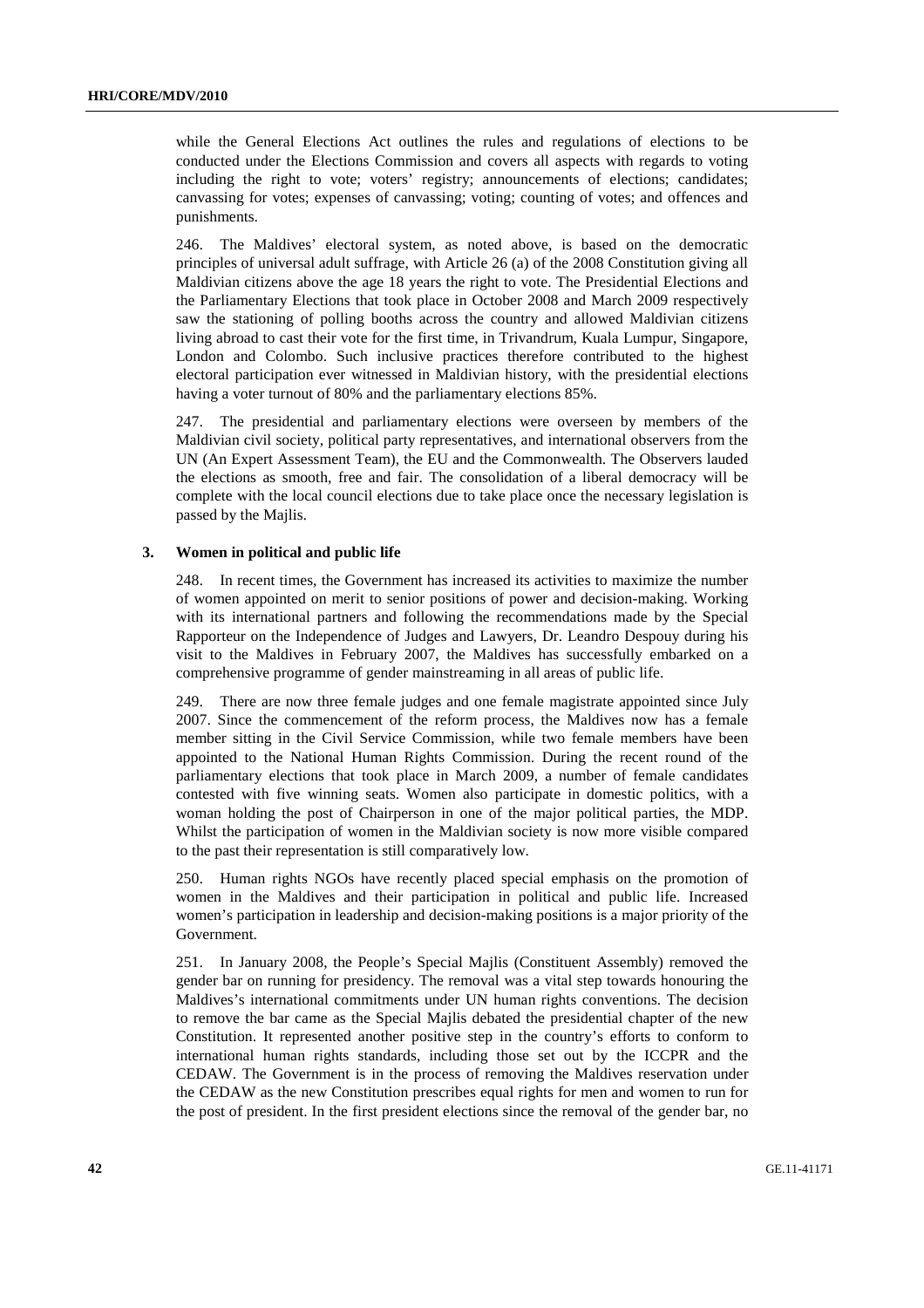female candidates contested for the office of the president, while one woman was named running mate.

252. However, public opinion is still somewhat unfavourable towards women taking up posts at the top level of the executive, legislative and judicial branches of the State.

#### **4. Participation by children and young people in public life**

253. The Government has established a national youth roundtable (Youth Forum) to create direct dialogue with young Maldivians to ensure that their views are taken into account in the policy-making process. The roundtable is made up of young people, including mostly students in Male'. Many activities to spread the voice of children nationally are conducted by the broadcasting agencies in the Maldives on focus days such as the World Children's Day.

254. A Maldivian boy aged 15 was also selected as one of eight Climate Ambassadors selected after the Children's Climate Forum to represent youth at the COP15.

#### **5. Participation by the elderly in public life**

255. Very few programmes are developed to ensure the participation of the elderly in public life. The reason for this is that, most often it is the elderly who participate in the public life of the country. The Government has recently taken an initiative to recognise the efforts made by the elderly in bringing up children with cultural values such as societal cooperation, respect, good behaviour and love for one's nation. A recent award named "*TVM Laamaseel Maama Kaafa Award*" organised by the then Information Ministry was a first ever in the Maldives, which appreciates the works of our grandfathers and grandmothers at a national level.

256. The Civil Service Act recently established the retirement age in the Maldives at 65 years. Many have since retired. Under the former system, Government employees are entitled to a pension on retirement, which is paid until the death of such a person.

257. The elderly generally live with their family members and thus the need for retirement and aged homes do not seem dire in the Maldives. However, a home for the aged and the disabled has existed in the Maldives since 1976, fully funded by the Government.

258. In May 2009, the Government introduced two new pension plans, namely: a basic old age pension plan that assures a guaranteed income to all Maldivians 65 years and over; and a retirement pension plan for all citizens to contribute to over the course of their working career. Both pensions are being administered by the newly created Maldives Pension Administration Office.

#### **6. Participation by the disabled in public life**

259. The Maldives signed the United Nations Convention on the Rights of Persons with Disabilities on 2 October 2007 and is undertaking the domestic procedures to ratify the Convention.

260. In the absence of legislation specifically covering the rights of disabled persons, their rights are protected by general legislation. The judicial mechanism available to protect the rights of persons with disabilities is due process (legal remedy through courts), while non-judicial mechanisms include a Governmental body (administrative). The general legislation applies to all different categories of persons with disabilities with respect to: education, employment, the right to marriage, the right to parenthood/family, political rights, access to court-of-law, right to privacy, property rights. The following benefits are guaranteed by law to persons with disabilities: health and medical care, training, rehabilitation and counselling, financial security, and participation in decisions affecting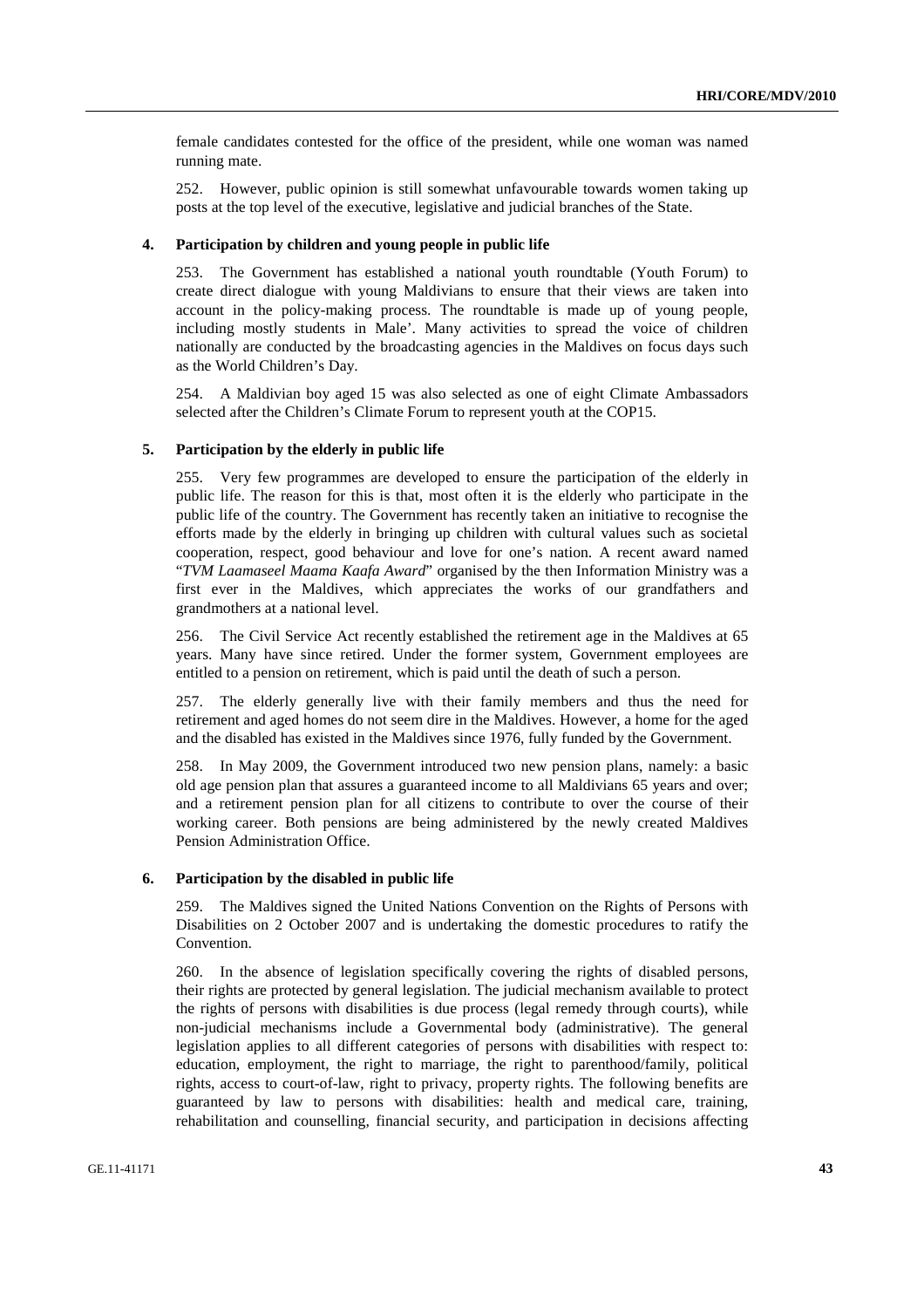them. The Government is currently in the process of identifying persons with disabilities, for the purpose of paying them an allowance. While a Disability Bill was passed by the Majlis on 21 December 2009, President Nasheed decided to resubmit the Bill to the Majlis, without ratifying the Bill as it is, due to calls from several civil society organizations that the Bill does not properly address the special needs of disabled people.

261. The Government of Maldives provided support to the organization of a sensitization campaign led by the Adviser on human rights and disability from the OHCHR. In addition to its national commitments Government also actively supports NGOs that specialise in the field.

## **D. Right to self-determination**

| <b>ICCPR</b> | <b>ICESCR</b> | CAT | <b>CRC</b> | <b>CEDAW</b> | <b>CERD</b> |
|--------------|---------------|-----|------------|--------------|-------------|
|              |               |     |            |              |             |

262. The Government believes that individuals and groups should be consulted on the decisions that are likely to impact on them, including, in particular, by giving them the opportunity to participate in the making of such decisions through the formal and informal process of democratic Government and exercise meaningful control over their affairs. However, the Government does not support an interpretation of self-determination that has the potential to undermine the Maldives's territorial integrity or political sovereignty.

## **E. Right to life, right to physical and moral integrity, slavery and forced labour and trafficking in persons**

| <b>ICCPR</b> | <b>ICESCR</b> | CAT   | <b>CRC</b>         | <b>CEDAW</b> | <b>CERD</b>      |
|--------------|---------------|-------|--------------------|--------------|------------------|
|              |               |       | 6, 11, 19, 32, 33, |              |                  |
| 6, 7, 8      |               | 1, 16 | 34, 35, 36, 37     |              | 5 <sub>(b)</sub> |

263. The Maldives is committed to ensuring to its people, the right to life and physical and moral integrity, and protection from slavery, forced labour and trafficking in persons. The Government is undertaking steps to enhance the protection of these rights.

#### **1. Criminalization of genocide, war crimes and crimes against humanity**

264. The Maldives acceded to the Genocide Convention in 1984. The Government of Maldives is undertaking efforts to incorporate the rights set forth in the Convention into national legislation. Further, the Government is in the process of ratifying the Rome Statute of the International Criminal Court in its effort to comply with international penal law.

#### **2. Institutions and mechanisms to prevent torture**

265. In December 2007, the Human Rights Commission of the Maldives was appointed as the National Preventive Mechanism under the OPCAT.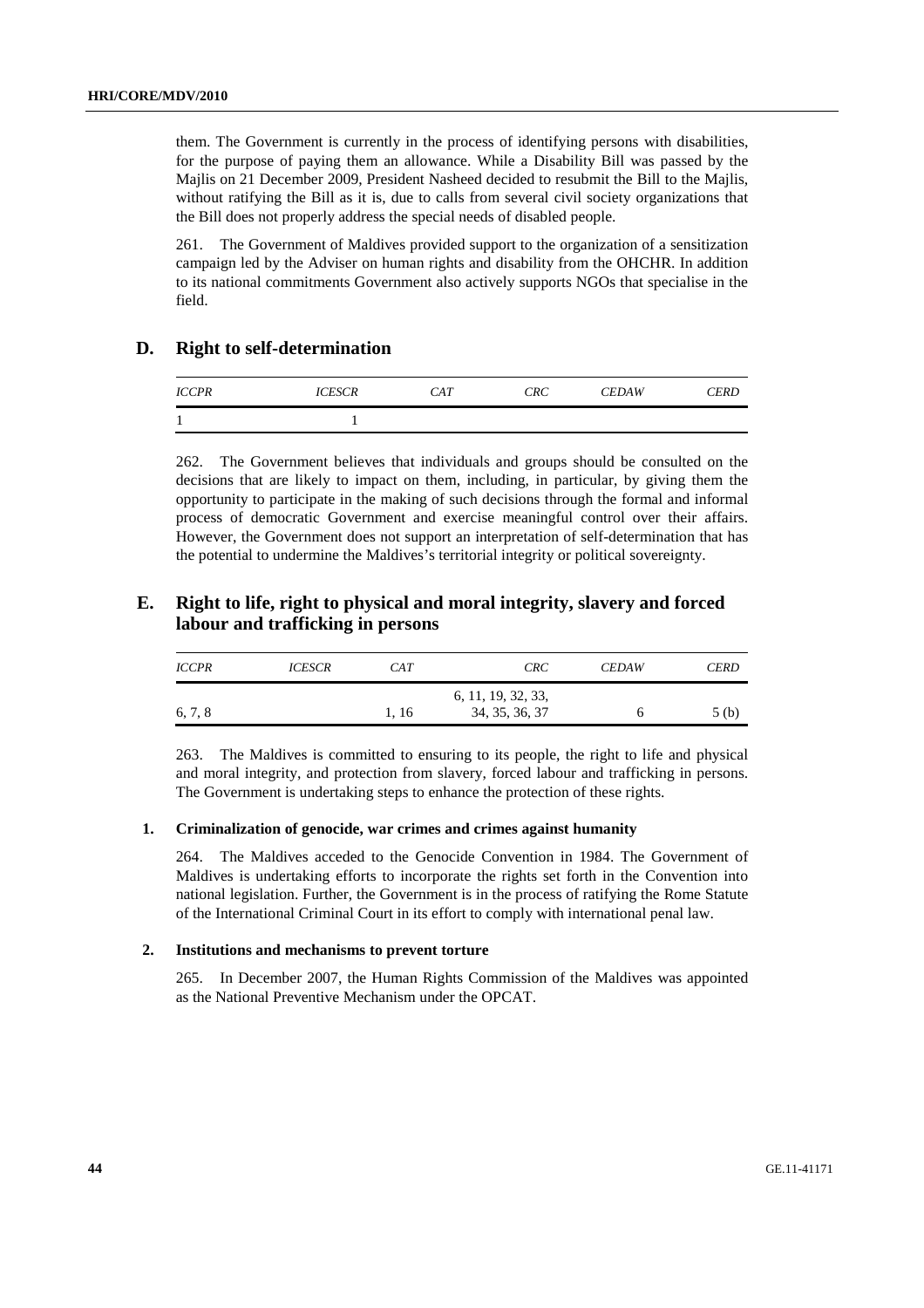#### **3. Arbitrary arrest or detention**

266. Freedom from arbitrary arrest and detention is a Constitutional guarantee in the Maldives.<sup>20</sup> This is further substantiated by the Police Act of 2008 which sets out the arrest procedures and complements the rights available to the accused under the Constitution.

267. Any unlawful arrest or detention could be contested in a court of law and submitted to the Human Rights Commission or the Police Integrity Commission.

#### **4. Sexual assault**

268. On 11 February 2008, the then Ministry of Justice amended the Maldives' Sentencing Guidelines to introduce harsher sentencing for perpetrators of sexual abuse, including child abuse. Under the amendments, that have immediate effect for new offences, but not for pending cases, sex offenders face jail sentences.

269. On 4 November 2009, a Bill on child sex offenders was passed in Majlis with jail terms for child sex offences ranging from 15–25 years. The Bill defines at least 18 different acts as child sex offences and gives the opportunity for a victim to seek monetary compensation from the offender and calls on the state to provide social security for the victim, in case the child cannot be supported by his or her parents or guardians. The Bill also prohibits the public release of details of victims by the media or any authority having access to such information and makes failure to alert authorities by a person, who knows that a child sex offence is committed or is about to be committed, a punishable offence.

270. There is an urgent need to introduce programmes to reduce the trauma experienced by children and people with a cognitive impairment by making it easier for them to give evidence in the prosecution of sexual offences. The Government needs to further provide significant financial resources to support victims of sexual assault and child witnesses, providing extra prosecution resources, new female forensic nurses and more health and counselling services. The Government has recently initiated a counselling programme in collaboration with a leading NGO for victims of violence and abuse, especially women. The Government remains committed to the enforcement of children's rights and to upholding the United Nations Convention on the Rights of the Child.

## **5. Forced labour**

271. Forced Labour is prohibited under the Constitution of the Maldives 2008.

272. In May 2009, the Maldives became a member of the International Labour Organisation. The Ministry of Human Resources, Youth and Sports is currently working with the ILO to strengthen the employment laws of the country and ILO teams have been visiting the Maldives regularly. The Framework Proposal for ILO assistance to tripartite constituents 2009–2010 was made in July 2009, which focuses on labour legislation, labour administration, training and capacity-building of constituents, labour market information, and the ratification of international labour standards.

#### **6. Prohibition of child labour and minimum age for employment**

273. The law bars children less than 16 years of age from paid or hazardous work. Guidelines prohibit Government employment of children under 18 and employment in hazardous jobs such as construction, carpentry, welding and driving.

 $20$  Article 45 of the Constitution of the Maldives.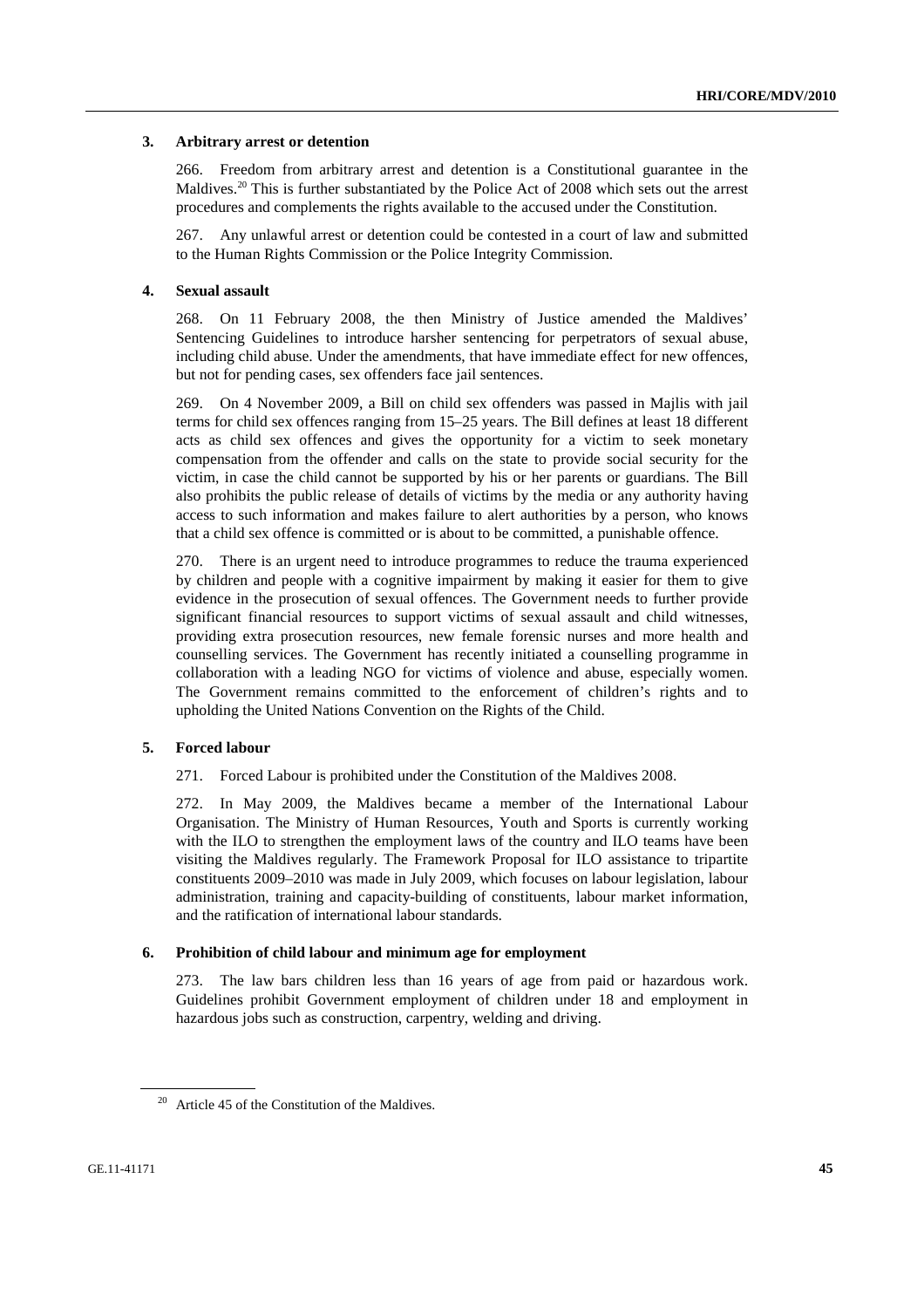274. According to a 2003 report by the International Confederation of Free Trade Unions, child labour was a problem in agriculture, fishing, small commercial activities and family enterprises. Working hours for children 14 years or older are not limited specifically by statute.

275. The Child and Family Protection Service (CFPS) in the Department of Gender and Family Protection Services (DGFPS) is responsible for monitoring compliance with the child labour regulations, but is not charged with their enforcement. Child labour issues may also be dealt with by the Labour Relations Authority and the Employment Tribunal.

## **7. Trafficking of persons**

276. Though the Maldives does not have any laws prohibiting trafficking in persons and no official studies or reports have been conducted on the subject, the Constitution prohibits forced labour and slavery. However, lack of legislation is proving to be a major hindrance to tackling suspected cases of trafficking and prosecuting offenders.

277. Nonetheless, in a report published by the HRCM following their visit to the Immigration Detention Centre in March 2009, the Commission recommended the authorities to address the growing issue of trafficking in the country.

278. Subsequently, the United States Government released their Annual Global Report on Trafficking in Persons and determined the Maldives as a Tier 2 country. The report noted that the Maldives was primarily a destination country for migrant workers from Bangladesh and India trafficked into labour and to a lesser extent, a destination country for women trafficked for the purpose of commercial sexual exploitation.

279. Some laws covering sexual offences and child protection can also be used to prosecute sex trafficking and child trafficking offences.

280. The Government, severely constrained due to the lack of resources in the area of prevention in trafficking, in April 2009 become a member of the Bali Process on Combating Human Smuggling and Trafficking in Persons. It is also closely working with the International Organisation for Migration (IOM) in strengthening the existing mechanisms to better investigate trafficking in persons in the country.

## **F. Right to liberty and security of the person**

| <i>ICCPR</i> | <i>ICESCR</i> | CAT | <b>CRC</b>            | <b>CEDAW</b> | CERD |
|--------------|---------------|-----|-----------------------|--------------|------|
| 9, 10, 11    |               |     | $37$ (b), (c) and (d) | 5(b)         |      |

281. The right to liberty and security of person is guaranteed by the Constitution of the Maldives.

#### **1. Security measures in the Maldives**

282. The Maldives has taken many steps to enhance the capacity of its domestic law to respond to the new security environment following the political advancements in the state. Most of these measures are taken under the Police Act of 2008, including the setting up of CCTV cameras to prevent crime on the streets.

#### **2. Counter-radicalization measures**

283. It is not only the threat from Islamic radicalization or home-grown terror that is imminent in the Maldives, but also various other threats that have their roots in the terror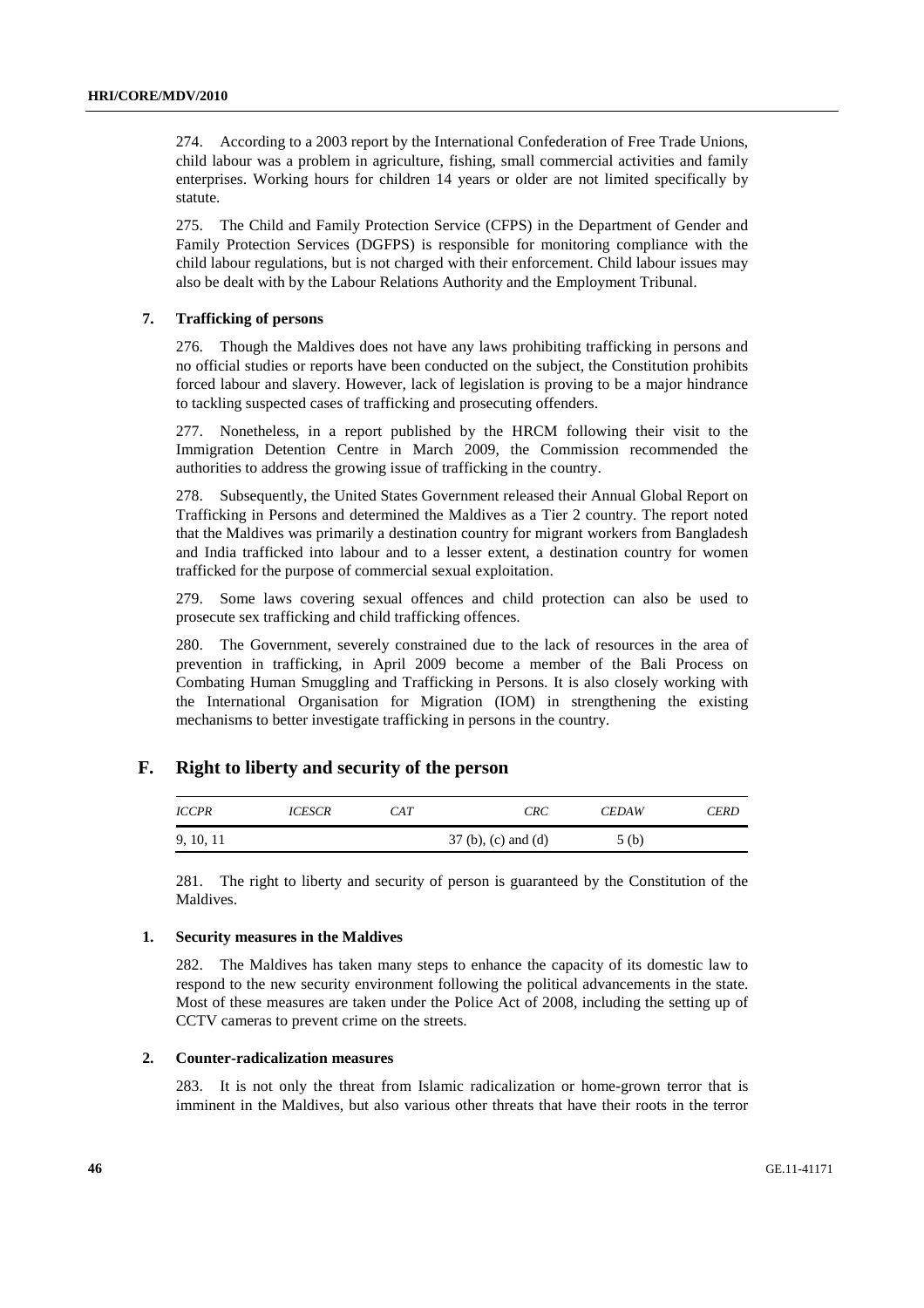situation in the neighbouring region as well as the whole world and also various other concerns that might lead to unrest in the country.

284. The Ministry of Defence and National Security and specifically, the Maldives National Defence Force (MNDF) is mandated to protect and defend the sovereignty of the Maldives. The MNDF conducted a comprehensive threat analysis of the terror situation in the Maldives, and based on that, formulated and proposed a National Counter Terrorism Strategy and National Terrorism Response Plan, to the National Security Council. With the approval of the Chair of the Council, who is also the President of the Maldives, the Integrated Headquarters of MNDF presented the strategy and the Response Plan to all the relevant Government bodies and work is underway to formulate individual Standard Operating Procedures in relation to the tasks and responsibilities that have been assigned in order to make the National Terrorism Response Plan complete.

285. The Strategy is based on a threat analysis, which addresses the global and regional environment, as well as the Maldives' social, economic, political and religious environment. Based on the analysis, possible threats were identified and thus, to negate these, six core principles have been outlined, that highlight the importance of a nation-wide integrated approach required for countering terrorism in the Maldives.

286. With regard to the principles of counter terrorism mentioned above, the national counter terrorism architecture, which comprises the National Terrorism Response Plan, is formulated to facilitate inter-agency cooperation and integration to achieve the national strategic aim. The national counter-terrorism efforts at the strategic, operational and tactical levels would adhere to the above-mentioned principles.

287. The National Terrorism Response Plan is divided into four broad strands: prevention, protection, response, and recovery.

#### **3. Legislative and other developments to combat extremism and terrorism**

288. Some administrative measures to combat extremism include the following:

 (a) An administrative decision by the then Justice Ministry that prohibits the full covering of persons when inside the court room;

 (b) Information Ministry's forbidding of the telecasting and encouraging of broadcasts of militants, wars and jihad in general.

#### **4. The Anti-Terrorism Legislation/Act**

289. Terrorism legislation has existed in the Maldives since 1990. Under this Act, terrorism has been defined to include: conduct of any activity for a political purpose that result in terror, kidnapping, held hostage or hiding, high-jacking travelling vessels, import of guns, bombs or any such explosive without the prior permission of the Maldives Government, using the same to harm a person's life or their property, arson to damage lives or property, warnings of damaging persons or property verbally or in writing amount to terrorist activities in the Maldives. Several prosecutions have taken place under the Act to date.

290. In 2009, the Maldives Police Service, with the assistance from the UN Office on Drugs and Crime, started drafting the new Anti-Terrorism bill, a more thorough and comprehensive bill that was drafted through a wide consultation process and with input from a wide range of stakeholders. Once the draft is complete, the Bill will be sent to the Attorney General's office and subsequently presented to the Majlis.

291. On 29 September 2007, an improvised explosive device was detonated at Male' Sultan Park, wounding 12 tourists. In December 2007, three persons were sentenced to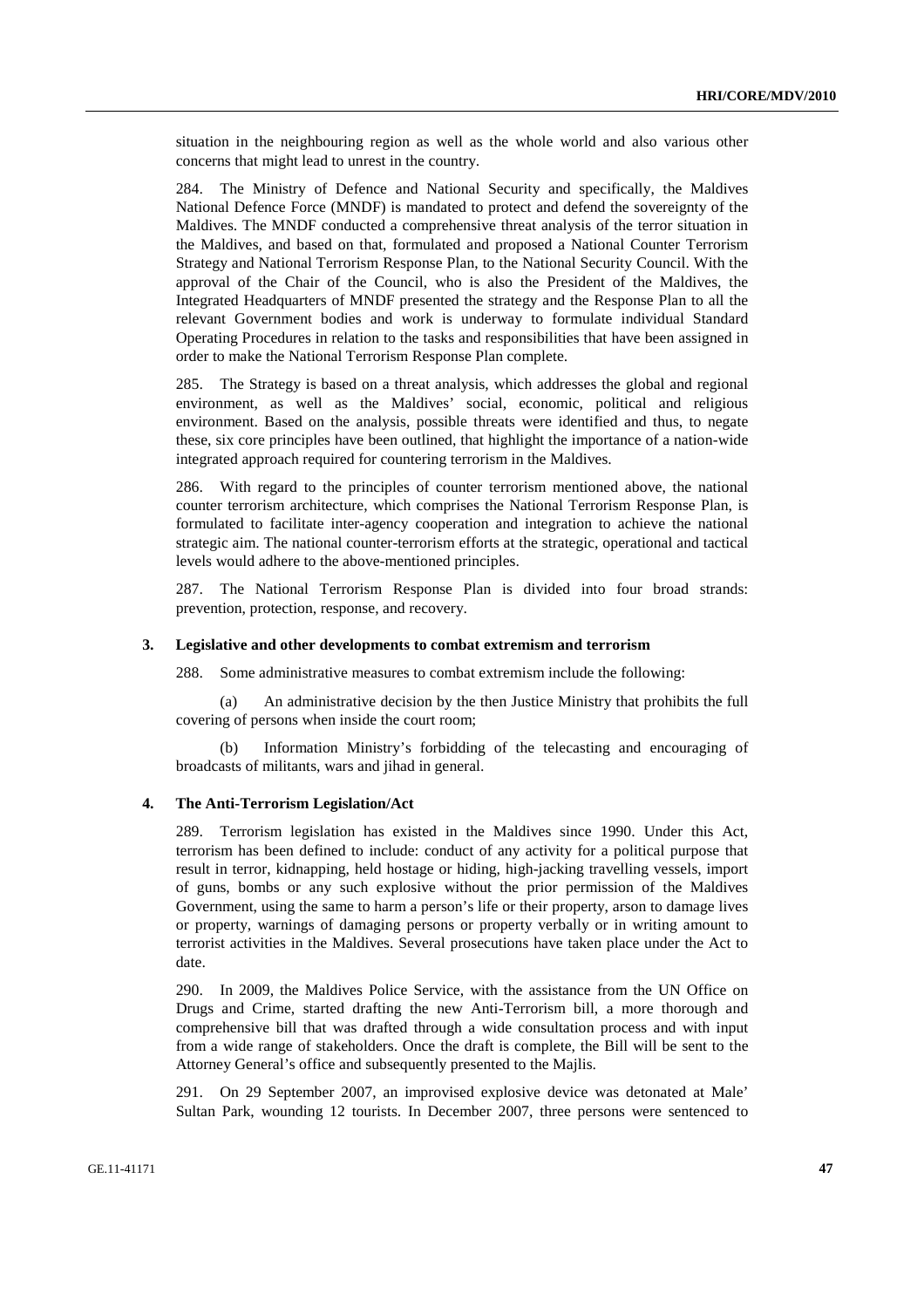fifteen years in prison each, as the first trial relating to the Sultan Park explosion finished. The three men confessed responsibility for the bomb blast, in what was the first religiouslymotivated terror attack in the Maldives. The fifteen year sentence is the maximum sentence permissible under the Anti-Terrorism Act where no life has been lost. The trial of two additional persons started in January 2008 under the Anti-terrorism Act in relation to the clash between the local community and security forces in October 2007 in North Ari Atoll Himandhoo. The two defendants pleaded not guilty.

#### **5. Prison and detention centre conditions**

292. The Human Rights Commission of the Maldives has conducted many visits to the detention centres throughout the countries and regularly submits its recommendations to the authorities. Whilst its findings on the Maafushi Jail and the Minimum Security Prison on Feydhoofinolhu Island declared the prison situation below standard, their observations regarding the Immigration Detention Centre and the Kudakuhindge Hiyaa (temporary shelter for children, managed by the Ministry of Health and Family) were found to be satisfactory. The Feydhoofinolhu prison has since been discontinued and is currently operated by the Maldives Police Service under the name "Correctional Training Centre for Children" for at risk young people. They are taught different life skills and given vocational training at the Centre.

293. Pre-trial detainees are held under the power of the Police Service while convicted detainees are held under the powers vested in the Department of Penitentiary and Rehabilitation Service.

294. The Human Rights Commission undertook thirteen visits in 2009, including to prisons, shelters and rehabilitation centres throughout the country visits. The HRCM visited the Drug Rehabilitation Centre in Himmafushi in July 2008 and the Home for People with Special Needs in November 2007. The findings and recommendations of the visits were submitted to the Government authorities.

#### **6. Deprivation of liberty and prison conditions**

295. The Government permits prison visits by the Human Rights Commission of the Maldives (HRCM), the Police Integrity Commission and the ICRC under the access agreement signed in 2006. In addition, the Maldives hosted the Subcommittee on the Prevention of Torture under the OPCAT in December 2007. The subsequent report by the SPT, which was published by the Government, noted that most of the detention facilities fell below international standards including several procedural drawbacks.

296. The HRCM is also the designated National Prevention Mechanism of the Maldives under the OPCAT.

#### **7. Deaths in custody**

297. In September 2003, the death of Evan Naseem in Maafushi Prison became a lever for the open and political reform activities in the Maldives. He was beaten to death by the security personnel in the prison. The custodial death of Evan Naseem on 19 of September 2003 also sparked riots in the prison the following day. Nineteen inmates were shot by prison guards and protests were taken to the streets of Male', where official buildings were burnt.

298. In addition, the death of Hussain Solah in April 2007 sparked further doubt amongst the public on the capacities of the police at detention centres of Maldives. Hussain Solah was found dead floating in the Male' harbour in April 2007, two days after being arrested on drug-related charges in Seenu atoll Hithadhoo. Solah's family alleged that the police beat their relative to death after the body was found severely bloodstained – but police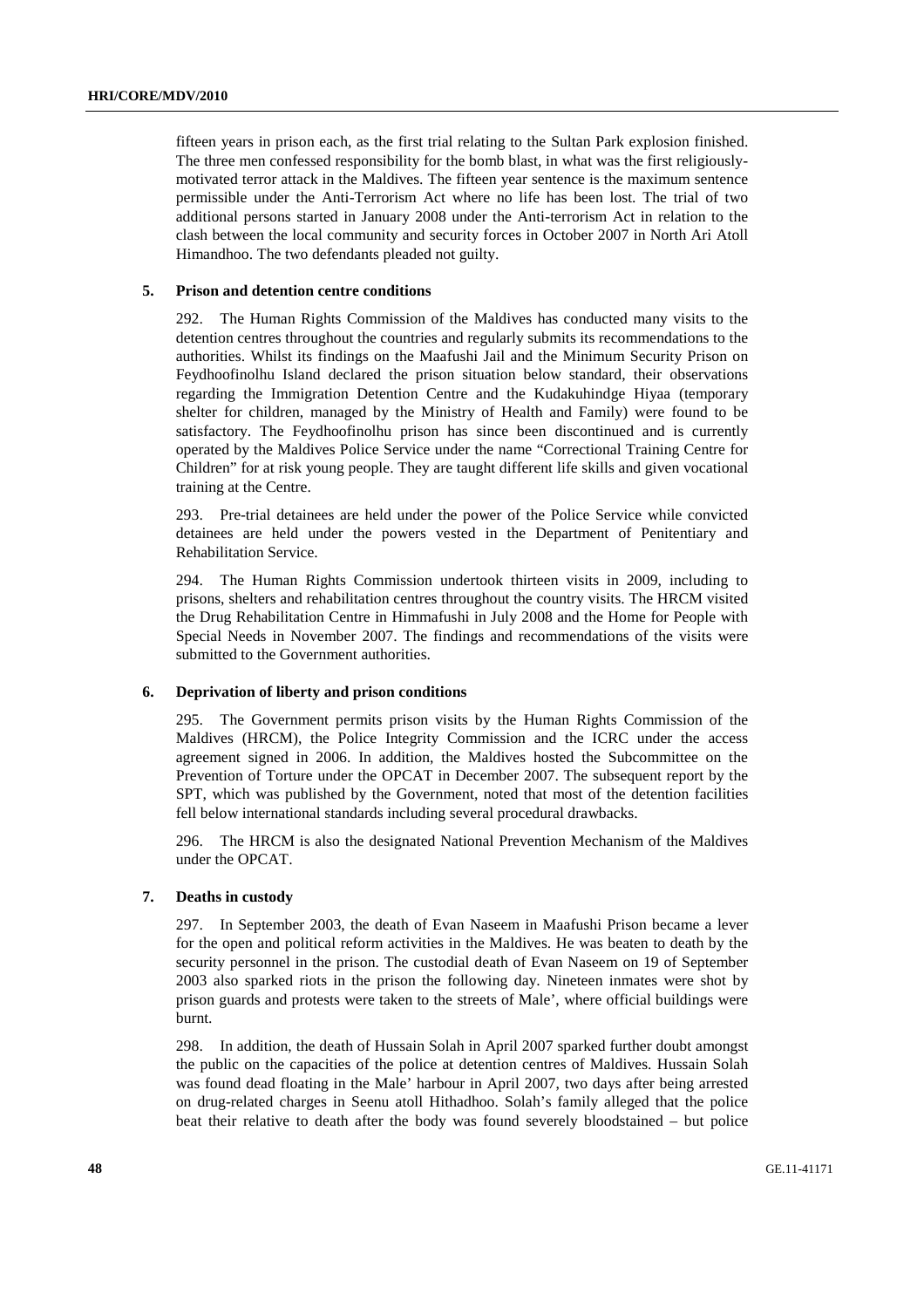claimed that they released him thirty-six hours before he was discovered and denied responsibility. The post mortem conducted in Sri Lanka declared that the victim died from drowning. Police alleged Solah had been suicidal before they released him, but the HRCM report concluded that "there is not enough evidence to say for certain Solah was [ever] released from custody" after a number of inconsistencies were uncovered, including contradictions between senior officers' accounts of events. In its findings, the HRCM believed that this was a case for criminal charges against the police for torture.

299. The 108-page report by the Commission, which followed a seven-month investigation, found that police persistently flouted their own regulations in Solah's case. It showed that the suspect was not offered a lawyer upon arrest in Addu and there was no recording of interrogations. The report also called the police "irresponsible" for releasing the suspect — who was suicidal and suffering drug withdrawal — from custody. The alleged releasing officer told the HRCM inquiry he "forgot" to follow police regulations and inform Solah's next of kin of his release.

300. The subsequent enactment of the Police Act has completed these legal gaps in the current framework. Stringent regulations and codes of conduct and ethics during arrest and detention have further strengthened the professionalism of the Police Service.

#### **8. Young offenders and detention**

301. In its report, the SPT heavily criticized the Government for the ineffective detention facilities for juveniles as the Team found that juveniles were held in same cells as adult prisoners. The Government is currently taking steps to hold juveniles in separate detention facilities.

302. Juvenile delinquency is growing at an alarming rate, mainly due to drug abuse and trafficking. The vast majority of current offenders started at the age of 12 to 16 with petty offences, some of them ending up as serious criminals. The current juvenile justice system does not effectively address the problem: it focuses on sanctions such as fines, house arrest, banishment or jail, but does not provide for adequate options and programmes to guide young offenders out of the system, through rehabilitative mechanisms. This results in a system which regenerates criminality instead of diverting young offenders from criminality and offering them rehabilitation and reintegration.

303. The Maldives is working to address this situation. A Juvenile Justice Unit in the Attorney General's Office is working on new principles and strategies for juvenile justice. The Government is also planning to establish a new detention centre for juveniles. In 2009, and as mentioned a failing prison (Feydhoofinolhu) was closed and reopened as a "Correctional Training Centre for Children" for at-risk young people. The Centre is run by the MPS and offers life skill programmes and vocational training.

## **G. Right to freedom of movement, right of access to any public place, expulsion and extradition**

| <b>ICCPR</b> | <i>ICESCR</i> | CAT | <b>CRC</b>   | <b>CEDAW</b> | <i>CERD</i> |
|--------------|---------------|-----|--------------|--------------|-------------|
| 12, 13       | and $(f)$     |     | $10(d - ii)$ | 15(4)        | $5(d-i)$    |

#### **1. Freedom of movement within the country, foreign travel, emigration and repatriation**

304. The law provides for these rights and the Government generally respected them in practice. Citizens are free to travel at home and abroad, to emigrate and to return. Employers often housed foreign workers at their worksites.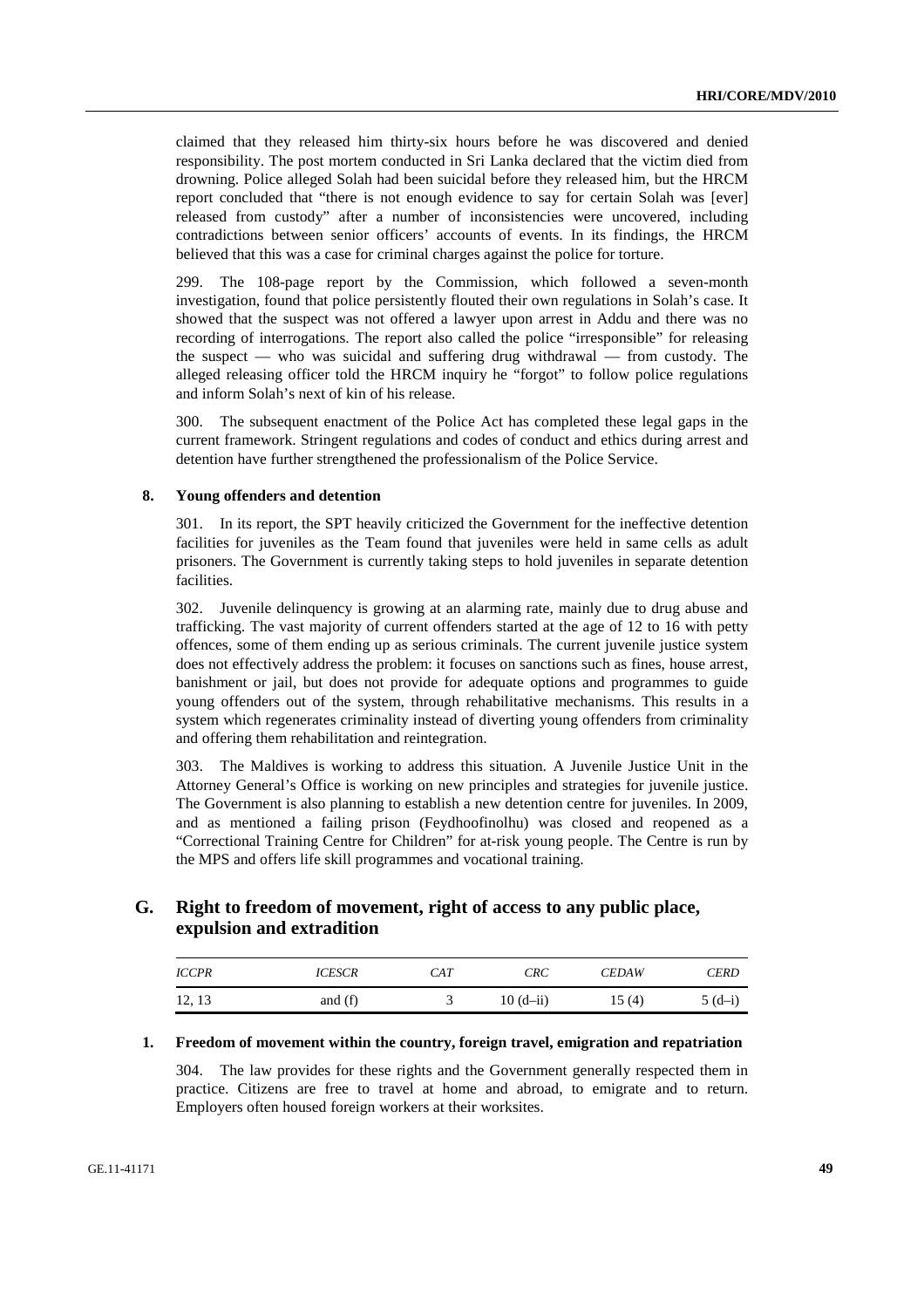#### **2. Powers to stop, question and search persons**

305. The Police Act outlines ways in which the Police can act in the exercise of these powers. The Constitution also provides for the search and seizure of any private property to be conducted under the express authorisation of a court order.

## **H. Right to privacy, freedom of thought, conscience and religion**

| <i>ICCPR</i> | <i>ICESCR</i> | CAT   | <b>CRC</b> | <b>CEDAW</b> | <b>CERD</b> |
|--------------|---------------|-------|------------|--------------|-------------|
| 17, 18       |               | 4, 16 |            | $5(d)$ (vii) |             |

### **1. Right to privacy**

306. The law prohibits Arbitrary Interference with Privacy, Family, Home, or Correspondence, to ensure all Maldivian persons enjoy right to life. The law prohibits security officials from opening or reading wireless messages, letters, telegrams, or monitoring telephone conversations, "except as expressly provided by law". The right to privacy is also a constitutional guarantee in the Maldives.

307. The law provides that residential premises and dwellings should be inviolable and a court must approve the search of private residences.

## **2. Freedom of thought, religion and conscience**

308. The law does not provide for freedom of religion in the Maldives. The Constitution designates Islam as the official state religion and the law prohibits the practice of any religion other than Islam. The legal system is a combination of Shari'ah and civil law. Civil law is subordinate to the Shari'ah, which is applied in situations not covered by civil law as well as in cases such as divorce and adultery. Non-Muslim foreign residents are allowed to practice their religion privately and they are prohibited from carrying out proselytizing.

309. There are no places of worship for adherents of other religions. The import of icons and religious statues is prohibited under the *Contraband Act*, but the import of religious literature, such as Bibles, for personal use is generally permitted. Non-Muslim clergy and missionaries are also prohibited from proselytizing and conducting public worship services. Conversion of a Muslim to another faith is a violation of the interpretation of Shari'ah in the Maldives and may result in punishment, including the loss of the convert's citizenship. However, there were no known cases of loss of citizenship from conversion to a non-Islamic religion. In the past, would-be converts were detained and counselled regarding their conversion from Islam.

310. The instruction of Islam in schools is mandatory. The Ministry of Islamic Affairs certified imams, who were responsible for presenting Friday sermons. Imams may choose their own sermons on a variety of topics and thus, they are effectively legally empowered to write sermons independently.

311. The Government acts against Islamic radicalism, as extremist views are increasingly making the rounds within the small community. A huge demarcation is currently rising between the soft Muslims and those with more radical views.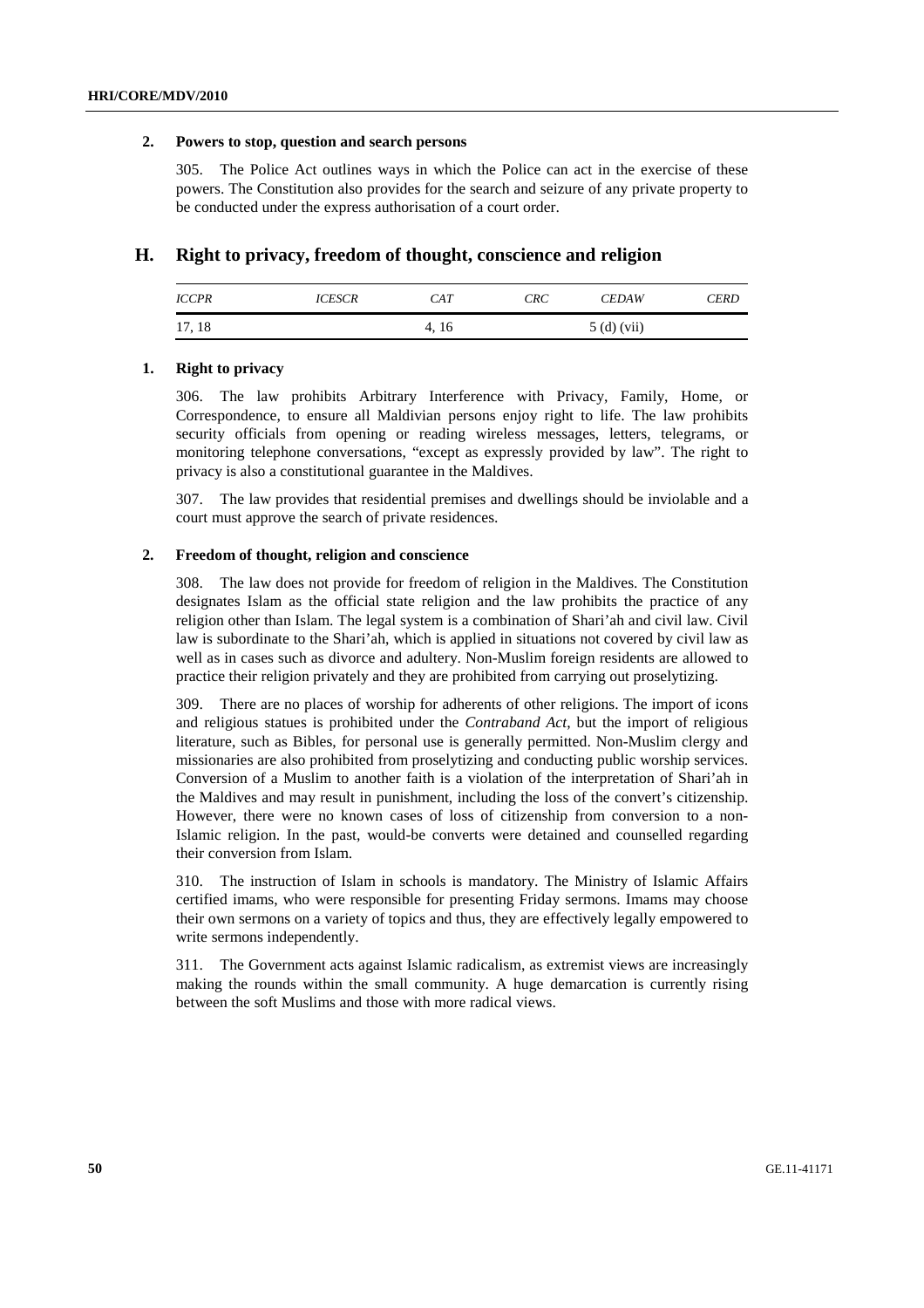## **I. Freedom of opinion and expression**

| <i>ICCPR</i> | <i>ICESCR</i> | CAT | <b>CRC</b> | <b>CEDAW</b>  | <i>CERD</i>  |
|--------------|---------------|-----|------------|---------------|--------------|
| 19, 20       |               |     | 12, 13     | $5(d)$ (viii) | $4(a)$ , (c) |

312. The 2008 Constitution of the Maldives gives effect to all these rights under the conventions. Every citizen is entitled the right to freedom of expression, orally or in writing, or by other means, as long as they are not contradictory to any tenets of Islam. Though the previous administration exercised tight control on publishing and broadcasting, the new administration allows for freedom of opinion and expression. This has however, revealed the importance of responsible journalism in the country.

313. The right to freedom of expression under Article 19(2) of the ICCPR is only subject to the tenets of Islam. Furthermore, the Constitution also provides for the right to impart and acquire knowledge as well as freedom of the media.

314. Under Article 20 of the ICCPR, the Government strongly prohibits advocacy that incites violence, discrimination or hostility.

#### **1. Media**

315. Freedom of media is constitutionally guaranteed in the Maldives. According to the "Right to Information" document, right to information can be pursued by any individual who deems it necessary. The right can be pursued by all government institutions and those institutions are obliged to provide the requested information to the requesting individuals, as long as the information is unclassified.

316. Broadcasting and journalism is an area of notable progress. Previously only Television Maldives and Voice of Maldives, public TV and Radio respectively operated in the country. However as a result of the efforts to open-up broadcasting to private parties, 3 television stations and 7 radio stations are in operation today.

317. In addition to the broadcasting, 7 daily newspapers and over 15 registered magazines were released on a range of topics, published either weekly, fortnightly or monthly.

318. There are over 70 other publications registered. Out of this, altogether 25 registered publications are in regular circulation including 7 daily newspapers publishing articles both in Dhivehi and English. It is also noteworthy to mention that the registration process has been redesigned so that newspapers and magazines are now registered on the same day.

319. The Report of the Special Rapporteur on Freedom of Opinion and Expression, Mr Frank La Rue in March 2009 commended the Government for the steps it had taken towards the advancement of media freedom in the country and called on the international community to assist the Maldives in its democratisation process.

320. In the past, the fact that defamation could be prosecuted as a criminal offence had the effect of hindering media freedom. In October 2009, the Majlis decriminalised defamation through the amendment of the Penal Code, abolishing five articles providing for criminal defamation. The Bill was part of the government's wider platform to enhance respect for freedom of expression.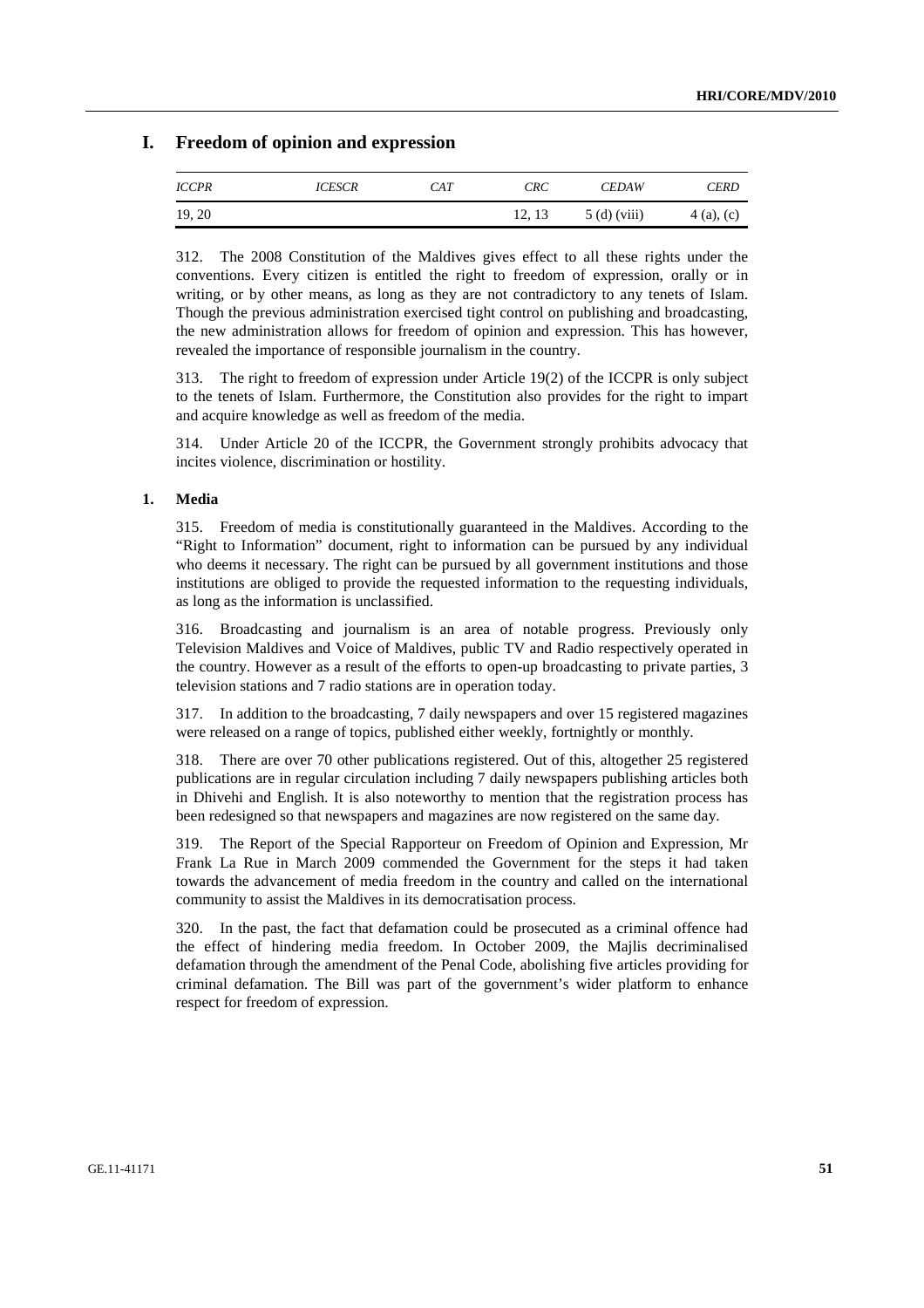## **J. Right to peaceful assembly and association**

| <b>ICCPR</b> | <i>ICESCR</i> | CAT | <b>CRC</b> | <b>CEDAW</b>   | <i>CERD</i> |
|--------------|---------------|-----|------------|----------------|-------------|
| 21, 22       |               | 15  |            | 4(b) 5(d) (xi) |             |

321. In accordance with the Maldives's obligations under the above articles, all people in the Maldives have the right to participate in peaceful assembly and association and are free to do so in a variety of ways.

## **1. Freedom of assembly**

322. The right of assembly without prior State permission is guaranteed by the present Constitution.

#### **2. Freedom of association**

323. The Constitution provides for freedom to form political parties, associations and societies.

324. This is further reinforced by the figure of 1069 registered societies and associations in a population of 300,000 people. These include all types of friendly, entertainment, environment conscious and human rights associations. Many national, religious and other functions are arranged at island level and the Government has no restrictions on the peaceful assembly of the public.

## **K. Right to marry and found a family, protection of the family, mother and children**

| <i>ICCPR</i> | <i>ICESCR</i> | CAT | CRC                 | <b>CEDAW</b>  | <b>CERD</b> |
|--------------|---------------|-----|---------------------|---------------|-------------|
|              |               |     | 18, 19, 20, 22, 23, | 4, 5, 11, 12, |             |
| 23, 24       |               |     | 33, 34, 36, 38      | 13 (a), $16$  | $5(d)$ (iv) |

325. Article 34 of the Constitution provides for the right to marry and establish a family.

326. The Government supports and respects choices made by Maldivians in defining their own families and provides substantial protection (such as the payment of alimony, strict procedural criteria for divorce proceedings etc.) to families, women and children in accordance with the above articles. The Citizenship Law enables foreigners married to Maldivian nationals to acquire Maldivian citizenship after meeting certain criteria.

327. Unmarried cohabitation is not supported in the Maldives.

#### **1. Developments in family law**

328. The Government introduced new divorce regulations to control the high rates of divorce in the country. All persons divorcing their wives outside the court are fined with a monetary value not more than 5000 Maldivian rufiya (US\$450 approximately). Any person wishing to marry more than one person should earn Maldivian rufiyaa 10,000 or more. These conditions have restricted the exercise of polygamy, though it is permissible under the Islamic Law which prevails in the country.

329. The Government is determined to help children to have a meaningful relationship with both parents, reduce the impact of conflict on children and reduce the emotional and financial costs of family separation on families and the community. A number of reforms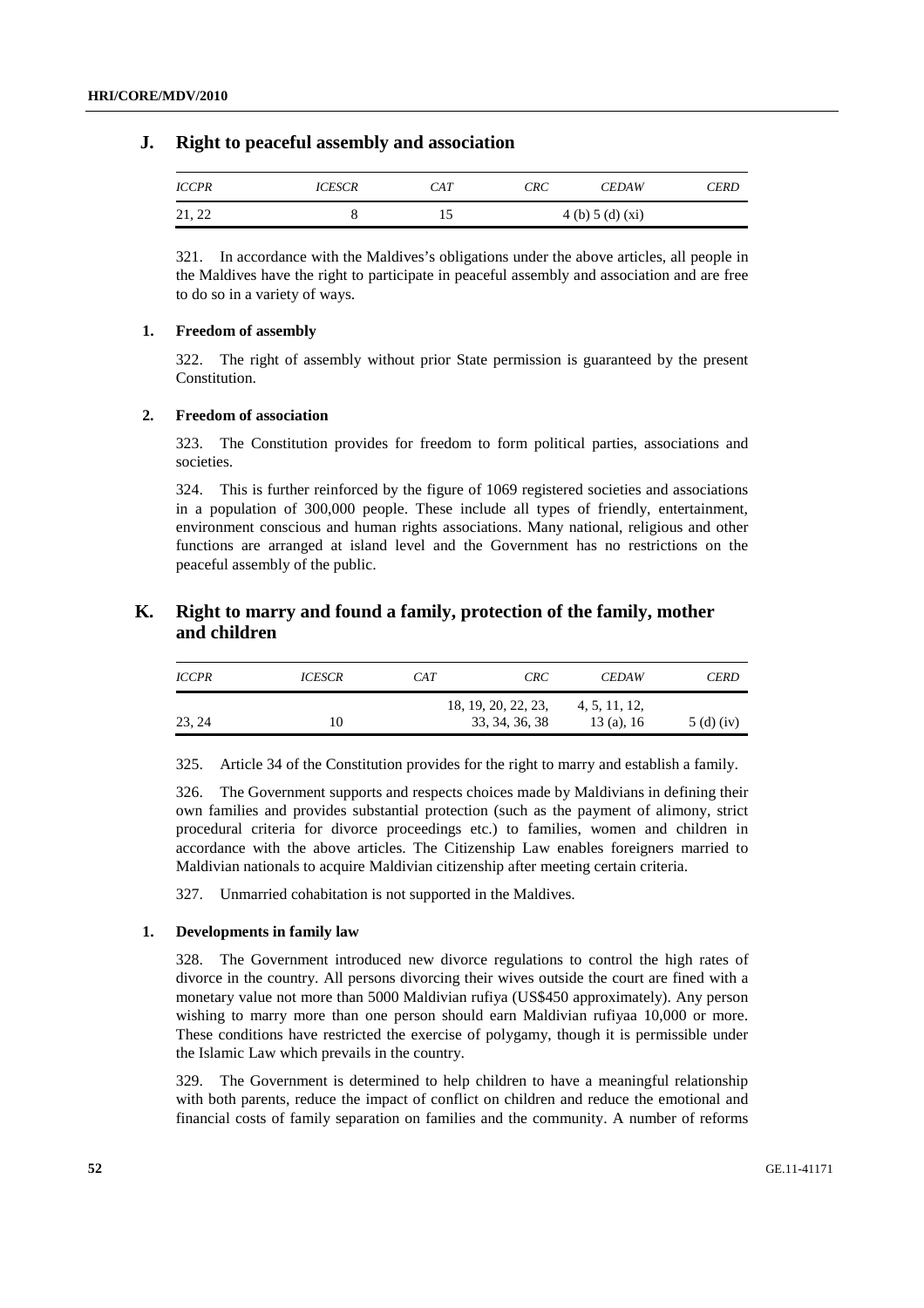have been introduced, such as providing counselling services prior to marriage, testing for Thalessaemia (a major disease in the Maldives) and projects to promote joint parental responsibility. A presumption of joint parental responsibility exists to promote parents consulting together on important parenting decisions, such as where a child goes to school or on major health issues. However the presumption does not exist in cases of family violence and child abuse.

## **2. Definition of marriage**

330. Marriage is defined as the union of a man and a woman, voluntarily, for life. Polygamy is allowed and is practiced to an extent. The prevailing religious and social fabric of the society takes homosexual relationships as a sin.

#### **3. Balancing work and family, parenting, support services**

331. Balancing family and work has become an area of increasing policy interest to the Maldives. A range of policy approaches such as the provision of quality child-care, increased family benefits and other support for parents are in dire need to facilitate choice for parents. Where the cost of living is very high and both parents must work for survival, child care has become a vital issue for all Maldivians.

332. The civil employment code allows parental leave, personal/carer's leave and ordinary hours of work. All women giving birth during employment are entitled to 60 days of paid leave on delivery. None of their other leaves or entitlements could be compromised due to the grant of this 60 days paid leave in the annual year.

333. The Government of Maldives provides medical care and support to many thalessaemic children across the country. The Government also provides free testing for thalassaemia prior to marriage, through its established centres. The Government also supports a shelter for abandoned and vulnerable children in the country who have no primary care. Government funding is also provided to local NGOs such as the Care Society, the biggest society for disabled children in the Maldives, which assists children with special needs. Care Society conducts many programmes for disabled children, including assisting in their schooling and extra-curricular activities.

334. Disabled children also go to school together with other children in the Maldives, but they attend a special class with special teachers. The Government is committed to and working on strengthening education for children with special needs.

#### **4. Domestic violence**

335. Cases of domestic violence are brought to the attention of the relevant department at a very surface level. This is primarily attributed to the traditional societal restrictions, whereby, affairs of the family are not revealed to the public domain, including the authorities. Reflecting the seriousness with which the Government of Maldives takes domestic violence, the Maldives has launched campaigns to reinforce the message that violence against women is totally unacceptable and this message is being disseminated to the public through the media. The Government is currently in the process of drafting an Anti Domestic Violence Bill for submission to the Parliament.

#### **5. Protection of children and young people**

336. The Government is committed to providing a safe environment for children to grow up in and develop their potential. To this end, the Government has established an alternative care facility for the protection of orphans and abandoned children.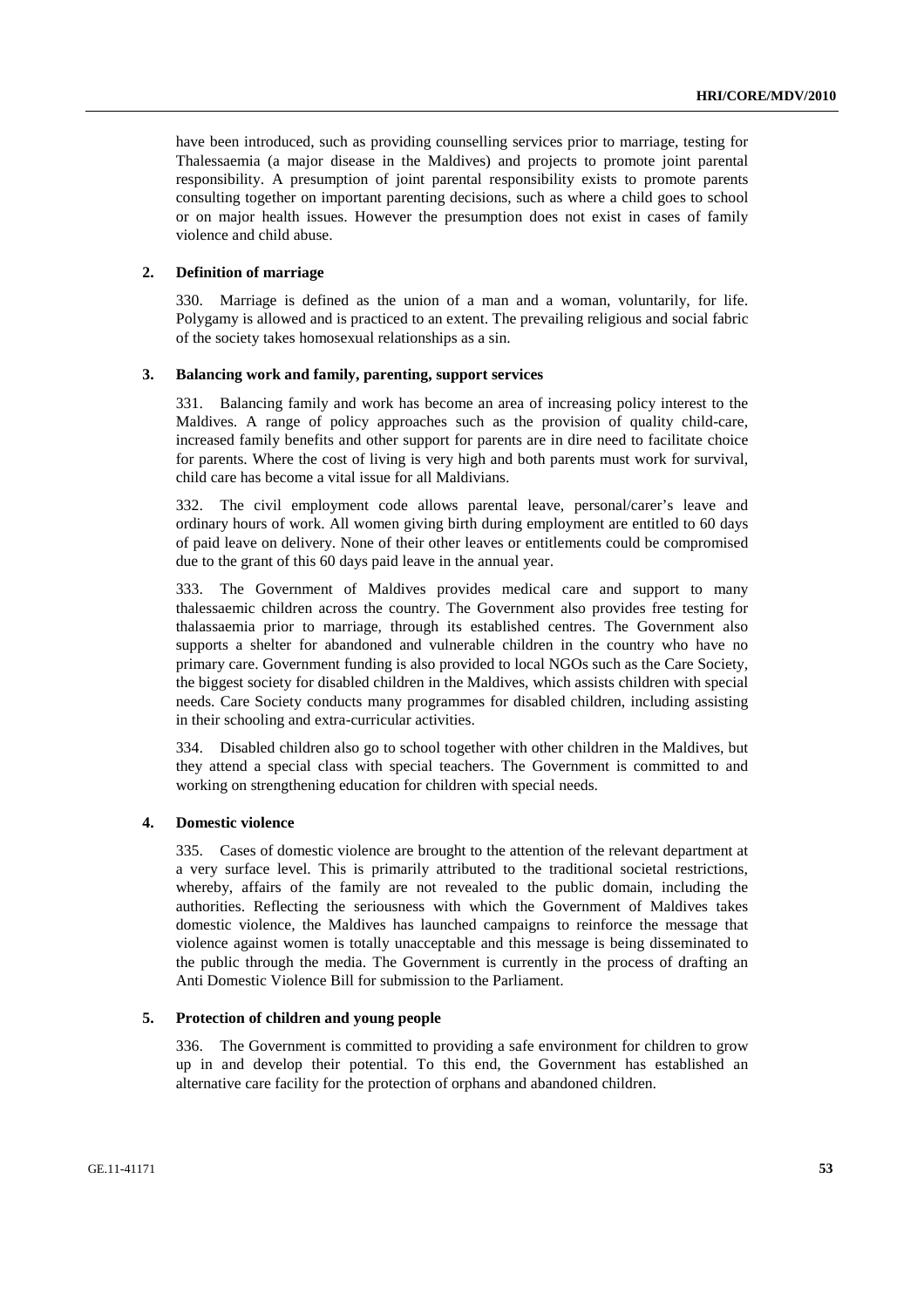337. During 2008, the Child Protection Authority of the Ministry of Health and Family reported several cases of child abuse, including sexual abuse. Penalties for the sexual abuse of children could range from fifteen to twenty five years' imprisonment. The Government is committed to take fast action against these perpetrators and to creating public awareness to take a strong stand against it.

338. A Child Sex Abuse (Special Provisions) Bill was passed in Majlis November 2009, which specifies special provisions to deal with sexual offences committed against children and covers stages of investigation, trial and sentence.

## **L. Right to work**

| <b>ICCPR</b> | <i>ICESCR</i>        | <b>CAT</b> | <b>CRC</b> | <b>CEDAW</b> | <b>CERD</b> |
|--------------|----------------------|------------|------------|--------------|-------------|
|              | $\overline{ }$<br>6, |            |            | $5(e)$ (i)   |             |

339. The Constitution of the Maldives grants everyone the right to engage in any employment or occupation. The Employment Act grants all the entitlement of just and safe conditions for work, fair wages, equal remuneration for work of equal value, and equal opportunity for promotion. It also limits the work hours and entitles all workers to rest and leisure.

#### **1. Reducing unemployment**

340. The Maldivian Government's employment policy objective is to see that everyone who wants work has the opportunity to do so. This is demonstrated by the Government's commitment to reducing unemployment by promoting education and access to education through the Maldives College of Higher Education. For this reason, the Government places special emphasis on granting access to different short courses to all persons wishing to enrol. The Maldives College of Higher Education offers a range of accredited graduate and non-graduate education and training programs, through its different faculties.

341. A National Career Guidance Centre has been established in Male' and three other job centres have been established in the Atolls, namely, B. Eydhafushi, Lh. Naifaru and Dh. Kudahuvadhoo. A fourth job centre is ready to be opened soon in L. Gan. In addition, an online registration system has been for job seekers and employers.

342. Despite the exigencies of labour related issues in the Maldives, no survey has been conducted to provide consistent estimates of labour force status at the national level.

#### **2. Protection of vulnerable workers**

343. The Employment Act of 2008 includes provisions for female workers, guaranteeing maternity leave and secures an equal employment relationship to all foreign workers in the country. However, women sometimes face certain restrictions in the work environment, especially in enjoying the various rights prescribed in the relevant legislation. Certain categories of migrant workers, especially those in low paid and unskilled jobs, face difficulties in enjoying their rights and also in addressing their grievances for fear of facing termination. Therefore, while the Employment Act 2008 provides protection to these vulnerable groups, serious concerns still remain in practice.

#### **3. Vocational and technical education for employment**

344. The Government of Maldives has consistently focused on providing Technical and Vocational Education and Training (TVET) throughout the Maldives. The Government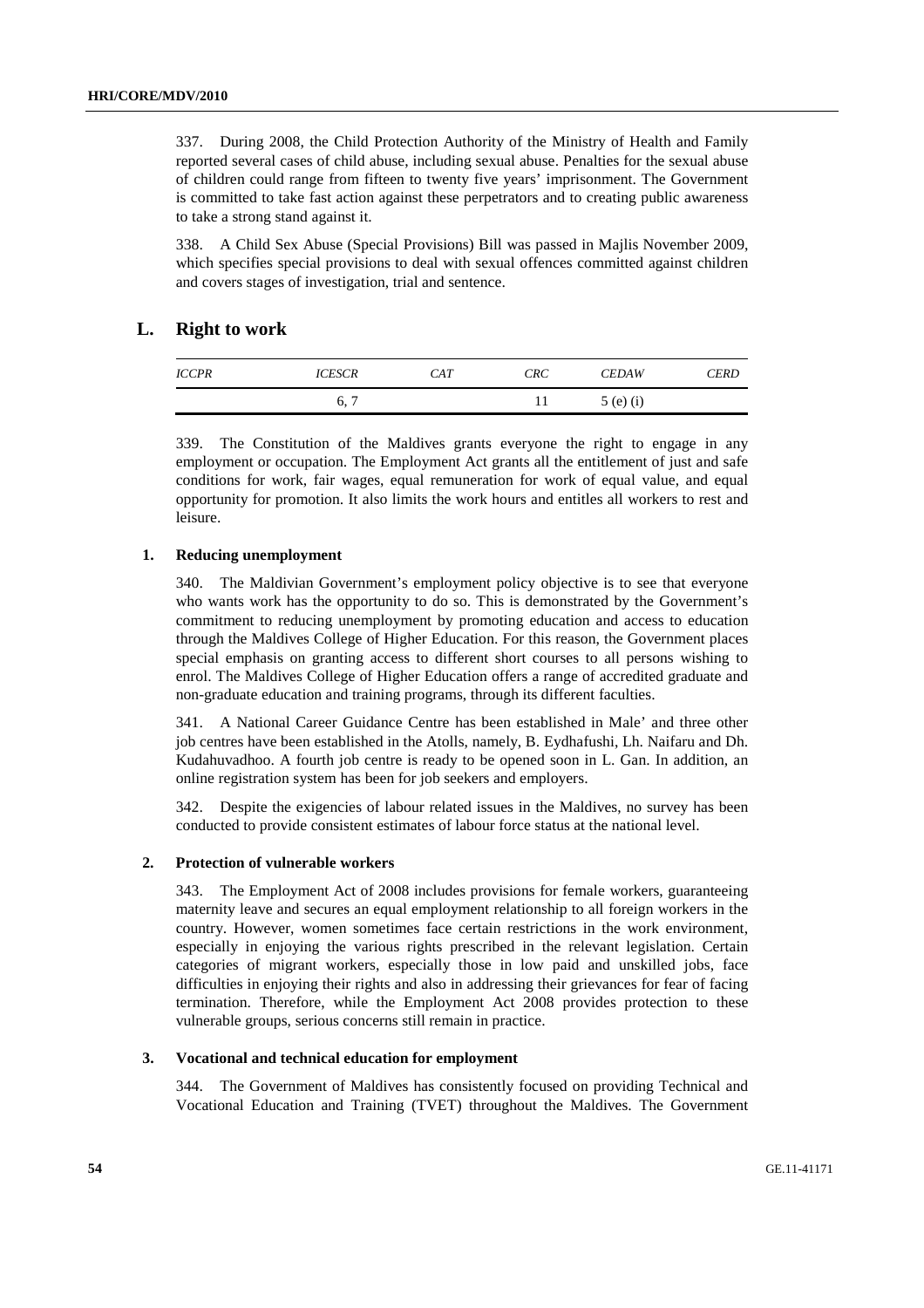provides almost two-thirds of the funding and has all of the regulatory responsibility for the sector. The Government, in its role of leading the national training system, has focused increasingly on promoting national quality, consistency and coherence in the provision of TVET. A key element in this agenda has been the introduction of competency-based Training Packages, and an integrated set of national Australian Qualifications Framework qualifications for a specific industry, industry sector or enterprise. Under the TVET Division within the Ministry of Human Resources, Youth and Sports, a national TVET system has been established and technical and vocational training based on this system is ongoing. The TVET system in the Maldives is demand-driven, accessible, beneficiaryfinanced and quality-assured, which also meets the needs of the society for stability and economic growth. Training under the TVET system is done in two tracks: Institution-based training and Employer-based training. Though the main objective of TVET is to supply the labour market with skilled workers, in fulfilling this objective, TVET is also alleviating poverty by providing skills for decent jobs and encouraging earning while learning.

345. TVET is contributing to labour force participation rates, both by reducing unemployment, and improving productivity, and correspondingly resulting in higher earnings. TVET facilitates and funds training programs and skills learning through public and private training providers. It also facilitates training delivery in a range of skills through communities since community involvement is the only way these programs can be sustained. NGOs in the community actively participate with TVET in coordinating and delivering skills based training programs which are in high demand within the community or the region, eventually leading to better employment opportunities. This also leads to capacity building within the community and NGOs.

## **M. Right to just and favourable conditions of work**

| <b>ICCPR</b>   | <i>ICESCR</i> | CAT | <b>CRC</b> | <b>CEDAW</b> | <i>CERD</i> |
|----------------|---------------|-----|------------|--------------|-------------|
| $\overline{ }$ |               |     |            | $5(e)$ (i)   |             |

346. There is no national minimum wage for the private sector, although the Government established wage floors for Government employment as per the Civil Service regulations. These wage floors aim to provide a decent standard of living for a worker and family. Given the severe shortage of labour, employers offered competitive pay and conditions to attract skilled workers.

347. The Employment Act limits the total work hours to 48 a week. The working hours of the employee are required by law to be stipulated in the job description given to the employee at the time of granting of employment. The Act also provides for six work days within the week for all employers.

348. The Expatriate Employment Regulation that came into force in April 2009 imposes the following duties on the employer: be responsible for the employee during their stay in the Maldives; to pay the salary before the 7th of each month, due for work done during the past month; to provide adequate food and accommodation to the employee for the duration of the employment; to pay all expenses as agreed in the contract; to pay the work permit and all related fees; and to pay for all the costs of repatriating the expatriate employee, in case the Government requests such, prior to the end of the duration of the work permit.

349. The Labour Relations Authority resolves wage and labour disputes, visits work sites and enforces labour regulations. There are no national laws governing health and safety conditions. There are regulatory requirements in certain industries such as construction and transport, that employers provide a safe working environment and ensure the observance of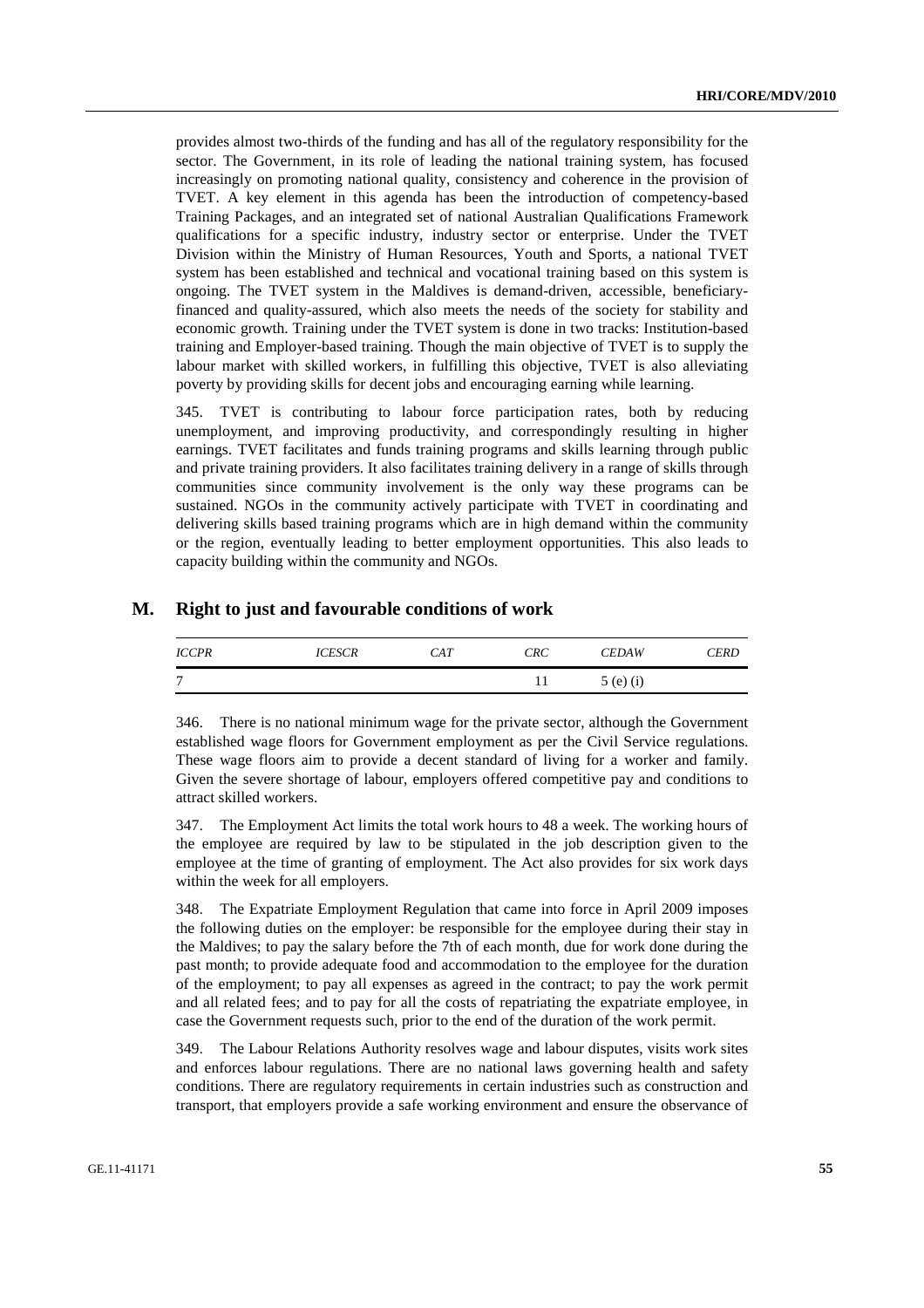safety measures. The new Labour Law aims to provide protection for workers from retaliatory dismissal if they attempted to remove themselves from, or eliminate, unsafe working conditions. Further, some protection is also afforded through contract law. The Government has decided to increase all civil employees' wages in 2008. This pay increase applies only to workers covered under the Government sector. The Employment Tribunal oversees all employment related affairs in the Maldives.

350. Many expatriate workers have been reported missing to the authorities and many continue to work illegally. Many are also forced to work at low pay, do not receive a safe and healthy working conditions nor standard rest, leisure and reasonable limitation of working hours.

351. Prisoners can work as gardeners, cleaners, in maintenance and in other areas of work during their time in prison. They are paid within a range of 30–75 per day, depending on the type of work.

## **N. Trade union rights**

| <b>ICCPR</b> | <i>ICESCR</i> | CAT | <b>CRC</b> | <b>CEDAW</b> | CERD |
|--------------|---------------|-----|------------|--------------|------|
| ാ<br>∠∠      |               |     |            | $5(e)$ (ii)  |      |

#### **1. The right of association**

352. The right to association in the Maldives is currently governed under Article 30 of the 2008 Constitution of the Maldives. Such association could be for the purposes of social, economic, educational and cultural pursuits and it extends to the right to participate or not to participate in trade unions.

#### **2. The right to strike, the right to organise and bargain collectively**

353. The right to strike was not provided by the Government previously but became a fundamental right under the country's new Constitution. The 2008 Constitution recognises workers' rights to organise and bargain collectively. Strikes are uncommon in the Maldives, but have seen an increase recently. In June 2009, state attorneys went on a one-day "leave" over pay and security conditions and staff at Diva Island Resort also went on strike.

354. The teacher's strike is the only second major industrial action in Maldivian history, after the strike by taxi drivers in June 2007.

## **O. Right to social security**

| <i>ICCPR</i> | <i>ICESCR</i> | <b>CAT</b> | <b>CRC</b> | <b>CEDAW</b> | <b>CERD</b> |
|--------------|---------------|------------|------------|--------------|-------------|
| 9            |               | 26         | 11, 12, 13 | $5(e)$ (v-i) |             |

355. The new Constitution prescribes that "Elderly and disadvantaged persons are entitled to protection and special assistance from the family, the community and the State".<sup>21</sup> The Constitution also guarantees that people with disabilities are not discriminated against in the provision of fundamental rights and freedoms set forth in the Constitution.<sup>22</sup>

<sup>&</sup>lt;sup>21</sup> Article 35 (b) of the Constitution of the Republic of Maldives 2008.

 $22$  Article 17 (a) of the Constitution of the Republic of Maldives 2008.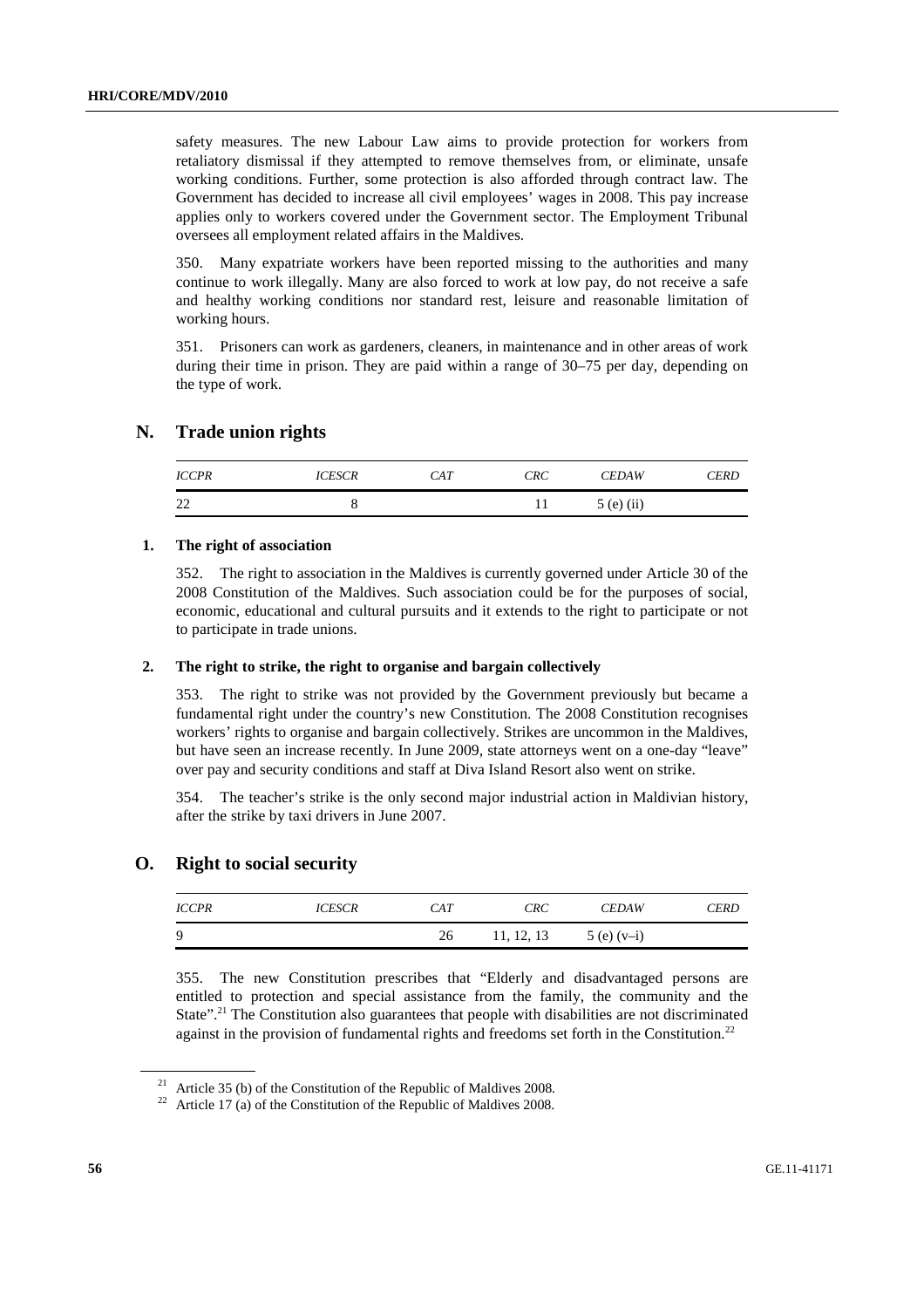356. The Constitution guarantees that all State employees shall have the right to a pension as provided by law. As such, the Government provides pensions to all Government employees on retirement. All Government employees are also entitled to a service pension after every 20 years in service. However, most people working in the private sector do not get pension benefits upon retirement.

357. Special care is given to pregnant women and women with young children. The State is obliged to ensure that they are provided with adequate food, healthcare and housing, and are protected against adversities.

358. The Government, in medium and long-term socio-economic planning, has taken into account the increasing numbers and proportions of elderly people in the population. A social security system is in place to provide support to elderly people through the grant of pensions after retirement. In January 2009, the Government started providing a monthly allowance of Maldivian rufiyaa 2000 for those eligible and over the age of 65. Needy persons are also entitled to stay at a state funded home, which provides free services.

359. Police and military personnel and their families are entitled to free medical services. While private medical insurance companies exist in the Maldives, only a people have joined medical insurance or any other type of insurance schemes. A state-funded health insurance scheme caters for current and retired members of the civil service and people over the age of 65. Almost all hospitals and several private health care providers, bearing the scheme's "Madhana" or Good Health logo, provides medical care across the country for those who are eligible. In 2009 the "Madhana" and a new "Madhana Plus" insurance programme (that provides for healthcare abroad) was opened for the general public upon registration and payment.

360. Expatriate workers in the Maldives are entitled to medical care and accommodation at the expense of their employers.

## **P. Right to adequate food, clothing and housing**

| <b>ICCPR</b> | <i>ICESCR</i> | CAT | <b>CRC</b> | <b>CEDAW</b>  | <b>CERD</b> |
|--------------|---------------|-----|------------|---------------|-------------|
| -6           |               | -   | 14         | $5$ (e) (iii) |             |

#### **1. Food and nutrition**

361. Adequate nutritious food is a right for all Maldivians. However, data in the first Vulnerability and Poverty Assessment (VPA) in 1998 indicated that the Maldives faced a nutritional situation more acute than many countries in sub-Saharan Africa. The reason lies in the food habits of Maldivians, whose lifestyles entirely circled around seafood.

362. The average diet in many Maldivian households does not include fruits and vegetables, as a result of which the required doses of vitamins and minerals are not available. In addition, increased consumerism, along with the introduction and aggressive advertising of "junk" foods, inadequate access to healthcare and poor infant feeding, have severely compounded the nutritional challenges of the population.

363. This has led to alarmingly high rates of malnutrition, especially among children. Several surveys have demonstrated clearly that child malnutrition is a serious problem in the Maldives. In a 2000 survey, almost 1 in 3 children younger than age 5 were found to be undernourished and 1 in 4 were stunted. The VPA also found that stunted growth was severe in girls.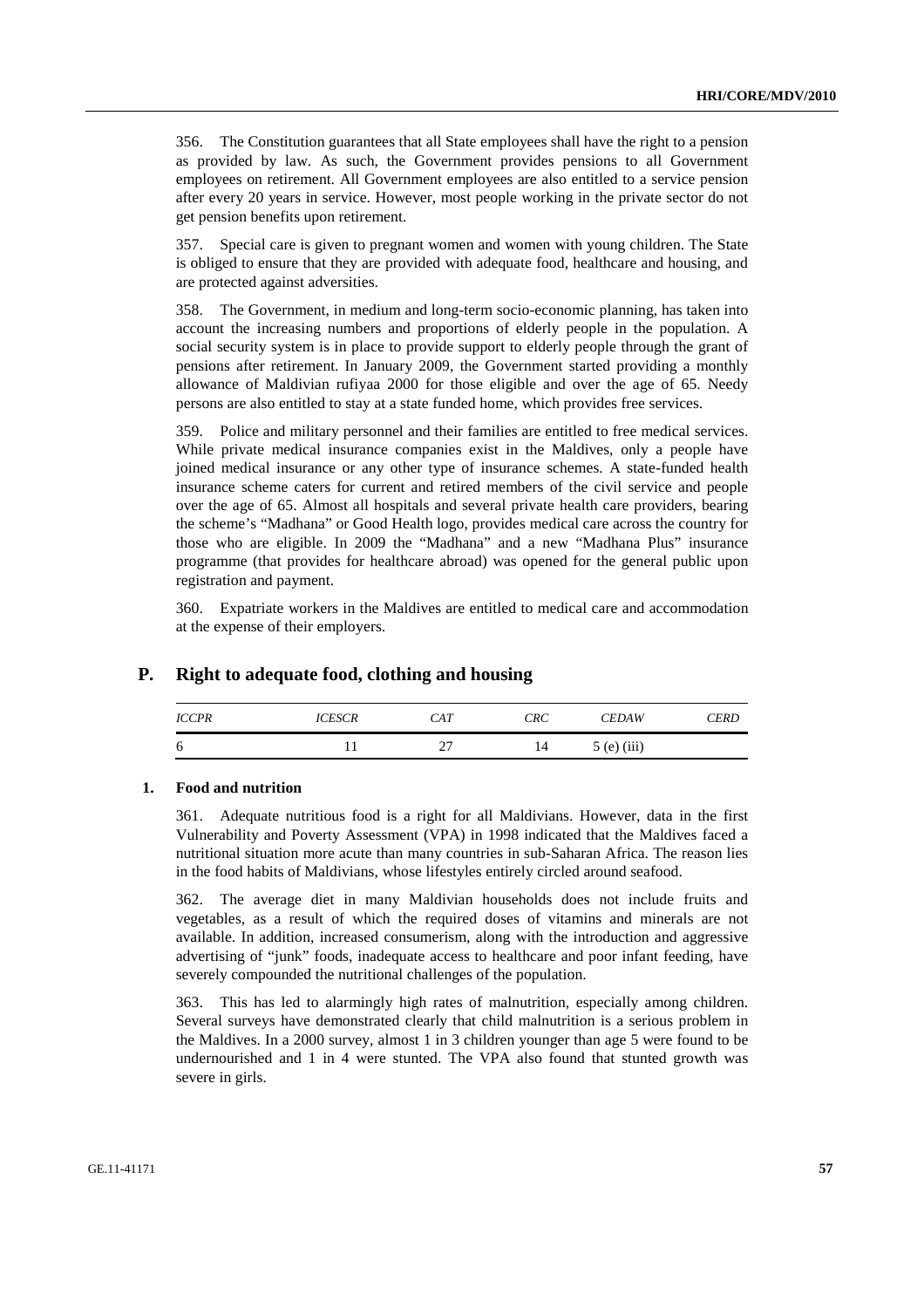364. At the same time, a nutritional study in 2000 indicated that more than half of all pregnant Maldivian women and nearly half of non-pregnant women suffered from anaemia, a deficiency that can be caused by the lack of iron-rich foods.

365. Only recently has extensive work been undertaken for the promotion of good nutrition in the Maldives.

366. The National Nutrition Strategic Plan launched in 2007 campaigns to increase awareness on exclusive breastfeeding of infants and increasing the intake of water as practical steps to promote good nutrition for all Maldivians. UNICEF has been committed to increase support to change unhealthy food habits, making nutritious food accessible to the entire population, promoting the use of locally available nutritious foods, providing information on healthy eating habits and advocating for reducing the disparities between girls' and boys' nutritional intake in rural communities.

#### **2. Access to housing**

367. It is expected that by 2010 the Maldives will have a population of 319, 738 with an average growth rate of 1.69% (Census, 2006). Recent statistics also reveal that the atolls as a whole are experiencing negative growth rates of 0.06 while the island of Male' is experiencing a positive growth rate of 5.59% (*ibid*.); owing strongly to net out-migration from some islands into the capital. Such patterns of growth, hand in hand with an acute shortage of land in the islands, have significant implications for the housing sector, and the overall development in the Maldives.

368. The Government therefore deems access to adequate housing as a fundamental human right, and an integral component of socio-economic development. As part of its policy, the Government has pledged to provide quality affordable housing to all citizens of the Maldives via a housing scheme. The Government has also pledged to facilitate housing benefits for those unable to pay the cost of housing.

369. Ancillary to this, the Government is pursuing a policy of decentralisation and regionalization as stipulated under Chapter 8 of the 2008 Constitution, wherein which seven regional provinces have already been established to enable a more people-centric and inclusive approach to development. At the same time, a nation-wide transportation network is already in development negating the need for resettlement in other localities but will in tandem facilitate the achievement of population consolidation pursued so far. It is hoped that such a strategy will facilitate voluntary migration, alleviate disparities, reduce barriers in access to the housing market and ensure equitable distribution of wealth, resources and services by means of a rights based approach to foster sustainable regional development.

370. To achieve the objective of adequate housing for all, the Government also invited the UN Special Rapporteur on Adequate Housing, Ms. Raquel Rolnik in February 2009 to undertake an independent assessment of the housing situation in the Maldives. Among the issues addressed during her 8 day visit, the study emphasised the dire implications of climate change and environmental degradation on the housing sector as well as the impact of overcrowding in the Maldives, which have been included in the formulation of the housing development plans.

371. Pursuant to the Government's policy of establishing public private partnerships, a Housing Development Corporation was formed to oversee the successful implementation and delivery of housing in the regions. Underpinning this is the creation of a strong legal framework to attract inward investment and overcome shortages of funding in the housing sector. At the same time, the Government has commenced work on establishing a low interest housing loan scheme carried out through the Housing Development Finance Corporation to provide much needed credit for those unable to enter the real estate market by strengthening of the Housing Development and Financing Corporation.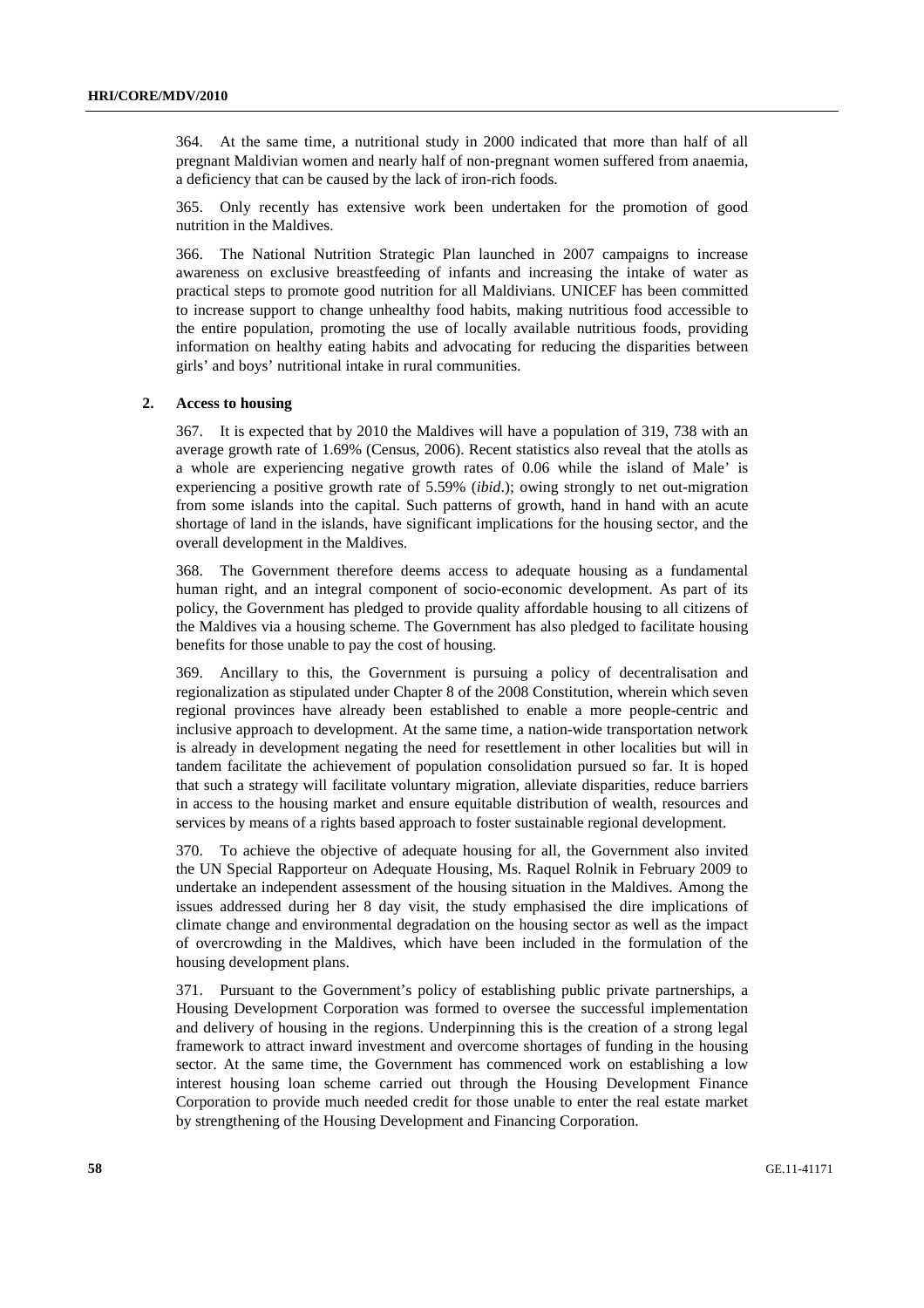372. Such policies are aimed towards closing the widening gap between the capital island and the Maldives as a whole, which have so far suffered the impacts of high costs, in terms of access to building materials, construction and delivery costs. It is anticipated that an equitable loan scheme on a needs-basis will provide a credit facility for the most vulnerable population groups and foster regional development, addressing the problem of overcrowding in Male' and deter net out migration into capital city.

## **Q. Right to enjoy the highest standards of physical and mental health**

| <i>ICCPR</i> | <b>ICESCR</b> | CAT         | <b>CRC</b> | <b>CEDAW</b> | <b>CERD</b> |
|--------------|---------------|-------------|------------|--------------|-------------|
|              |               | 24, 27, 32, |            |              |             |
| 6            |               | 33, 37      | 12, 14     | $5(e)$ (iv)  |             |

373. The Government is directly responsible for the delivery and management of health services and for maintaining direct relationships with most healthcare providers, including the regulation of health professionals. Public and psychiatric hospital services and a wide range of community and public health services including health promotion, communicable disease surveillance and control, non communicable disease control, population health and environmental and occupational health are coordinated and delivered by the Government.

#### **1. Improving access to health services**

374. Providing affordable and quality healthcare for all Maldivians is one of the key five pledge areas of the present Administration. With the belief that this is a basic right of every Maldivian and an essential component of social and economic development, the Government plans to implement the following policy measures to improve the quality and access to healthcare for all Maldivians:

- (a) Establishing a basic health insurance scheme covering all citizens;
- (b) Improving the quality of services at regional hospitals;

 (c) Providing training opportunities for health professionals to ensure that those in the various regions acquire job opportunities from their respective region;

 (d) Establishing a tribunal to address conflicts and increase accountability in the medical field;

 (e) Facilitate investment in the health sector and creating the conditions attractive for foreign investment.

375. By implementing these policies, the major short term (1–3 year) goals of the Government are as follows:

 (a) The provision of essential medical services and medicine at affordable rates throughout the country;

(b) Introducing the universal health insurance scheme;

 (c) Establishing the facilities for the immediate transfer of patients from islands to medical centres;

(d) Conducting training programmes to maintain quality;

 (e) Reducing repetition of Government programmes in the health sector, in order to reduce costs.

376. The major long term (1–5 year) goals are as follows: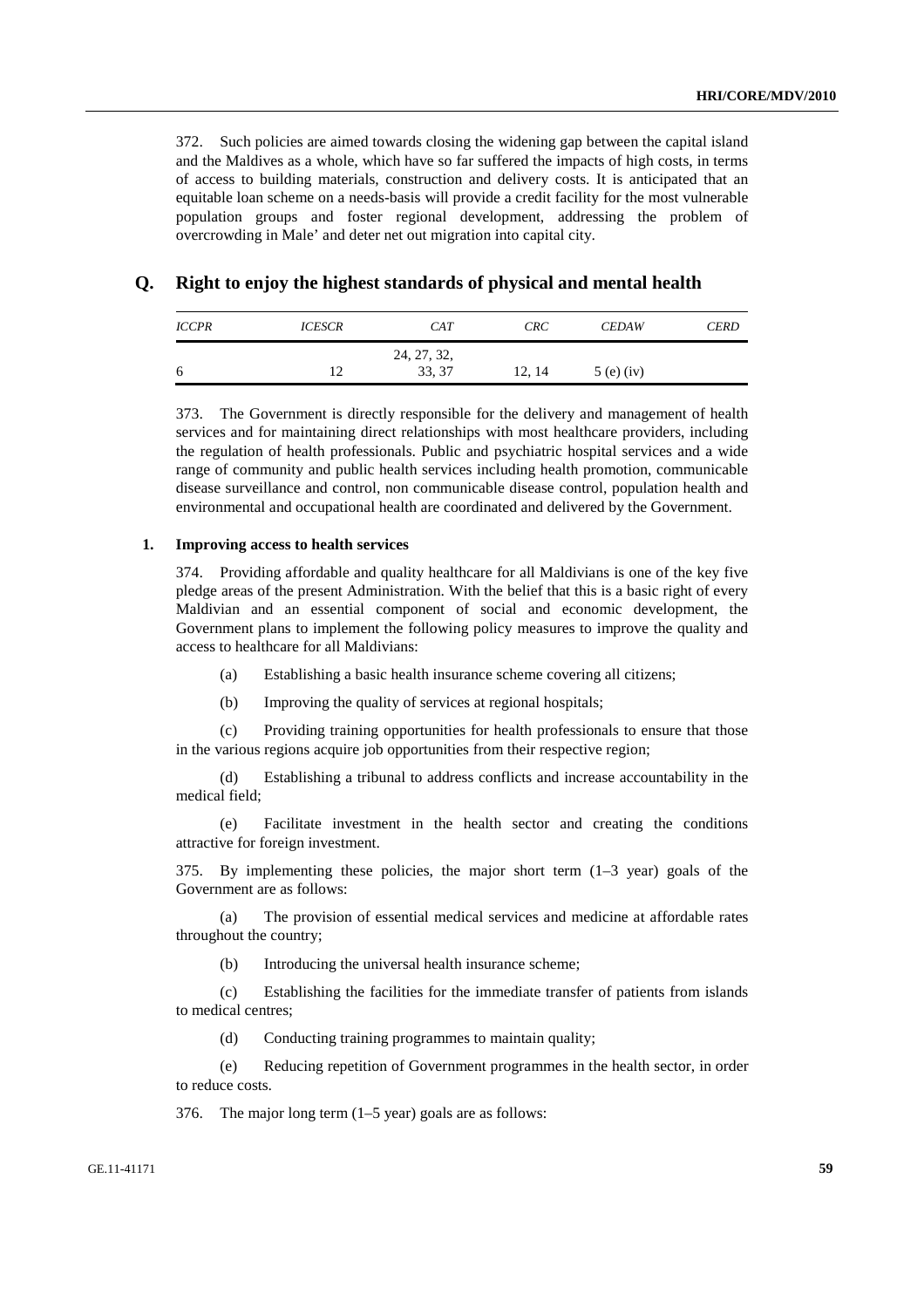(a) Establishing a water storage system for emergency use;

 (b) Providing employment opportunities for health professionals in their native regions;

 (c) Strengthening and establishing adequate sewerage systems to reduce the risks of epidemic diseases;

 (d) Developing regional hospitals to reduce the need to travel to Male' for treatment;

 (e) Invest in training programmes and ensuring that most personnel in the sector are Maldivians.

#### **2. The health system**

377. The health service delivery system comprises the central level (Indhira Gandhi Memorial Hospital – IGMH in the capital, Male'), regional level (regional hospitals), atoll level (atoll hospitals), sub atoll level (atoll health centres) and island level (health posts and family health sections). These five tiers of the health system are structured into a referral system, with the hierarchy ascending from the family health workers at the island level to specialist medical practitioners at IGMH.

378. The Ministry of Health is the apex institution, having the overall responsibility for the delivery of health services in the country. The Ministry of Health formulates the overall health policy and the health development objectives. The central level also encompasses the Centre for Community Health and Disease Control (CCHDC), Department of Gender and Family Protection Services (DGFPS), Department of Drug Prevention and Rehabilitation Services (DDPRS), Maldives Food and Drug Authority (MFDA) and National Social Protection Agency (NSPA).

379. The six regional hospitals are situated at strategic locations, namely *Haa Dhaal Kulhuduffushi, Raa Ugoofaaru, Meemu Muli, Laamu Gan, Gaaf Dhaal Thinadhoo* and *Seenu Hithadhoo*. These hospitals provide secondary-level curative services and preventive health services to the atolls that fall under each region. They also have the responsibility to supervise atoll level health service providers, including atoll hospitals.

380. At the atoll level, eight atoll health centres have been upgraded to atoll hospitals. These hospitals are situated in *Shaviyani Funadhoo, Noonu Manadhoo, Alif Dhaal Mahibadhoo, Baa Eydhafushi, Lhaviyani Naifaru, Dhaal Kudahuvadhoo, Gaaf Alif Villingili* and *Gnaviyani Fua Mulaku*. They provide laboratory and operating facilities, with gynaecological and obstetric services.

381. At the sub-atoll level, both, doctors and community health workers serve their respective communities through the atoll health centres. Each atoll has at least one atoll health centre that provides basic healthcare and improved amenities in maternal health services.

382. Island health posts and family health sections at island offices provide health services at the island level. These facilities are at the bottom of the health service hierarchy. Family health workers and midwives provide healthcare at these outlets.

383. In addition to the above Government healthcare facilities, a significant number of private health care facilities provide services to the general public, especially in Male' and in the developing regions of the country.

384. Private hospitals such as the ADK Hospital provide tertiary level healthcare in Male', while private medical clinics provide outpatient medical care, including minor operations and laboratory facilities in Male' and in some atolls.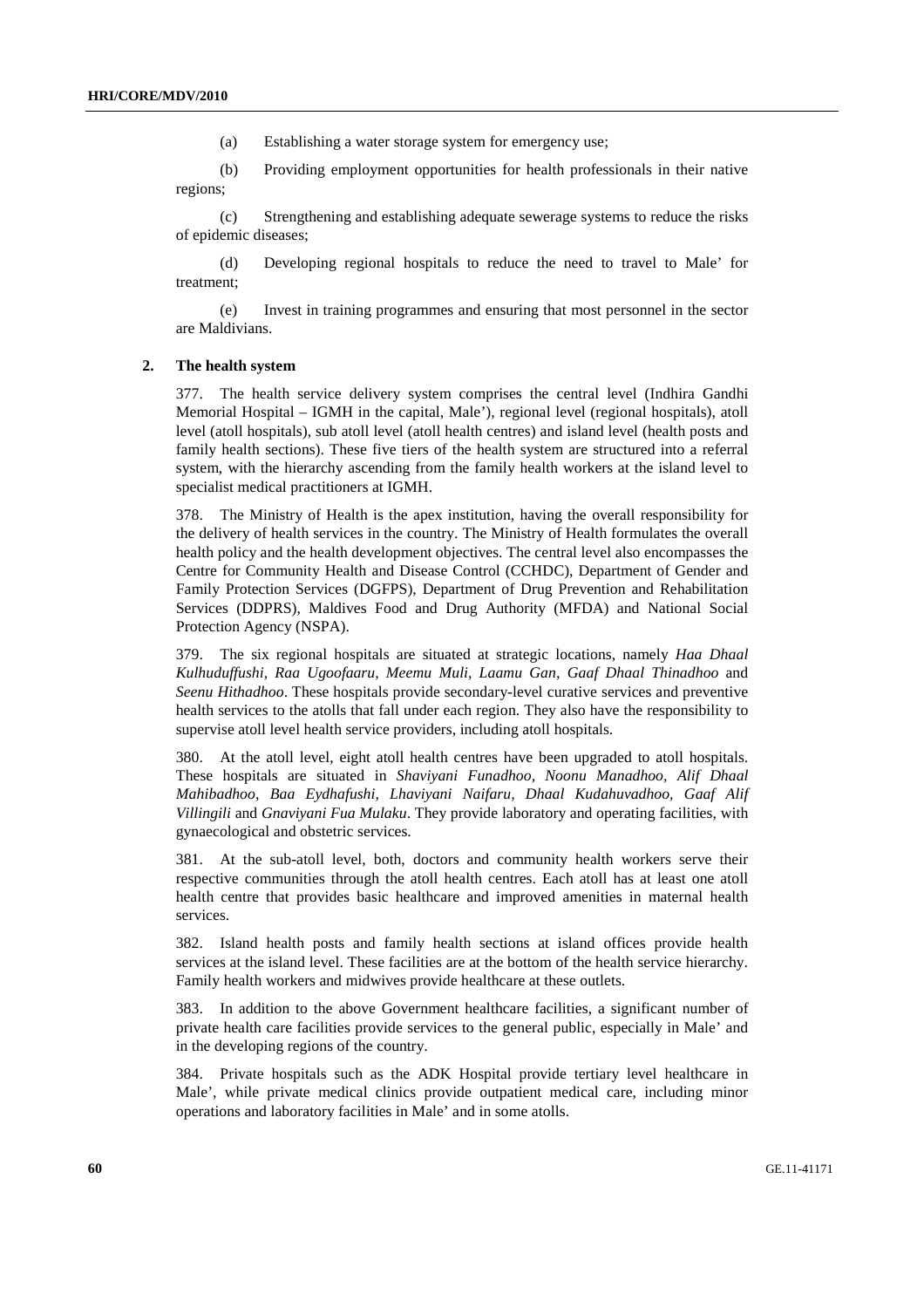#### **3. Women's health**

385. A priority focus has been given to improve the health status of women. Providing access to quality maternal health services is seen to result in the improvement of the health status of women and children. Access to maternity care has been increased by the establishment of 13 atoll hospitals and increasing the number of regional hospitals from 5 to 6 during the period 2001 to 2006. Overall, there has been a substantial decline in the maternal mortality rate, however the maternal mortality is observed to fluctuate over the past 5 years. The regional hospitals provide specialty care in gynaecology and obstetrics and paediatric services. All hospitals are also equipped and manned to perform emergency obstetrics and gynaecology services.

386. According to the preliminary results of the 2009 Maldives Demographic Health Survey 99.3% of Maldivian women seek antenatal care from a health professional5 during pregnancy. 70.03% of deliveries are conducted by doctors, and 99% of deliveries in the country are institutional deliveries (Vital Registration System, Ministry of Health and Family, 2009). Overall, it was found that 98.25% (VRS 2009) of deliveries were attended by trained personnel (doctors, nurses, health workers and trained birth attendants).

387. Multiple indicator cluster survey conducted in 2001 shows a high prevalence of anaemia among women and especially among pregnant women. The surveys also show that increased efforts at reducing fertility is required to reduce the effect of high fertility rates in the past, that maternal health should receive special attention, the need for social support for the widowed and divorced females is also present.

388. To address these concerns, the national TV and radio broadcast special programmes to create awareness and public discourse on these issues.

#### **4. Public health**

389. Centre for Community Health and Disease Control (CCHDC) is responsible for disease surveillance, disease control and prevention of communicable and non communicable diseases, disease vector control, occupational health as well as the overall health promotion and protection in the Maldives.

390. The IGMH provides general and specialty services to the general public and serves as the tertiary referral hospital for the entire country. The NTC provides blood transfusion and diagnostic and treatment facilities for thalassaemic children. The MWSA plans and regulates water and sanitation services throughout the country.

#### **5. Disease trends**

391. Remarkable progress has been made in the control of communicable diseases. The Maldives experienced a significant improvement in health conditions, with the decline of MMR and IMR and increased life expectancy. Malaria has been eliminated from the country and other diseases such as leprosy and filarial are now at the stage of zero transmission. Since the early 1990s, tuberculosis prevalence has declined from 1.23 per 1000 population in 1991 to 0.41 in 2008, and the case-fatality rate has been zero since 1996. Furthermore, the high coverage of BCG vaccination has resulted in negligible records of TB incidence among children. Case prevalence in HIV/AIDS has remained low and by the end of November 2009, there have been a total of 14 HIV positive cases recorded in the country, with 4 people living with HIHV/AIDS by this date. HIV/AIDS surveillance has improved throughout the country and a high degree of awareness among the local population on the causes and preventive measures of HIV/AIDS have been observed. However, the knowledge-practice gap in the behavioural aspect of HIV/AIDS is of concern. Trends in STDs also indicate a low prevalence except for a slightly higher prevalence of hepatitis B among certain high risk population groups seen in recent surveys. This further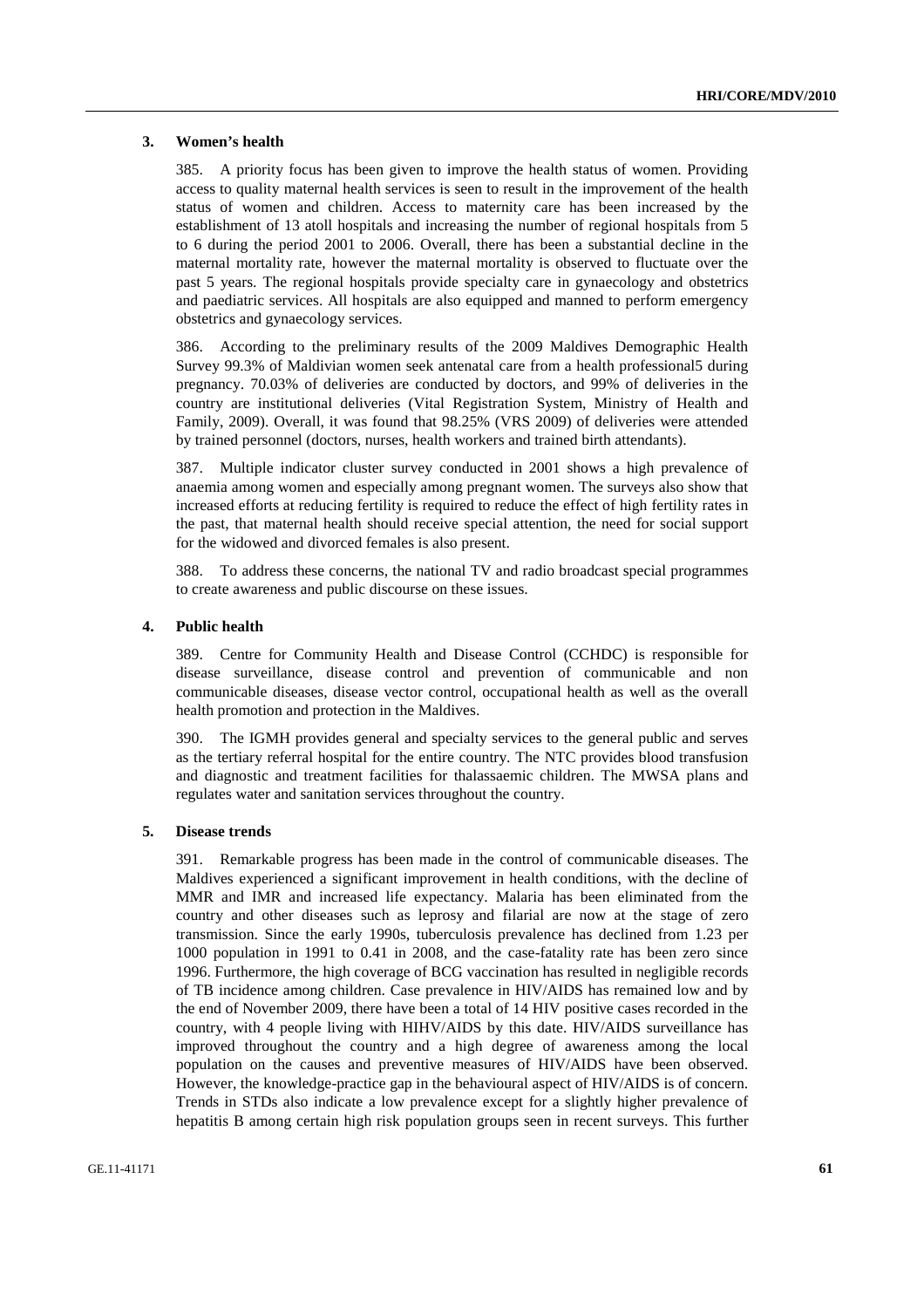highlight the risk associated with certain high risk behaviours like needle sharing in a possible outbreak of HIV in the country.

392. With achievements in universal immunisation, most childhood infectious diseases have been eradicated. No indigenous cases of polio, diphtheria and whooping cough have been reported since 1978. However, measles continue to prevail in varying degrees. An outbreak of measles was reported in 1995, with 3070 cases and another outbreak with 1393 cases occurred in 2005. Measles notification has been reducing dramatically since 2005 and in 2008, only 2 cases were reported.

393. Although there have been a trend of diarrhoeal diseases declining since 1995, there has been a rise in diarrhoeal disease incidence since 2005 with around 15,000 cases notified annually. The incidence of diarrhoea stood at 52 per 1000 population in 2008 with a total of 15749 reported cases. A case of shigella was seen in one of the islands in Male' atoll where there is a large expatriate workforce as well. Intense epidemiological surveillance was unable to find any additional cases, but this is a clear indication of persisting threat of reemergence of more serious diarrhoeal disease like shigella and cholera. Surveillance has now been strengthened and diarrhoeal deaths have declined steadily, with case-fatality rates below 1 since 1992. Intestinal parasitic diseases are becoming less common across the Maldives. However, formal studies are needed to find out the exact prevalence.

394. Acute Respiratory Infections (ARI) are one of the most common causes of morbidity. The number of ARI cases reported has increased sharply during the last few years. The number of reported cases increased by 48% during 1996–2000 and there has been further increase in the incidence since then. A total of 97,809 cases were reported throughout the country in 2008 with an incidence rate of 327 per 1000 population. There is also a striking difference in the number of ARI cases reported from Male' as compared to the atolls. This suggests that ARI is associated with congested urban living conditions, as well as with environmental factors, such as pollution from increased construction activity.

395. Although significant achievements have been made in the control of communicable diseases, non-communicable diseases, particularly lifestyle-related diseases, pose a major challenge for the health services. A large percentage of patients admitted to hospitals for non-communicable diseases suffered from ischaemic heart diseases, cerebrovascular diseases and hypertensive diseases. In 2001, 26% of the deaths that occurred in IGMH were from diseases of the circulatory system.

396. Patients seeking medical assistance for cancer have also been increasing significantly. The majority of cancers were found to be cervical and breast cancer in women. Oral cancer is also high. In 2001, 14% of deaths in IGMH resulted from various neoplasms or cancers.

397. In addition, incidences of renal diseases, diabetes, gastro-intestinal diseases and diseases of the nervous system and mental disorders are on the increase, with increasing deaths reported from such diseases.

398. The high prevalence of thalassaemia continues to be a major challenge for the country. Approximately one sixth of the population is affected by the condition, which is one of the highest incidences of the disease in the world. The number of children under treatment has increased from 55 in 1988 to 469 in 2001, with an average of 40 new cases detected every year. Intensive awareness campaigns, rigorous screening and improved treatment have increased the life expectancy of thalassaemics.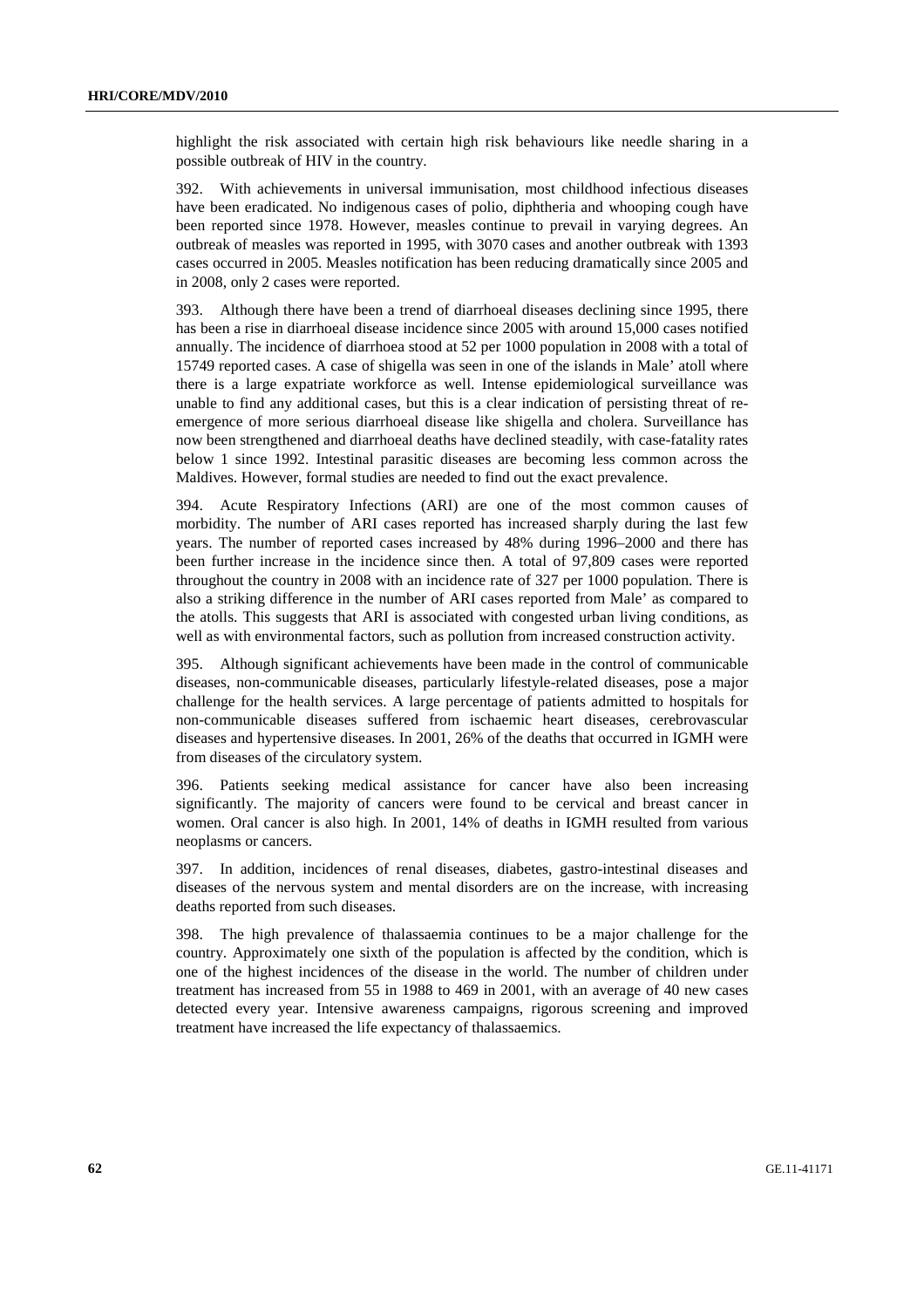#### **6. Persons with disabilities**

399. Maldivian citizens with disabilities are among the most marginalised people in society. A study conducted in 2008 found that 25 per cent of children with disabilities in Haa Alifu and Haa Dhaal never left their homes.

400. On 2 October 2008, Maldives became the 117th State to sign the Convention on the Rights of Persons with Disabilities (CRPD). The Maldives is now working to put the basic structures and policies in place to enable ratification.

401. The 2008 Constitution prohibits discrimination based on mental or physical disability and also clarifies that special assistance or protection to disadvantaged individuals or groups, or to groups requiring special social assistance shall not be deemed to be discrimination. This provision provides the constitutional basis for a number of steps being taken to promote and protect the rights of disabled persons. The most important of these steps are the formulation of a comprehensive Disabilities Bill and a more specialised Bill on Mental Health.

402. The Disabilities Bill was developed over a three-year period following consultations with disabled persons throughout the Maldives. The draft policy is heavily based on the CRPD. It foresees that creation of a Council that will be entrusted with compiling a national database on the disabled, protecting their rights, overseeing monitoring centres, formulating guidelines for their operation of such centres, addressing complaints and compiling an annual report. The draft law also: requires the establishment of special education centres for disabled persons; requires State schools to have facilities for the disabled and to ensure that no disabled person is denied an education; requires that disabled persons be afforded special protection in the workplace and to ensure that disabled persons are not discriminated against in the job market; and requires that public spaces such as parks and supermarkets provide access facilities, such as ramps, for disabled persons. Finally, under the Bill, the Government commits to providing financial assistance of a minimum of US\$155 a month to all disabled persons, while persons found guilty of harassing or mocking disabled persons are liable to be fined between US\$389 to US\$778.

403. The Bill was passed by the People's Majlis on 21 December 2009; however it was subsequently criticized by Care Society, Handicap International, the Association for Disabilities and Development, the Maldives Deaf Association and other NGOs supporting the rights of disabled persons, as not being fully consistent with the CRPD. Taking note of these concerns, on 6 January 2010, the President of the Maldives vetoed the Bill and sent it back to the Ministry of Health and Family for revision. The Bill will be re-tabled during 2010.

404. A general policy on disability is in its final draft form. The policy has been developed after consulting with persons with disabilities throughout the country. The policy relies on the Convention on the Rights of Persons with Disabilities as its framework and repeats its general principles, refers to most of the rights in the Convention and includes national monitoring mechanisms in line with the Convention. The policy identifies a national coordination mechanism, as well as the Human Rights Commission as the monitoring body – both elements being in line with the Convention.

405. A second policy on mental health is in the initial draft stage. One of the main positive aspects of the policy is the recognition of the need for "informed consent" for treatments. This is an important step forward, given that many persons with mental disabilities have had treatments forced on them. It also recognises a paradigm shift from institutional care to community-based rehabilitation as an important step towards protecting the rights of people with disabilities. It also outlines an institutional framework that establishes treatment services in the remote areas, thereby increasing accessibility to essential rehabilitative services to those in need.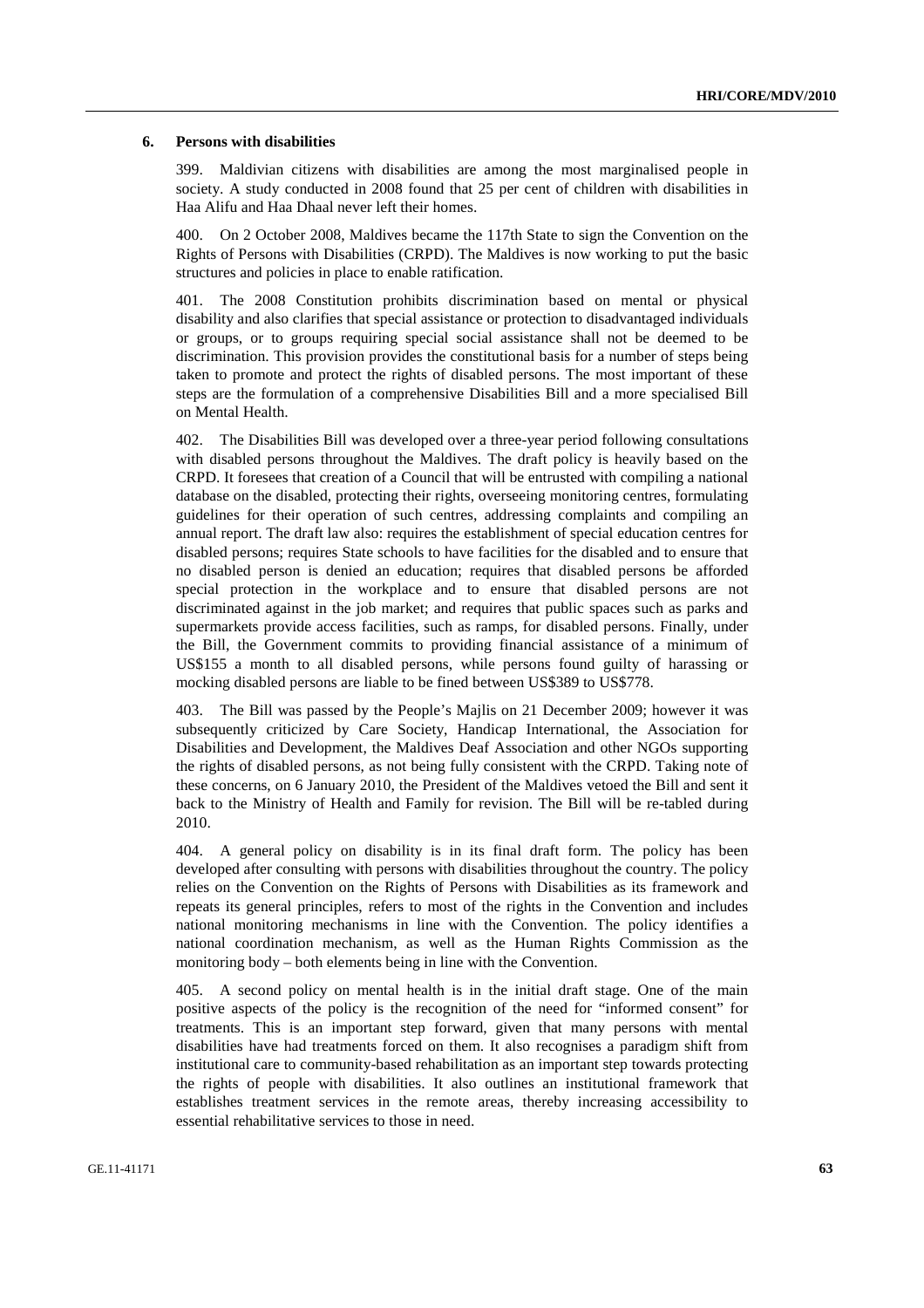406. The Care Society, an NGO formed in 1998, actively works to combat discrimination against children with disabilities. The NGO has been sponsored by UNICEF since 2000. Disability awareness is a recent development in the Maldives. Traditionally, children with disabilities are kept within the family and away from the wider community. Social stigma continues to influence the treatment of children with disabilities and similarly it is rare to see a disabled person in any form of employment.

407. Local NGOs claimed in 2005 that there were thousands of persons with disabilities due to high levels of malnutrition during pregnancy. The Government has established programmes and provided services for persons with disabilities, including special educational programmes for persons with hearing and vision disabilities. Persons with disabilities are usually care for by their families, and when family care is unavailable, they are placed in the Home for People with Special Needs, under the Ministry of Health and Family, which also hosts elderly persons. When requested, the Government provided free medication for all persons with mental disabilities in the islands, but follow-up care was infrequent.

408. The Government of Maldives has supported the conduct of a sensitisation campaign on human rights and disability co-organised by Handicap International, the UN Resident Coordinator's Office and the Office of the High Commissioner for Human Rights.

## **R. The right to education, other cultural rights**

| <b>ICCPR</b> | <i>ICESCR</i> | CAT             | CRC        | <b>CEDAW</b>        | <b>CERD</b> |
|--------------|---------------|-----------------|------------|---------------------|-------------|
|              |               | 23, 24, 28, 29, |            |                     |             |
| 27           | 13, 14, 15    | 30, 31, 32      | 10, 13, 14 | $5(e)$ (v) (e) (vi) |             |

409. It is a Constitutional right of all Maldivians to acquire knowledge and impart knowledge.

## **1. School education in the Maldives**

410. The formal schooling system in the Maldives comprises 12 years, which includes 7 years of primary, 3 years of lower secondary and 2 years of higher secondary education. Constitutionally primary and middle school (the final two years of the 7 year primary cycle) is now made compulsory to all Maldivian children. In addition preschool education programs are widely offered for children between the age of 2 and a half years and five year through a non formal setting. The net enrolment rate for pre-primary now stands at more than 74%.

411. Most of the schools in the Maldives are funded and run by the Government. The Maldivian budget contributes approximately 100% of school running costs. Education in all Government primary, secondary schools and higher secondary schools is free. Voluntary contributions are sought in some cases for certain materials, services and facilities.

#### **2. Primary, secondary and tertiary education**

412. Primary and secondary education is offered free in the Maldives. In Maldives, primary education comprises classes one through five, enrolling students in the corresponding ages six through ten. Secondary education is divided between classes six through ten, which represent overall secondary education and classes eleven and twelve, which constitute higher secondary education. Primary and secondary schooling is based on the British educational system. Distance educational courses and educational programs on the radio are also provided.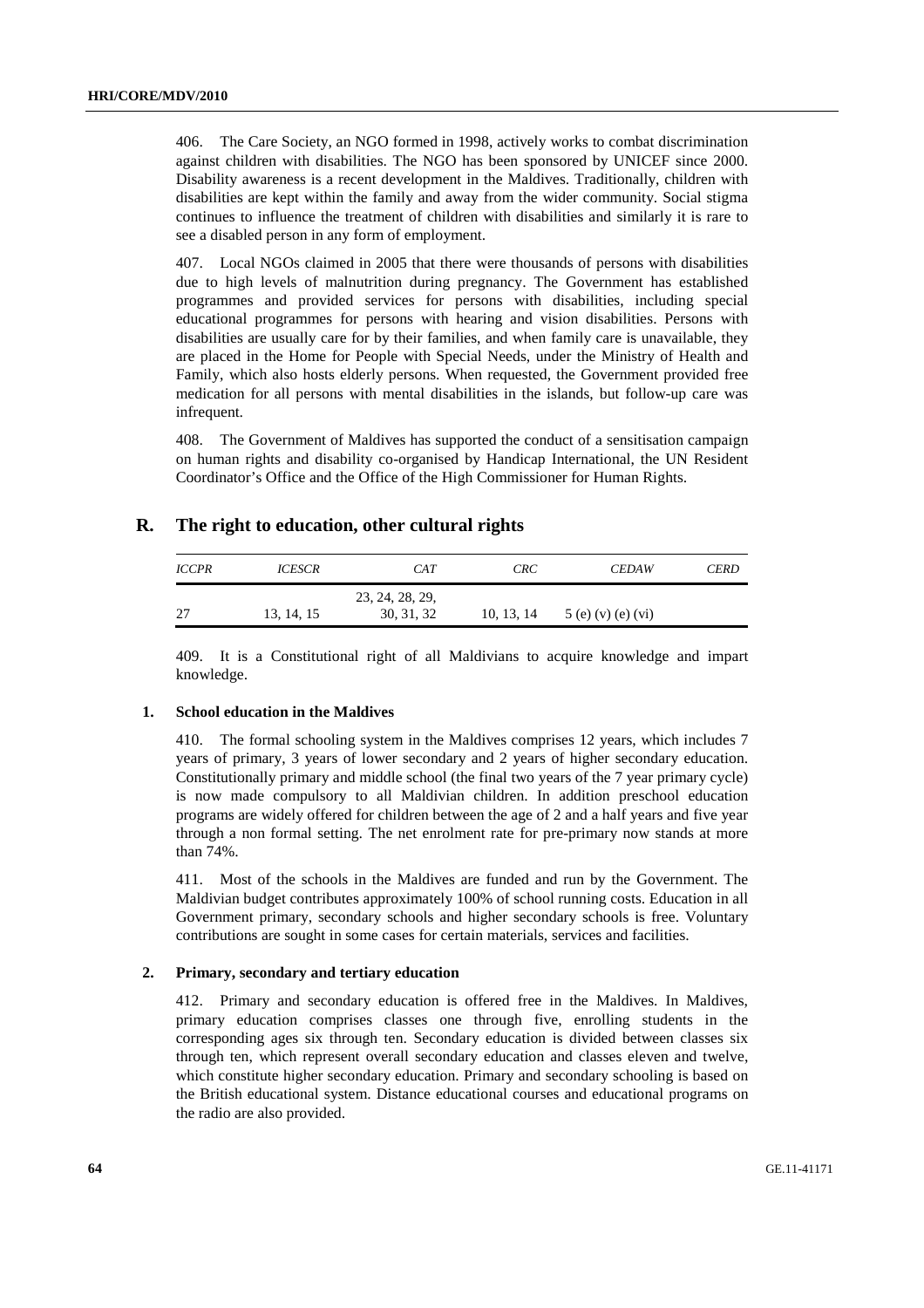#### **3. Higher education**

413. The Government is working towards strengthening access to higher education. Most tertiary educational opportunities are through international scholarship programmes and aid. The Two Government colleges and three private colleges exist in the Maldives currently providing a few graduate programs. TVET programmes have also been established which are concerned with the acquisition of knowledge and skills for the field of work. Recently government has established an institution called the Maldives Institute for Vocational and Technical Education (MIVET) specifically to serve this purpose. Every year there are more than 8,000 students graduating from secondary schools and the places available locally for post secondary or higher education are still very limited. Therefore most in search of higher education opportunities leave to institutions abroad. This leads to unequal access to higher levels of education as only those who can financially afford will be able to obtain higher education. In order to reduce this inequality the Government grants scholarships under different schemes and also a recently established Government loan scheme has opened further opportunities for higher education and development.

#### **4. Cultural rights**

414. The Maldives, being a homogenous society, the Government is committed to ensuring that all Maldivians have the opportunity to be active and equal participants in the economic, social and cultural life of the country. Based on universal civic responsibilities, respect for each person and fairness in opportunities for all people and benefits of cultural diversity for all Maldivians.

#### **5. Sports**

415. Sports are very encouraged in the Maldives. From schooling years to old age, the Government has emphasised on increasing grassroots participation in sports for all ages to ensure that Maldivians, regardless of culture, gender, capability or age have an opportunity to participate in quality sporting activities.

#### **6. Broadcasting**

416. There are seven licensed radio stations throughout the Maldives including one stateowned radio station, one state-owned television service, two privately-owned television stations, as well as several radio stations.

#### **7. Telecommunications**

417. The Government recognises the importance of access to telecommunications services for participation in all aspects of contemporary Maldivian life. The telecommunication market comprised of a single company throughout the Maldives history. The recent introduction of a new provider, Wataniya was a key establishment in the improvement of access to quality and lower cost telecommunications to Maldivians.

418. Other measures to safeguard the access to telecommunications include:

Universal service: which provides all people in the Maldives, including the most rural areas, with reasonable access to standard telephone or payphone services on an equitable basis;

 (b) Safeguarding of effective access to the internet through internet assistance programs; and

 (c) Establishment of a broadband strategy to improve the availability and effective use of broadband services and capture the economic and social benefits of greater broadband connectivity.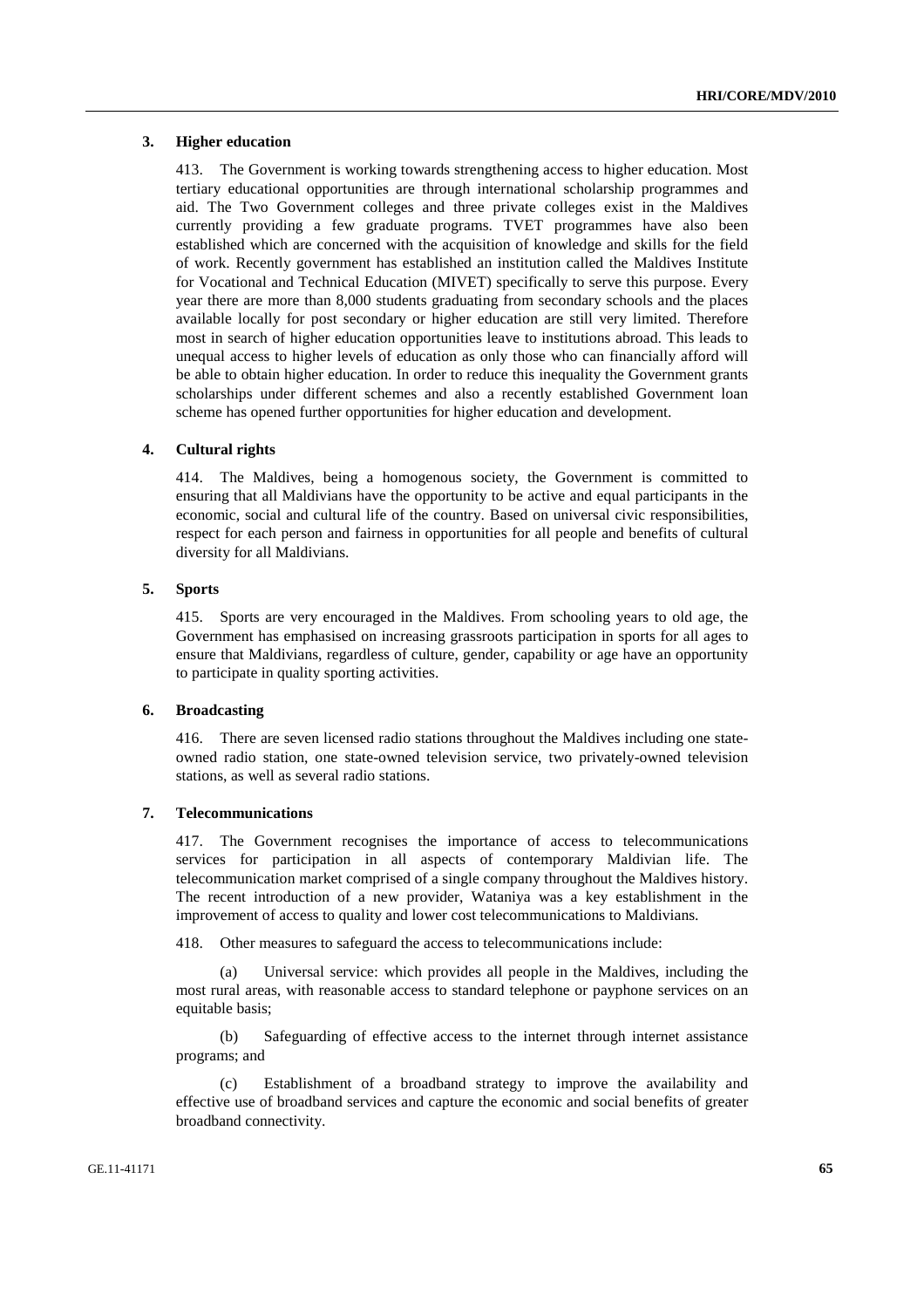#### **8. Intellectual property and moral rights**

419. While there does not exist a Copy rights Law, the Government understands the need to balance the rights of copyright owners and creators to receive appropriate rewards for their investment of skill and resources, with the rights of users to access copyright material on reasonable terms.

420. The Government does not interfere with the use of the Internet. The Internet is widely present and used within the capital, but there is limited internet availability in outlying atolls due to infrastructure constraints.

## **S. Climate change**

421. The Maldives has played a leading role in raising awareness about the human dimension of climate change in the international arena, and the security implications of global warming and rising sea levels on small island states.

422. In November 2007, in preparation for the COP 13 Meeting of the UNFCCC held in Bali, the Maldives hosted a conference on the '*Human Dimension of Global Climate Change*' for the Alliance of Small Island States (AOSIS). The States present adopted at the end of the conference, the *Male Declaration on the Human Dimension of Global Climate Change* in order to develop a common negotiating platform for Small Island Developing States (SIDS) in Bali. The declaration expressed concern regarding the implications that climate change has on the enjoyment of human rights. At Bali in 2007, the Maldives presented a declaration on Climate Change adopted by the South Asia Association for Regional Cooperation (SAARC) that also stresses the human impact of climate change.

423. Maintaining this momentum, the Maldives successfully tabled a Resolution in March 2008 at the Human Rights Council in Geneva calling for a study by the Office of the High Commissioner for Human Rights on the possible linkages between climate change and human rights. A number of States submitted their views under the Resolution. A follow-up Resolution was tabled at the March 2009 Session of the Council, calling for a Council panel debate on the topic of climate change and its adverse impacts on the enjoyment of human rights.

424. In March 2009, under the direction of the new Government of Maldives which took office in November 2008, President Mohamed Nasheed declared that the administration's vision was the Maldives to be a carbon-neutral country by 2020. Under this new policy direction, the Maldives would adopt adequate mitigation and adaptation measures, coupled with the utilisation of renewable energy technologies to reduce the country's carbon-foot print and to achieve energy independence. The administration has already tabled plans to review existing methods of construction, transport and commercial practices with the aim of introducing more climate-friendly measures at all levels. It is also looking at finding viable avenues of foreign investment to implement capital-heavy green infrastructure.

425. In the lead up to COP15, the Maldives called for: the Copenhagen agreement to ensure that the most immediate and urgent adaptation needs of vulnerable nations are funded through a mechanism that is adequate, easily accessible and flexible; and the Copenhagen agreement to help reduce concentrations of CO2 in the atmosphere to no more than 350 parts per million; implying the need for a 40% global greenhouse gas emissions reduction by 2020 from 1990 levels and an 80% emissions reduction by 2050.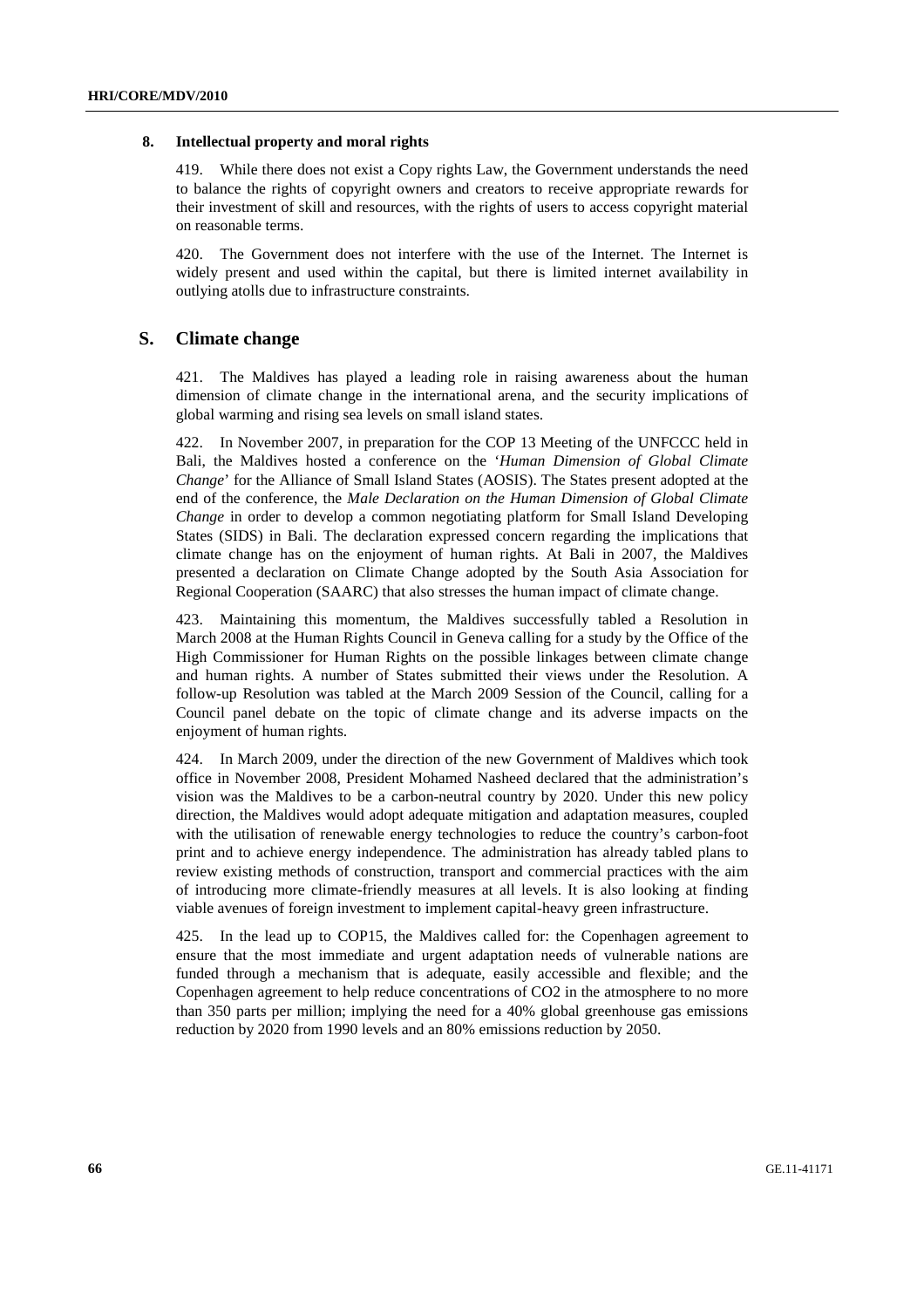426. Following COP15, the Maldives has expressed its support to the "Copenhagen Accords", though expressing its hopes that the Accords would be a new beginning in the polarized climate change negotiations which would lead to a legally binding agreement with specific emission reduction targets and deadlines in COP 16 to be held in Mexico next December.